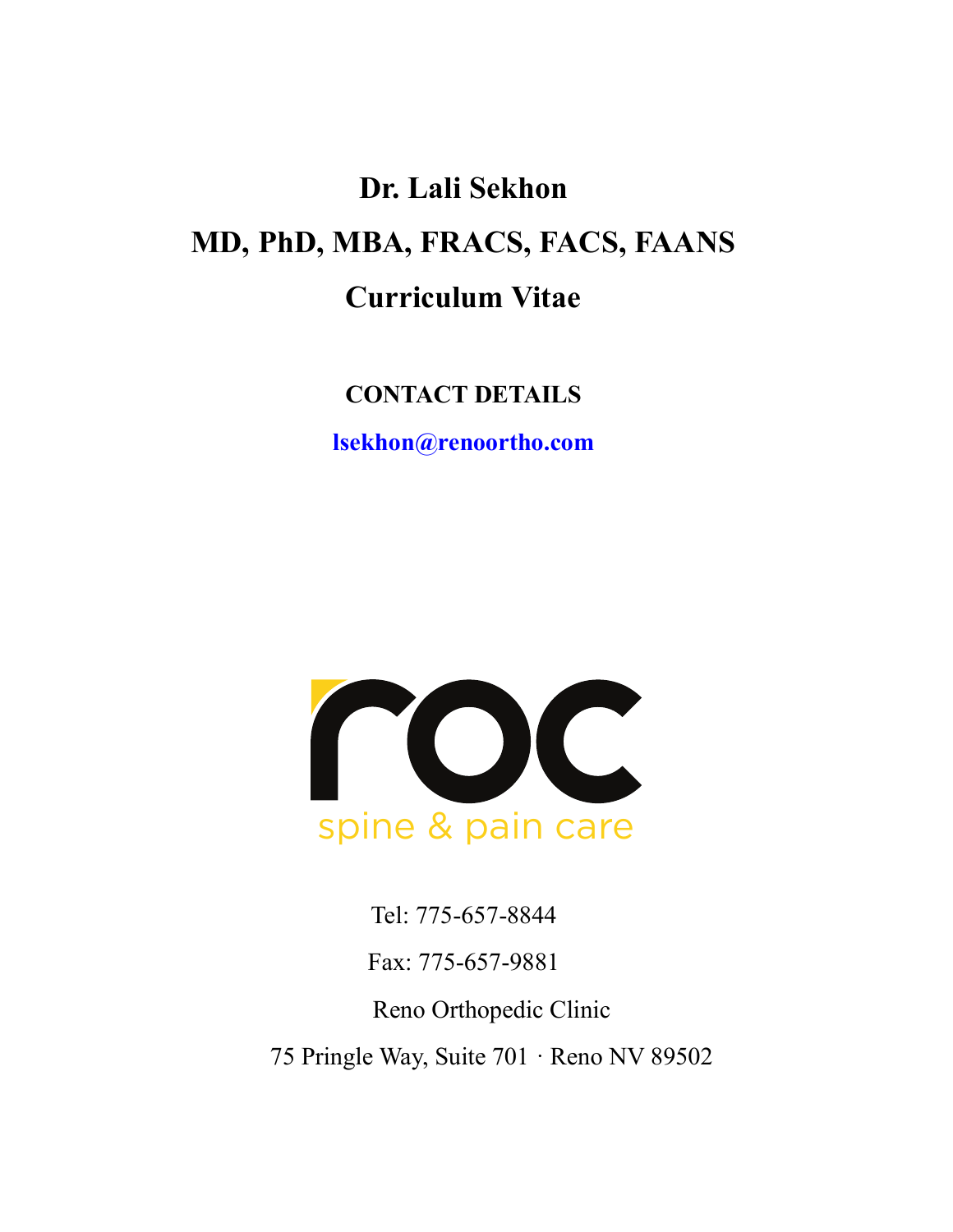# **TABLE OF CONTENTS**

| 9. RESEARCH, EDUCATIONAL AND TEACHING ACTIVITIES  9 |    |
|-----------------------------------------------------|----|
| (I)                                                 |    |
|                                                     | 32 |
|                                                     |    |
|                                                     |    |
|                                                     |    |
|                                                     |    |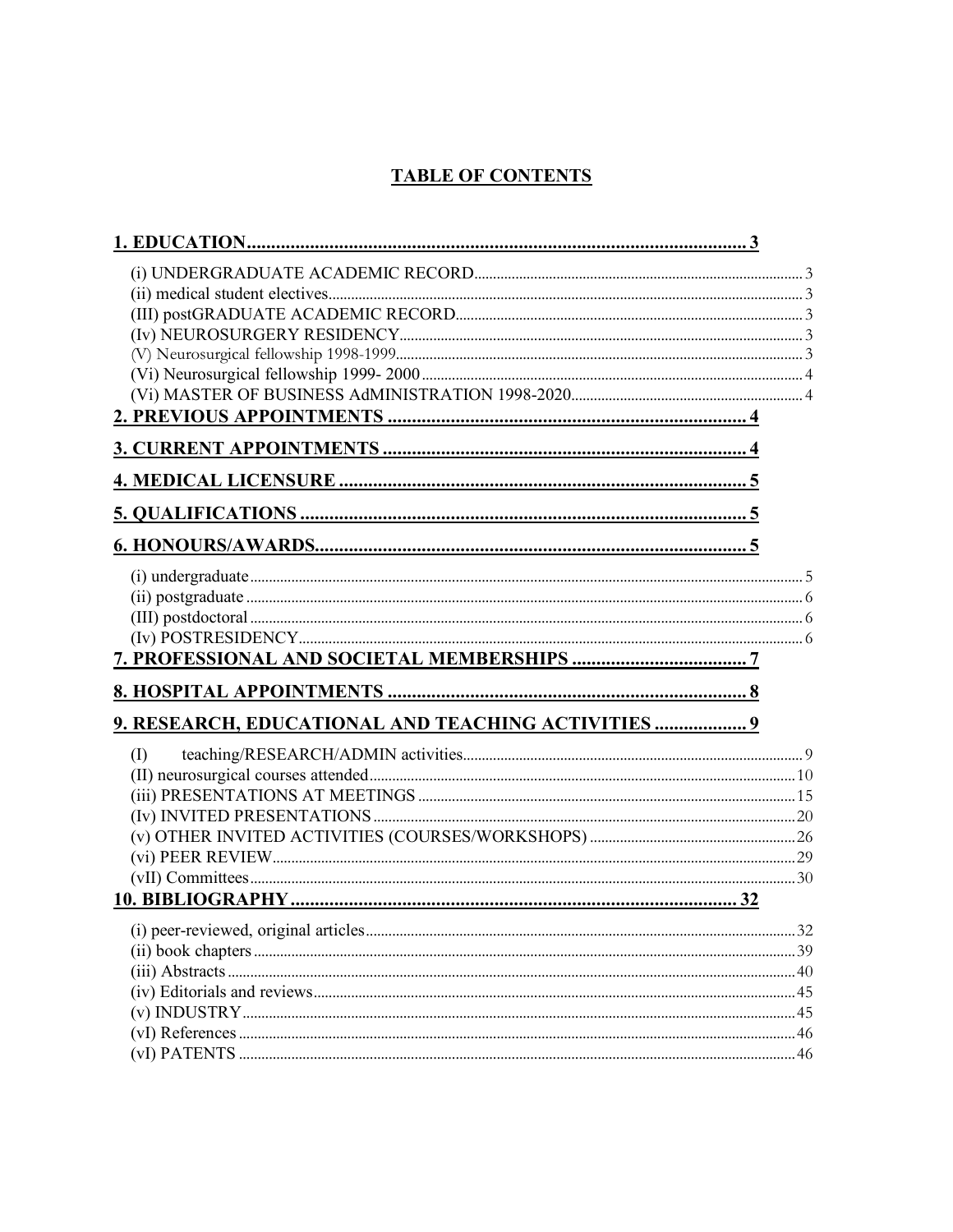#### (I) UNDERGRADUATE ACADEMIC RECORD

<sup>n</sup> 1984-1988: The University of Sydney, Sydney, Australia

<sup>n</sup> February, 1989: Graduated with Honours Class 1 (Bachelor of Medicine, Bachelor of Surgery)

#### (II) MEDICAL STUDENT ELECTIVES

<sup>n</sup> 1987: Three-month clinical subinternship in neurology and neurosurgery at Yale-New Haven Hospital, Connecticut, U.S.A.

1988: Three month clinical rotation at the Royal Alexandra Hospital for Children, Sydney, Australia, in paediatric neurosurgery

#### (III) POSTGRADUATE ACADEMIC RECORD

<sup>n</sup> 1991-1993: Undertook full time research enrolled in a Doctor of Philosophy with the Department of Surgery, The University of Sydney, Australia. Topic: *"The effects of chronic cerebral hypoperfusion associated with arteriovenous malformations"*

December, 1994: Ph.D. conferred

#### (IV) NEUROSURGERY RESIDENCY

<sup>n</sup> January 1989- July 1998: Internship and neurosurgery residency, Sydney, AUSTRALIA (citywide training scheme)

#### (V) NEUROSURGICAL FELLOWSHIP 1998-1999

§ **GENERAL NEUROSURGERY FELLOW:** July 1998- September 1999: Mayo Clinic, Rochester, Minnesota, U.S.A.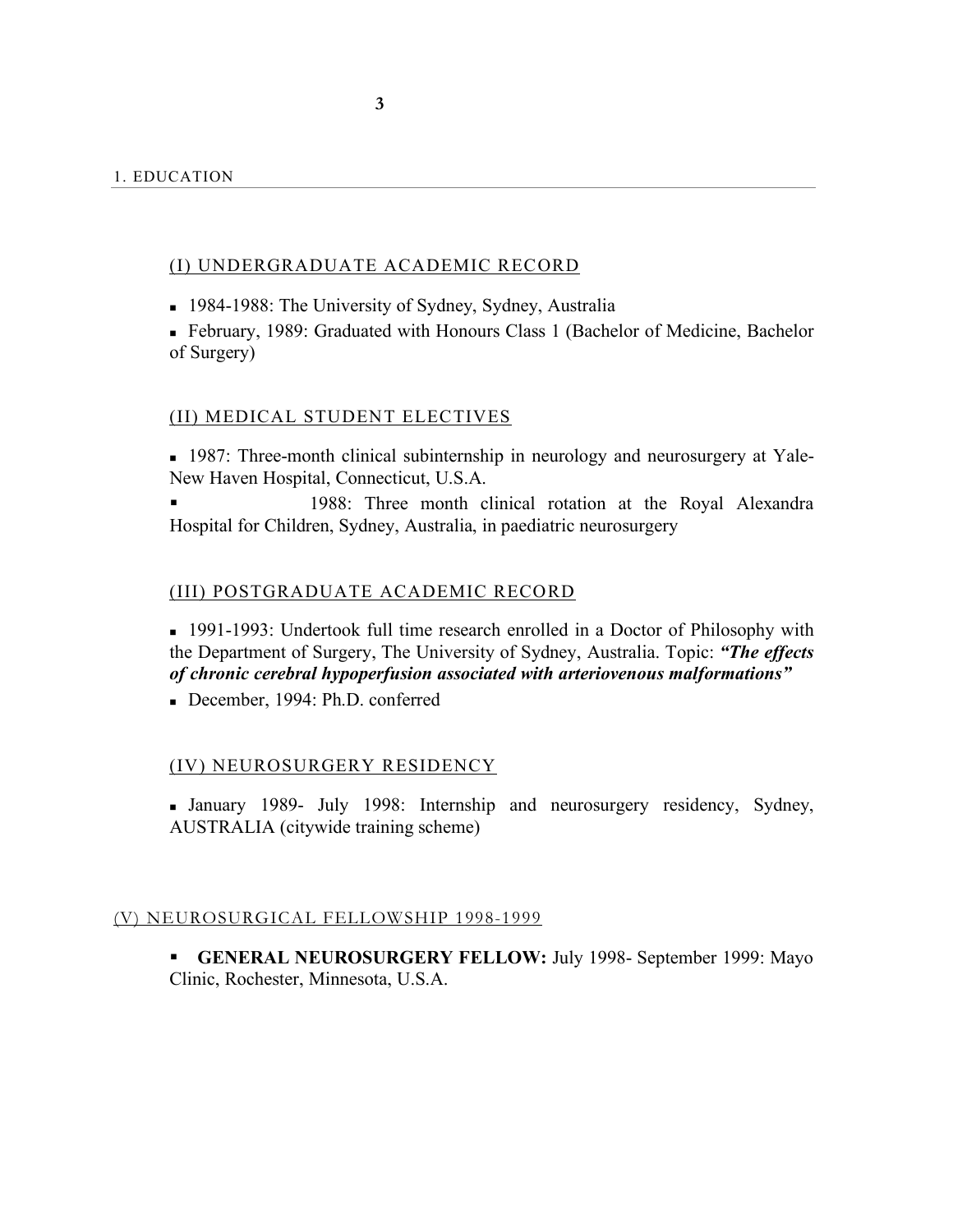# (VI) NEUROSURGICAL FELLOWSHIP 1999- 2000

§ **COMBINED ORTHOPAEDIC/NEUROSURGICAL SPINAL FELLOW:** October 1999- July 2000: Toronto Western Hospital, Toronto, Ontario, Canada

# (VI) MASTER OF BUSINESS ADMINISTRATION 1998-2020

- University of Nevada, Reno, Nevada (Beta Gamma Sigma)
- Outstanding MBA Student Award, 2020

#### 2. PREVIOUS APPOINTMENTS

- 2000-2005: Asssociate Professor, Neurosurgery, Royal North Shore Hospital and the University of Sydney, Sydney, Australia
- 2004-2017: Treasurer, Kinetic Spine Technologies
- 2005-2010: Partner at SpineNevada, Reno, Nevada
- 2013-2018: Partner at Sierra Neurosurgery Group, Reno, Nevada
- 2016-2019: AO Spine North America, Board of Directors and Chairman of Community Development Committee
- 2016-2019: Chief of Neurosurgery, Renown Regional Medical Center
- 2019-2021: AO Spine North America, Past- Chairman of Community Development Committee

#### 3. CURRENT APPOINTMENTS

- Neurosurgeon, Reno Orthopedic Clinic 2019- current
- Subspecialties Representative, Renown Regional Medical Center (2017-2020)
- President, Nevada Neurosurgery, Reno, Nevada (2010-current)
- Clinical Associate Professor, Department of Physiology & Cell Biology, University of Nevada School of Medicine, Reno (2006-current)
- President, ThinkFirst of Northern Nevada (2011- current)
- President, SpinePoint, LLC (2017- current)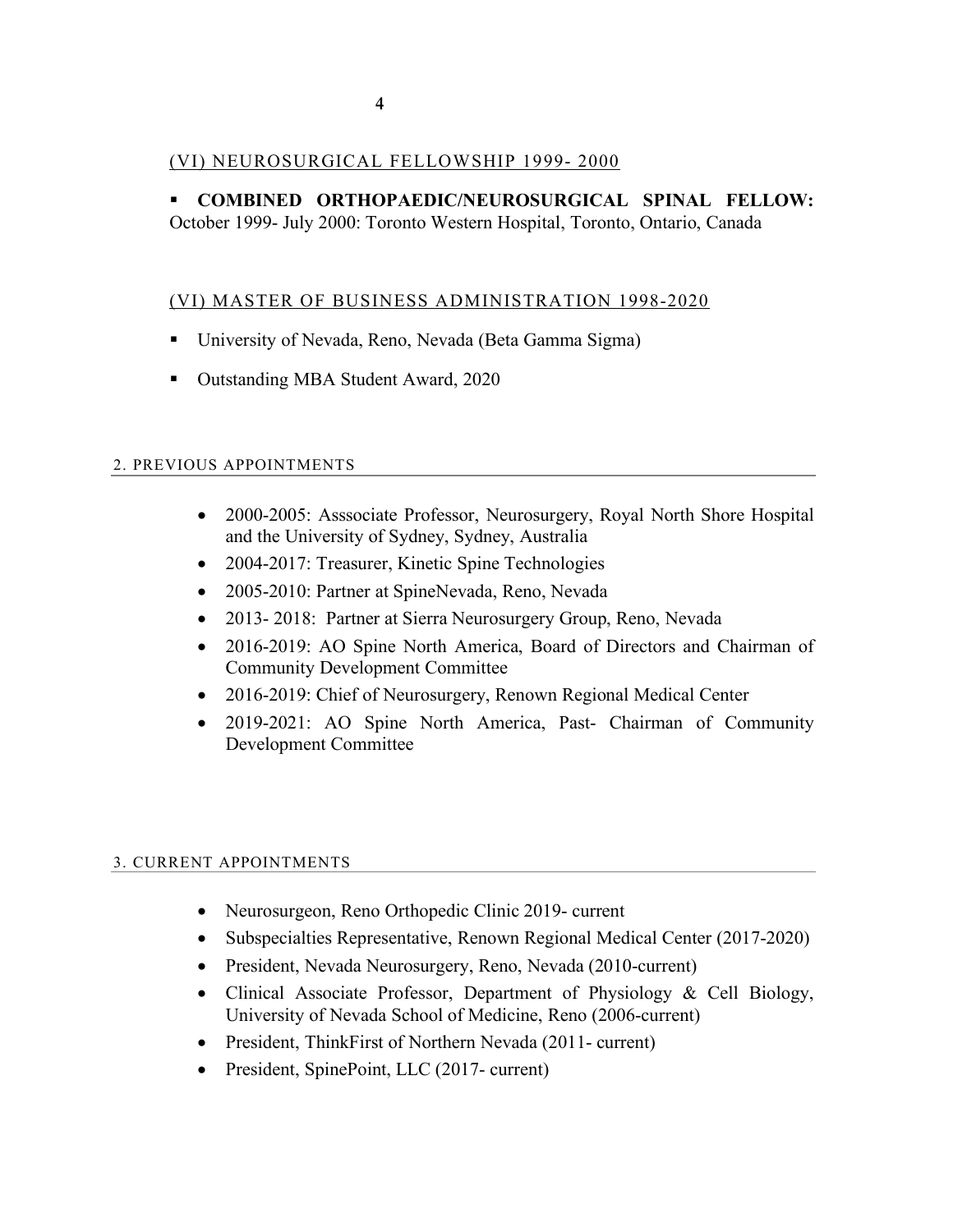- Orthopedic and Neurosurgery Co-Management Committee Northern Nevada Medical Center, Founding Partner, (2013- current)
- Peer Review Committee, Northern Nevada Medical Center (2015-current)
- AO Spine International Social Media Sub-Committee (2019- current)
- AO Spine North America, Past- Chairman of Community Development Committee (2019-2021)

#### 4. MEDICAL LICENSURE

- Nevada State Medical Board (11378) 2005
- California State Medical Board (A-91029) 2005

#### 5. QUALIFICATIONS

| $\blacksquare$ M.D. (Honours Class I) | 1989 |
|---------------------------------------|------|
| $\blacksquare$ Ph.D.                  | 1994 |
| $\blacksquare$ F.R.A.C.S.             | 1999 |
| $\blacksquare$ F.A.C.S                | 2007 |
| $\blacksquare$ F.A.A.N.S.             | 2010 |
| $\blacksquare$ M.B.A (BFZ)            | 2020 |

#### 6. HONOURS/AWARDS

## (I) UNDERGRADUATE

- <sup>n</sup> 1988: **Dun Prize for Surgery and Clinical Surgery**
- <sup>n</sup> 1989**: Sydney B. Clipsham Prize for Operative Surgery**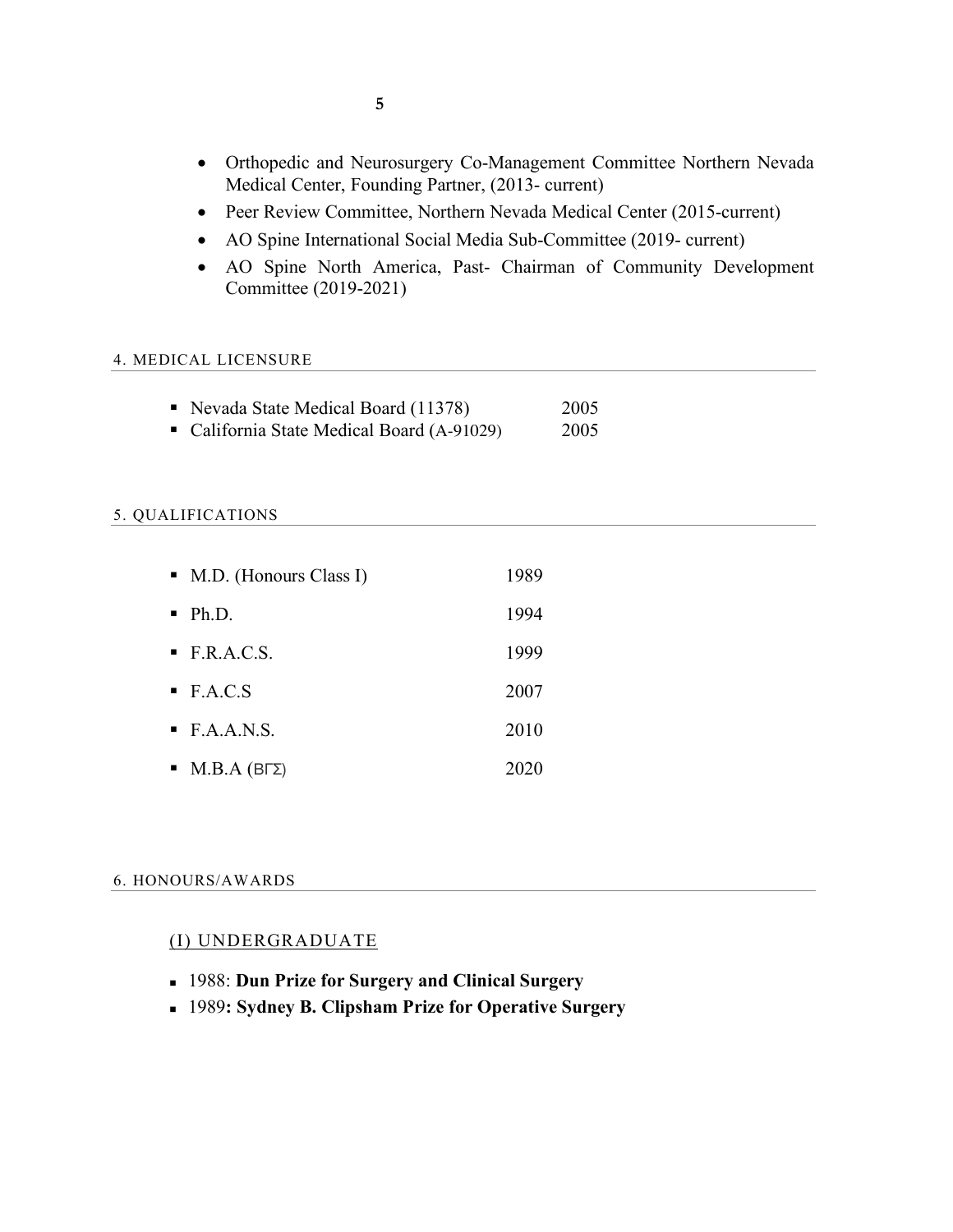# (II) POSTGRADUATE

<sup>n</sup> 1991: **Cecil and Beryle Whitmont Research Fellowship** 

<sup>n</sup> 1991: **National Health & Medical Research Council Postgraduate Research Scholarship**

- <sup>n</sup> 1991: **Royal Australian College of Surgeons Foundation Research Grant**
- <sup>n</sup> 1991: **Cockburn Foundation Research Scholarship**
- <sup>n</sup> 1991: **John Brook Moore Scholarship in Surgery**
- <sup>n</sup> 1993: **National Health & Medical Research Council Postgraduate Research Scholarship**

## (III) POSTDOCTORAL

- <sup>n</sup> 1995: **Peter Leech Prize**
- <sup>n</sup> 1996: **1996 Douglas Bills Memorial Prize**
- <sup>n</sup> 1997: **1997 Douglas Bills Memorial Prize**
- <sup>n</sup> 1997: **Thomas & Mary Ethel Ewing Traveling Fellowship**
- <sup>n</sup> 1997: **Young Neurosurgeons Award** by the World Federation of Neurosurgeons

<sup>n</sup> 1998: **FRACS Examination Part 2:** first overall ranking in all subspecialities including neurosurgery in the Fellowship of the Royal Australasian College of Surgeons (F.R.A.C.S.) Part 2 examinations

## (IV) POSTRESIDENCY

- <sup>n</sup> 1998: **Thomas & Mary Ethel Ewing Traveling Fellowship**
- <sup>n</sup> 1998: **Sofamor Danek International Scholarship**
- <sup>n</sup> 1999: **Sofamor Danek International Scholarship**

2000: **2000 Outstanding Clinical Research Award**, at the 28<sup>th</sup> Annual Meeting of the Cervical Spine Research Society, November 30th-December 3<sup>rd</sup>, 2000, Charleston, North Carolina, U.S.A., for the paper entitled *"Molecular mechanisms of cell death in human cervical spondylotic myelopathy: evidence for apoptosis, death receptor expression and Caspase 3 activation."*

- <sup>n</sup> **AMA Physician's Recognition Award with Commendation, 2006, 2009**
- <sup>n</sup> **2007: Inducted as a Fellow of the American College of Surgeons**
- 'Patients' Choice' Award by MDx Medical Inc., 2009-2013
- Best Doctors in America Award, 2009, 2010, 2011
- <sup>n</sup> **2012: Newsweek's 15 Leaders in Neurosurgery**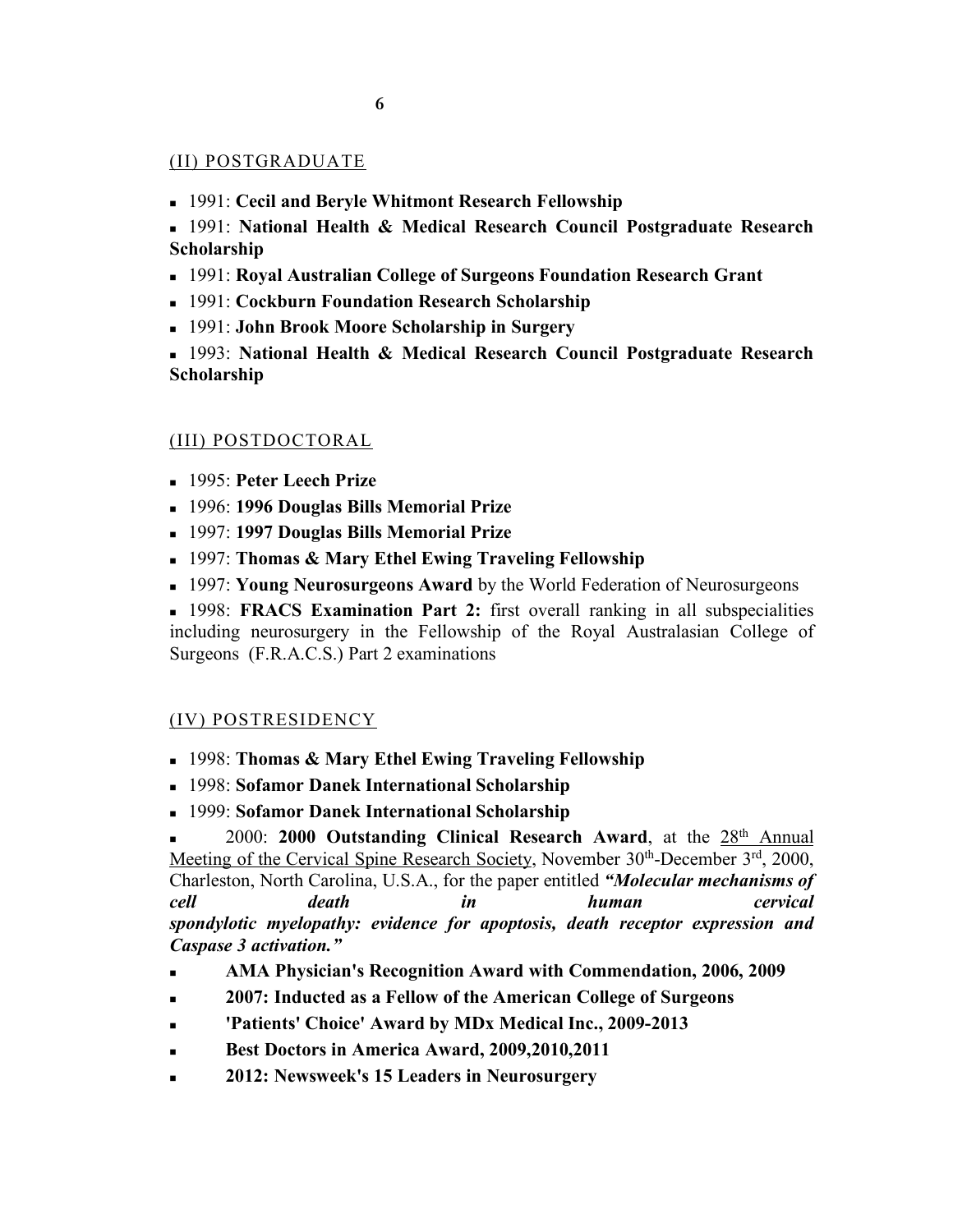<sup>n</sup> 2012: Lali Sekhon listed in "Becker's 60 Spine Inventors to Know": http://tinyurl.com/d3rcc6s

- <sup>n</sup> **Most Compassionate Doctor Award, 2011, 2012**
- <sup>n</sup> **2013: ThinkFirst Sponsoring Physician of the Year**
- <sup>n</sup> **2013: HealthTap's Top Neurosurgeon in Nevada Award**
- <sup>n</sup> **2013: Nevada Medical Marvels list from NevadaBusiness Magazine**
- <sup>n</sup> **2015: ThinkFirst of Northern Nevada Helmet Hero 2015**
- <sup>n</sup> **2015: Founding Member, Academy of Surgical Educators**
- <sup>n</sup> **Top Doctors in America, 2012, 2013,2014,2015, 2016, 2017, 2018, 2019**
- <sup>n</sup> **Top Doctor's in America 5 year Award, 2016**

# (V) MASTER OF BUSINESS ADMINISTRATION

<sup>n</sup> **Inducted into Beta Gamma Sigma Fraternity, 2020** (I am a lifetime member of Beta Gamma Sigma. BGS has chapters at only the top 5% of business programs, and only the top performing scholars from those prgrams are invited)

# <sup>n</sup> **Outstanding MBA Student Award, University of Nevada, Scholl of Business, 2020**

# 7. PROFESSIONAL AND SOCIETAL MEMBERSHIPS

- American College of Surgeons
- n The University of Sydney Medical Society
- n The North American University of Sydney Society
- n The Neurosurgical Society of Australasia
- The North American Spine Society
- Congress of Neurological Surgeons
- **Joint Section AANS / CNS Spine & Peripheral Nerve**
- <sup>n</sup> Joint Section AANS / CNS Trauma and Critical Care
- n The Mayo Alumni Society
- The University of Toronto Alumni Program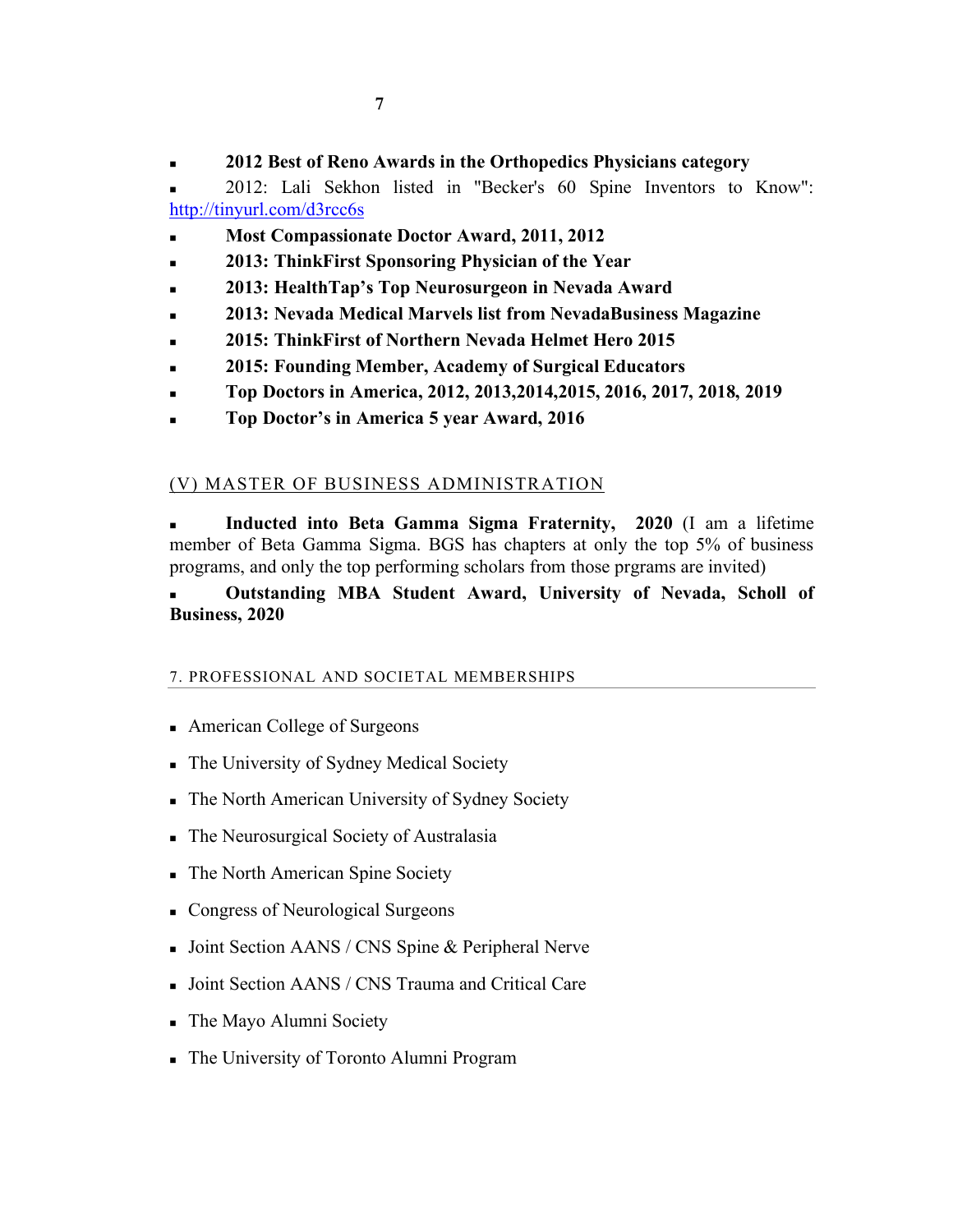- <sup>n</sup> Royal Australasian College of Surgeons
- Spine Trauma Study Group
- <sup>n</sup> American Board of Disability Analysts
- Federation of International College of Surgeons
- American Medical Association
- **Nashoe County Medical Society**
- **n** Douglas County Medical Society
- <sup>n</sup> Nevada State Medical Association
- $\blacksquare$  AO Spine
- n The Cervical Spine Research Society
- American Association of Neurological Surgeons
- SpineNET Trauma Study Group under AOSpine NA
- American Association of Neurological Surgeons
- ThinkFirst of Northern Nevada
- n The Association for Collaborative Spine Research (ACSR)
- Academy of Surgical Educators (ASE)
- <sup>n</sup> Beta Gamma Sigma

#### 8. HOSPITAL APPOINTMENTS

- \* Renown Regional Medical Center, Reno, NV, U.S.A.
- v Saint Mary's Regional Medical Center, Reno, NV, U.S.A.
- v Outpatient Surgery Center of Reno, Reno NV, U.S.A.
- ◆ Northern Nevada Medical Center, Sparks, NV, U.S.A.
- v Carson- Tahoe Medical Center, NV, U.S.A.
- v Sierra Surgery Center, NV, U.S.A.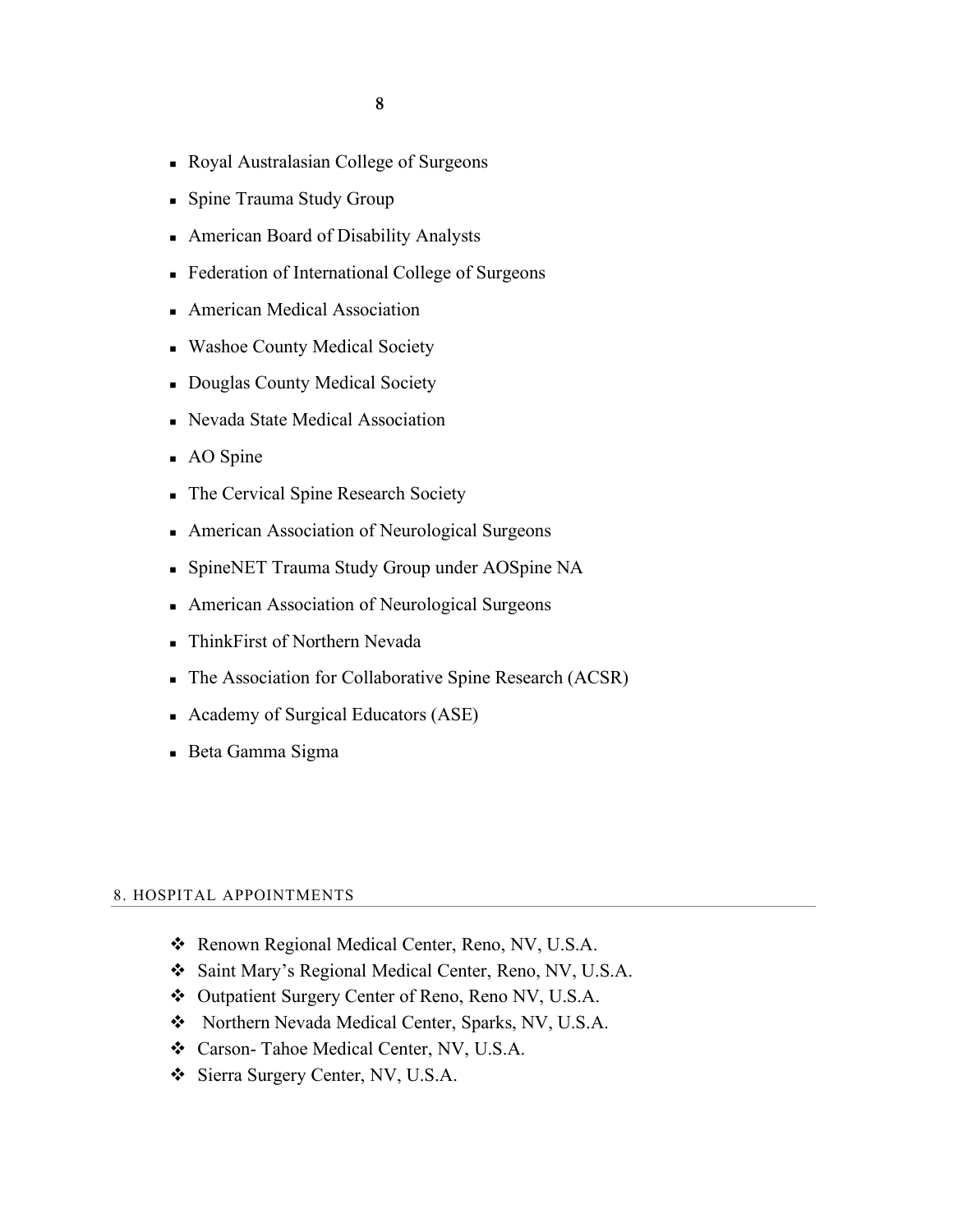- v Plumas District Hospital, CA, U.S.A.
- \* Reno Orthopedic Clinic, Surgery Center, NV, USA

# 9. RESEARCH, EDUCATIONAL AND TEACHING ACTIVITIES

# (I) TEACHING/RESEARCH/ADMIN ACTIVITIES

- 2000-2005: Associate Professor, Neurosurgery, Sydney, Australia
- 2006: AO Spine faculty member
- 2007/8: Undergraduate lecturer, Faculty of Medicine, University of Nevada, Reno
- 2007/8: Prestige ST educator
- § 2007/8- current: Adjunct Associate Professor, Department of Physiology & Cell Biology, University of Nevada School of Medicine
	- § 2004-2010: Member of Spine Trauma Study Group
	- § 2008-2019: Member of Nevada District #2 Selection Committee on Applicants of the American College of Surgeons]

§ 2010- current: Clinical Instructor, Department of Surgery, University of Nevada, Reno

- § 2011- 2015: Renown Spine Panel Neurosurgery Representative
- 2011- Physician Sponsor ThinkFirst Northern Nevada

§ 2012- 2015: AO Spine North America Community Development Committee member

- § 2011-2012: Washoe Medical Society Public Relations Committee
- 2012: Attended AO Spine North America Training for Chairpersons Course

§ 2012-current: AO Spine North America Boards Prep (Oral and MOC) Subcommittee and Residents course Subcommittee

- § 2012- current: AO Spine North America Residents Course Subcommittee
- § 2015- Medical Executive Committee, Northern Nevada Medical Center
- 2015 Peer review Committee, Northern Nevada Medical Center
- 2016- Appointed to the Academy of Surgical Educators (ASE)
- § 2016- Appointed to Clinical Assistant Professor, University of Nevada, Reno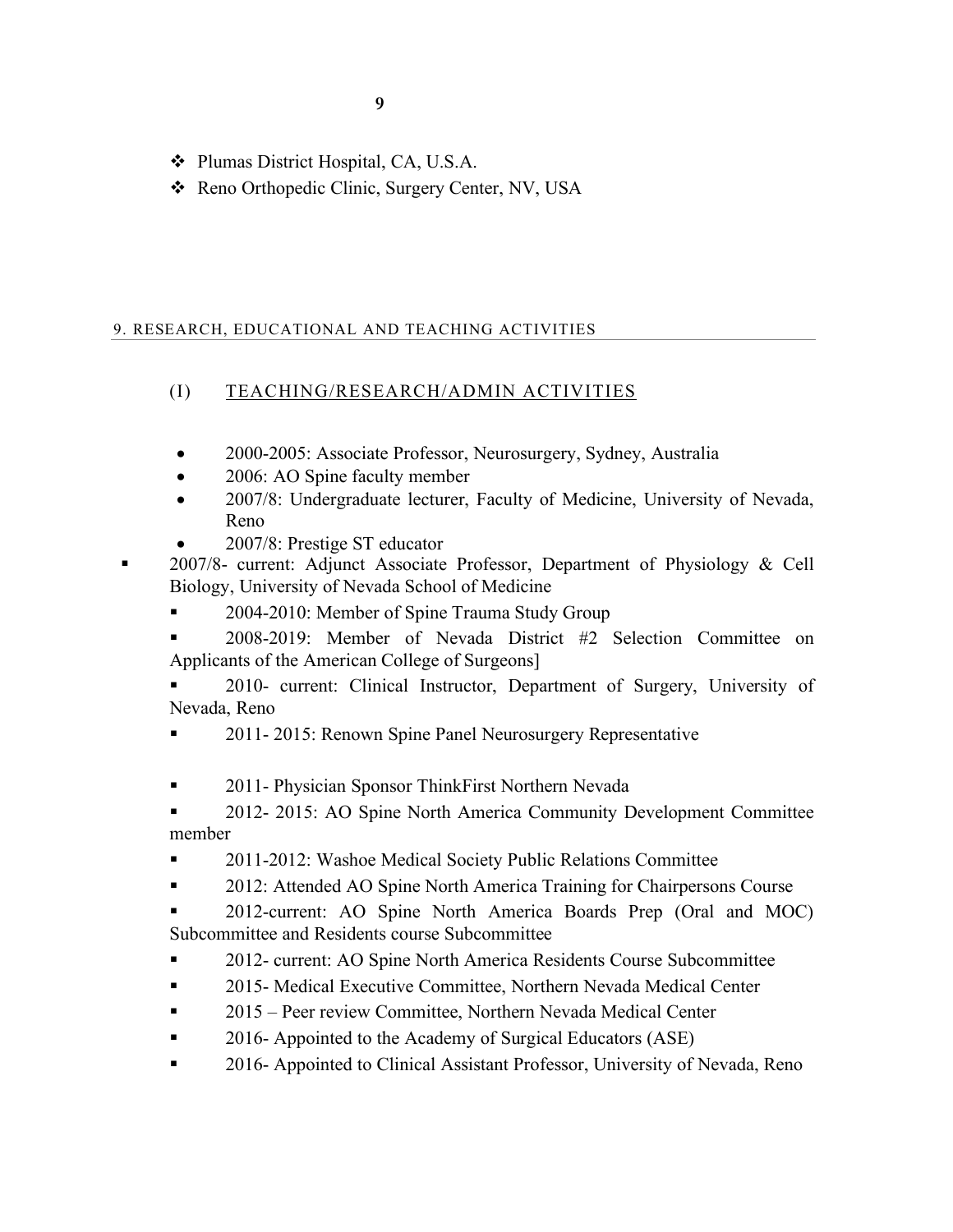§ 2016- AO Spine North America, Board of Directors and Chairman of Community Development Committee 2016- 2019

§ 2016- Dr. Sekhon appointed Chief of Neurosurgery, Renown Regional Medical Center, Reno, Nevada

§ 2018- Dr. Sekhon appointed Subspecialty Representative to Medical Executive Council ,Renown Regional Medical Center, Reno, Nevada

§ 2019: Promoted to Clinical Associate Professor, University of Nevada. Reno

§ 2019: AO Spine Community Development Committee Social Media **TaskForce** 

<sup>n</sup> 2020: Inducted into Beta Gamma Sigma as one of top students in University of Nevada, Reno School of Business and Management

# (II) NEUROSURGICAL COURSES ATTENDED

1. Australasian Neurosurgical Society Cerebrovascular Workshop, 5th-7th March, 1993: Sydney

2. Early Management of Severe Trauma (E.M.S.T.), Royal Australasian College of Surgeons, 5th-7th August, 1994: Royal Prince Alfred Hospital, Sydney

3. Cavernous Sinus and Lateral Skull Base Workshop, 24th-26th July, 1995: The St. Vincent's Hospital, Sydney

4. Preoperative Management of Neurotrauma, ANZCA 36<sup>th</sup> Continuing Education Seminar, 11th November, 1995, Sydney

5. 1996 Cerebral Hemodynamics and Embolism Symposium, with the Basic and Advanced Transcranial Doppler Course, 22nd-24th January, 1996, Dallas, Texas, U.S.A.

6. Pituitary Symposium, May  $11<sup>th</sup>$ -May  $12<sup>th</sup>$ , 1996, Melbourne

7. Peripheral Nerve Workshop, 11th-13th November, 1996, Sydney

8. Midas Rex® Hands-On Neuro Workshop: Modern Dissection Techniques of Bone, Biometals, and Bioplastics, April 26<sup>th</sup>-27<sup>th</sup>, 1996, Minneapolis, Minnesota, U.S.A.

9. Microendoscopic Discectomy Workshop, 2<sup>nd</sup> July, 1997, Sydney

10. Postgraduate Neuropathology Course,  $15<sup>th</sup>$  -  $18<sup>th</sup>$  January, 1998, The University of Sydney, Sydney

11. Midas Rex<sup>®</sup> Hands-On Neuro Workshop: Modern Dissection Techniques of Bone, Biometals, and Bioplastics, October 31<sup>st</sup>- November 1<sup>st</sup>, 1998, Rochester, Minnesota, U.S.A.

12. AO/ASIF Comprehensive Spine Course, March 9<sup>th</sup>- 12<sup>th</sup> 2000, Breckenridge, Colorado, U.S.A.

13. Principles and Techniques of Examination and Evaluation of the Peripheral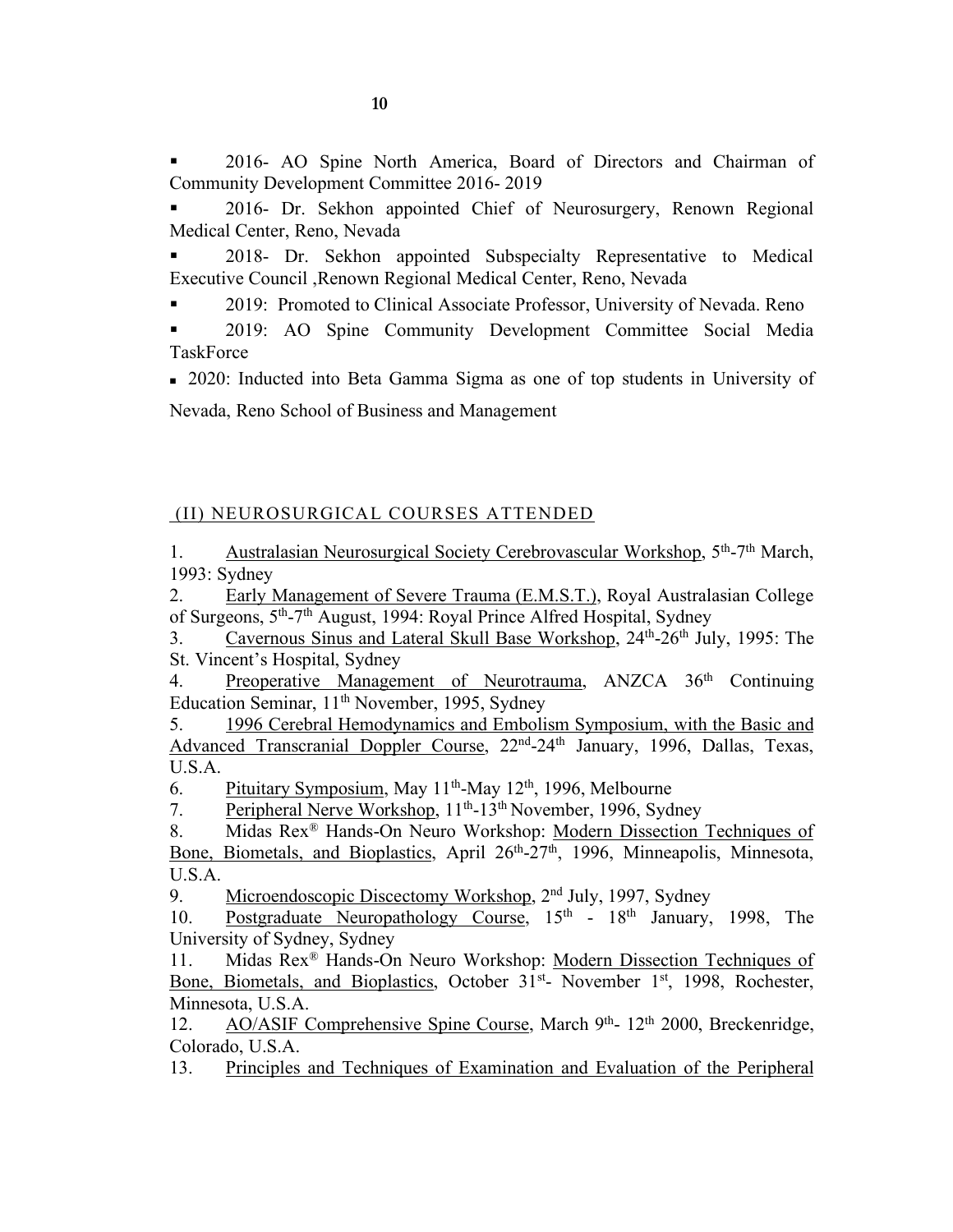Nervous System, at the American Association of Neurological Surgeons, 2000 Annual Meeting, April 8<sup>th</sup>- April 13<sup>th</sup>, 2000, San Francisco, California, U.S.A.

14. Basics of Spinal Stabilization, Fusion and Instrumentation, at the American Association of Neurological Surgeons, 2000 Annual Meeting, April 8<sup>th</sup>- April 13<sup>th</sup>, 2000, San Francisco, California, U.S.A.

15. Management of Disorders of the Craniocervical Junction (faculty), as part of the 35<sup>th</sup> Meeting of the Canadian Congress of Neurological Sciences, June  $13<sup>th</sup>$ -17<sup>th</sup>, 2000, Ottawa, Canada

16. Bryan Cervical Disc Prosthesis Workshop, April 26<sup>th</sup>, 2001, Perth, Australia

17. Bryan Cervical Disc System Workshop (faculty), September 15, 2001, Sydney, Australia

18. Prodisc Spine Arthroplasty Course. February 23<sup>rd</sup>-25<sup>th</sup>, 2003, Straubing, Germany

19. Maverick Total Disc Replacement Inaugural Training Course. March 22nd, 2003, Brisbane, Australia

20. Erromed Human Error and Safety Workshop. March 27<sup>th</sup>- 28<sup>th</sup>, 2003, Katoomba, N.S.W., Australia

21. Stryker Spine Symposium. May 30<sup>th</sup>- June 1<sup>st</sup>, 2003, Port Stephens, NSW, Australia

22. Minimal Access Spinal Surgery. August 30th-31st, 2003, Brisbane, Qld., Australia

23. The 9th Advanced Techniques in Cervical Spine Decompression and Stabilisation Course, January  $9<sup>th</sup>$ -11<sup>th</sup>, 2004, St. Louis, MO, U.S.A. (faculty)

24. Bryan Disc User Group Meeting, February 28<sup>th</sup>- 29<sup>th</sup>, 2004, Sydney, Australia (Co-chair)

25. Risk Management Workshop, Royal Australasian College of Surgeons, July 24th, 2004, Sydney, N.S.W., Australia

26. Innovations in Spinal Fixation: An Advanced Course, February 26-27<sup>th</sup>, 2005, Memphis, TN, U.S.A.

27. Advanced Cervical Spine Reconstruction Course, June 8, 2006, Las Vegas, U.S.A. (faculty)

28. AO ASIF Degenerative Spine Symposium. Principles and Emerging Technology. July  $22<sup>nd</sup>$  –July  $23<sup>rd</sup>$ , 2006, Montreal, Canada (faculty)

29. O-Arm System Cadaver Lab/Hot City Meeting, December 2<sup>nd</sup>, 2006, Las Vegas, Nevada

30. Prestige Cervical Disc: Core Education Course, March 31<sup>st</sup>, 2007, Memphis TN

31. Advanced Cervical Spine Reconstruction Course, June 8, 2007, Las Vegas, U.S.A. (faculty)

32. Prestige Cervical Disc Training Course, August 3rd and 4th, 2007, Denver, CO (chairman)

33. Prestige Cervical Disc Training Course, August  $17<sup>th</sup> - 18<sup>th</sup>$ , 2007, Las Vegas, NV, (chairman)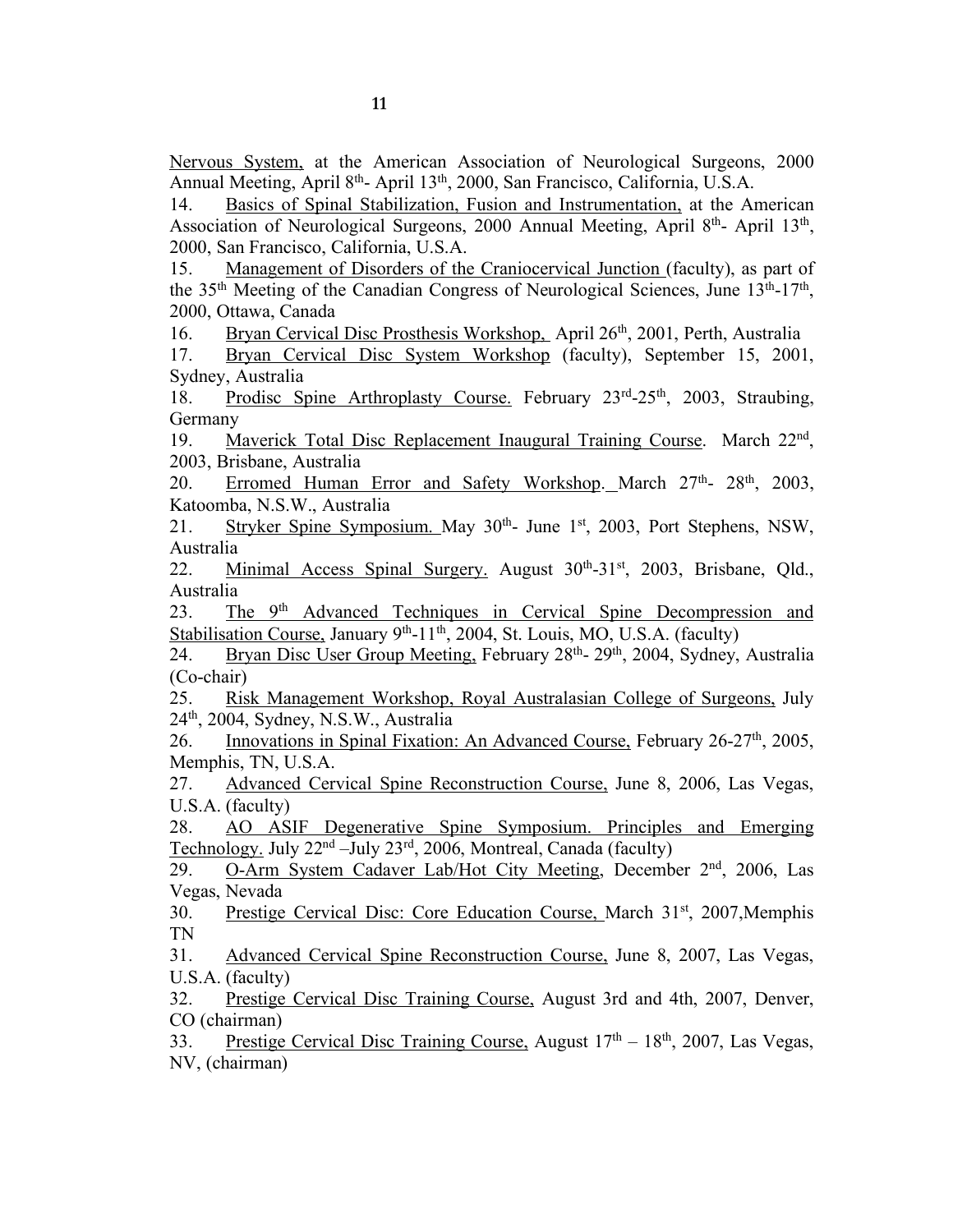34. North American Spine Society: Coding Update 2008, October 22<sup>nd</sup> -23<sup>rd</sup>, 2007, Austin, TX

35. Prestige Cervical Disc Training Course, February 9th, 2008, Denver, NV, (faculty)

36. XLIF and DB2 Training Course, June 21st 2008, San Diego, CA

37. AO Spine. Excellence in Spine. Principles and Treatment of Spinal Disorders for Residents and Fellows, Sep  $5<sup>th</sup>$ - 7<sup>th</sup>, 2008, Baltimore, Maryland, U.S.A. (faculty)

38. Hot Topic in Cervical Treatment Options: Arthroplasty vs. Arthrodesis, September 22,2008, Orlando, Florida, (faculty)

39. Congress of Neurological Surgery 2008 Annual Meeting, September 21st, 2008, Orlando, FL, U.S.A.

40. North American Spine Society: Section on Motion Technology- Examining the Evidence, October 14<sup>th</sup>, 2008, Toronto, ON, Canada

41. North American Spine Society 23<sup>rd</sup> Annual Meeting, October 14<sup>th</sup>- 18<sup>th</sup>, 2008, Toronto, ON, Canada

42. Leaders in Spine Series: Clinical Solutions for the Mature and Aging Spine, December  $12<sup>th</sup>$  and  $13<sup>th</sup>$ , 2008, Chicago, IL 2008 (faculty)

43. AO Spine. Excellence in Spine. Principles and Treatment of Spinal Disorders for Residents and Fellows, January  $16<sup>th</sup>$ - 18<sup>th</sup>, 2009, Las Vegas, U.S.A. (faculty)

44. Cervical Arthroplasty Hot Topics, March 5, 2009, Los Angeles, CA (faculty)

45. Prestige Cervical Disc Training Course, March 6th, 2009 San Diego (chairman)

46. Mast Regional Training (DLIF, Sextant and MIS TLIF) April 18<sup>th</sup>, 2009, Sunnyvale CA

47. Cervical Think Tank/Spine Symposium, April 23<sup>rd</sup> and 24<sup>th</sup> 2009, Chicago, IL

48. Prestige Cervical Disc Training Course, June 20<sup>th</sup>, 2009, Chicago (chairman)

49. Nuvasive Posterior Cervical Workshop, August 1st, 2009, San Diego (chairman)

50. Medtronic Kyphon Balloon Kyphoplasty Training, Feb 6<sup>th</sup>, 2010, Sunnyvale CA

51. Nuvasive Posterior Cervical Workshop, March 5<sup>th</sup>, 2010, San Diego (chairman)

52. AO Spine. Excellence in Spine. Principles and Treatment of Spinal Disorders for Residents and Fellows, May 14<sup>th</sup>- 16<sup>th</sup>, 2010, Las Vegas, U.S.A. (faculty)

53. Nuvasive Posterior Cervical Workshop, June 25th, 2010, San Diego (chairman)

54. AO Spine. Excellence in Spine. Principles and Treatment of Spinal Disorders for Residents and Fellows, September  $17<sup>th</sup>$ -  $19<sup>th</sup>$ , 2010, Dallas, U.S.A. (Chairman)

55. Congress of Neurological Surgeons 2010 Annual Meeting, October 16-21, 2010, San Francisco, CA

56. 2010 CPT Coding Update at the Congress of Neurological Surgeons 2010 Annual Meeting, October 16-21, 2010, San Francisco, CA

57. Decision Making Strategies in the Aging Spine, January 28-29<sup>th</sup>, 2011,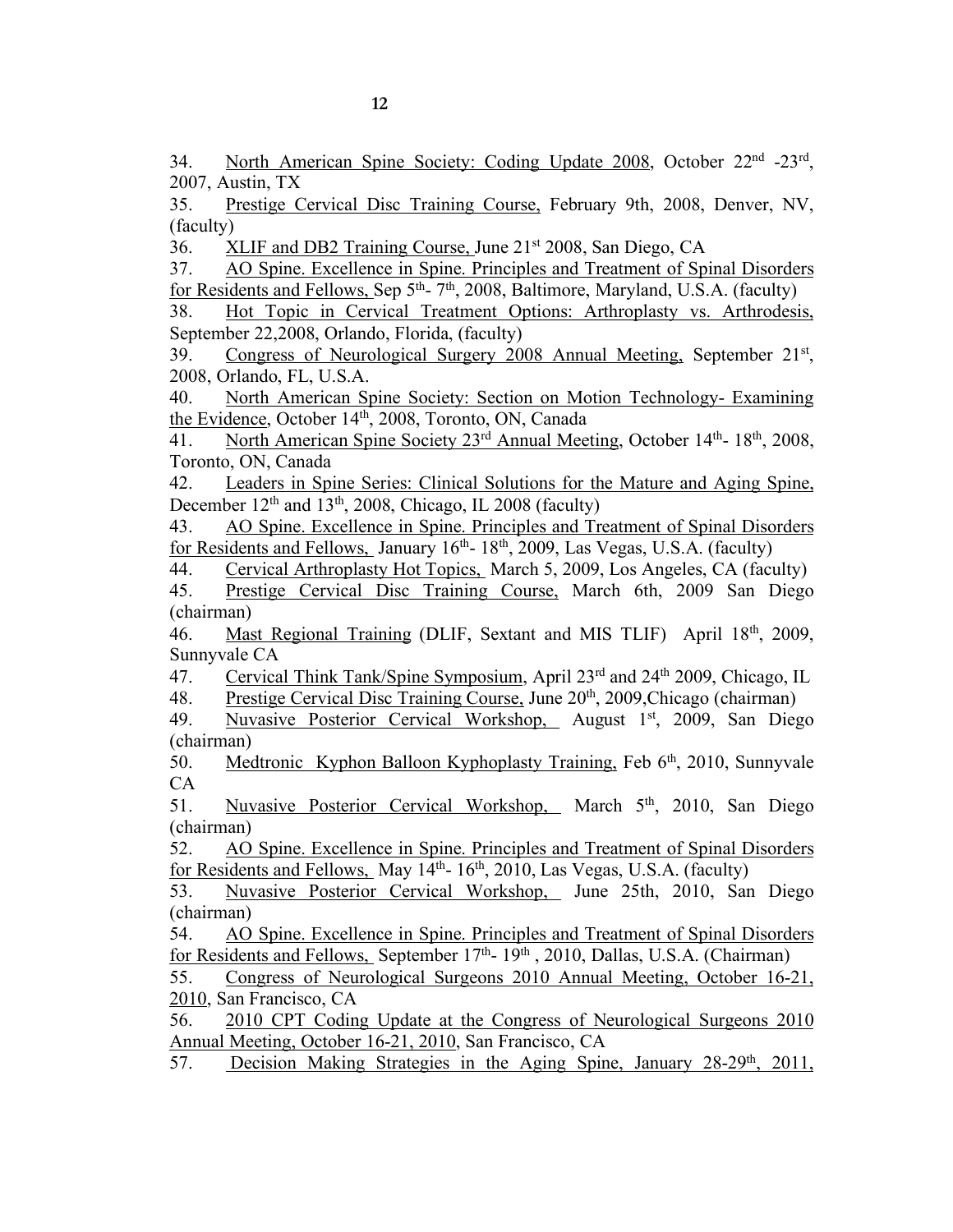58. 27th Annual Meeting of the AANS/CNS Section on Disorders of the Spine and Peripheral Nerves, March 9<sup>th</sup>- 12<sup>th</sup>. 2011. Phoenix AZ

59. Science + Spine +Management Symposium for Residents and Fellows, April  $28<sup>th</sup> - 30<sup>th</sup>$ , 2011, Miami FL (faculty)

60. Nuvasive Posterior Cervical Workshop, June 10, 2011, New Jersey (chairman)

61. AO Spine. Excellence in Spine. Principles and Treatment of Spinal Disorders for Residents and Fellows, Oct 28-29 , 2011, Toronto, Canada

62. Nuvasive Posterior Cervical Workshop, November 11, 2011, New Jersey (chairman)

63. AO Advanced Techniques of Spinal Resection and Reconstruction (with cadavers) Course, November 18-19, 2011 Las Vegas, NV (faculty)

64. Decision Making Strategies in Spine Surgery for the Early Career Surgeon, January  $26<sup>th</sup> - 28<sup>th</sup>$ , 2012, Las Vegas, Nevada (faculty)

65. Nuvasive Posterior Cervical Workshop, March 16, 2012, San Diego (chairman)

66. AO Spine Training for Chairpersons, July 13-14, 2012, online course July 13- 14, 2012 and postcourse July 14-30, 2012, Chicago, IL

67. Nuvasive Posterior Cervical Workshop, Sep 14, 2012, San Diego (chairman)

68. Catalyst Global Faculty Training, Oct 22nd-23rd, 2012, Dallas, TX

69. North American Spine Society 27<sup>rd</sup> Annual Meeting, October 24<sup>h</sup>- 27<sup>h</sup>, 2012, Dallas, TX, USA

70. AO Spine. Excellence in Spine. Principles and Treatment of Spinal Disorders for Residents and Fellows, January  $11<sup>th</sup>$ -  $12<sup>th</sup>$ ,  $2013$ , New Orleans, U.S.A. (Chairman) 71. 29th Annual Meeting of the AANS/CNS Section on Disorders of the Spine and Peripheral Nerves, March  $6<sup>th</sup>$ -  $9<sup>th</sup>$ . 2013, Phoenix AZ

72. Nuvasive Posterior Cervical Workshop, March 14th, 2013, San Diego (chairman)

73. Nuvasive Posterior Cervical Workshop, August 16<sup>th</sup>, 2013, New Jersey (chairman)

74. Eurospine 2013,Oct 2nd- 4th, 2013, Liverpool, United Kingdom

75. AOSNA Strategic Planning Workshop, Jan 11th-12th, 2014, Scottsdale, AZ

76. Nuvasive Posterior Cervical Workshop, February28th, 2014, San Diego (chairman)

77. Prestige LP Faculty Training Program, May 2nd and 3rd, 2014, Miami FLA

78. Decisions in Spine: Early Practice, March 20-21, 2015 in San Diego, CA (chairman)

79. 13th Annual AOSNA Fellows Forum, April 23<sup>rd</sup>- 25<sup>th</sup>, 2015 Banff Springs, Alberta, Canada (faculty)

80. Medtronic Posterior Cervical Workshop, August, 23rd, 2015, New Jersey (chairman)

81. AO Spine: Controversies in Complex Spine Surgery: A Comprehensive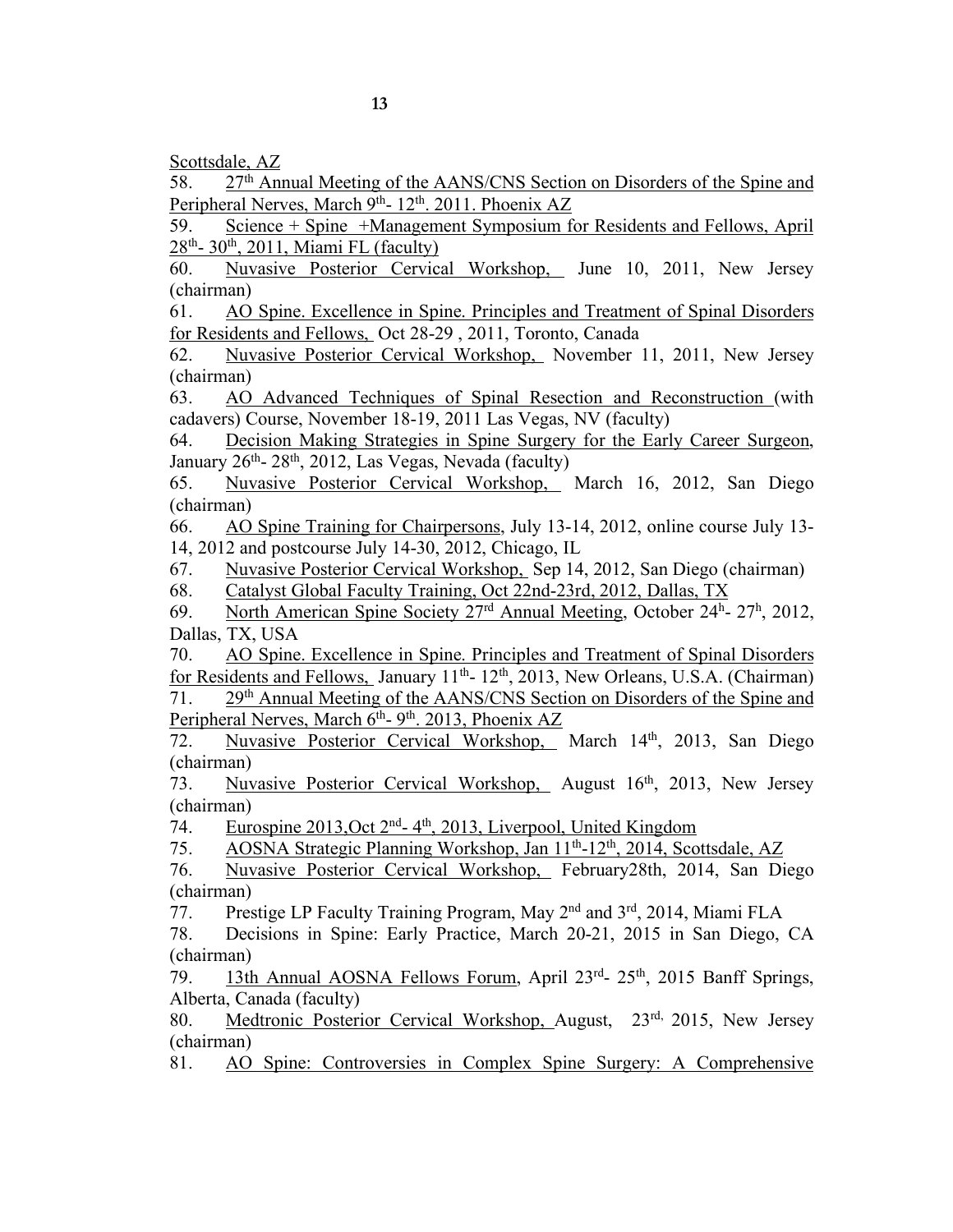Hands--on Bioskills Course for Fellows, September 10<sup>th</sup>-12<sup>th</sup>, 2014, Tampa FL (Chairman)

82. Medtronic Posterior Cervical Workshop, October 24<sup>th</sup>, 2015, Las Vegas (chairman)

83. Cervical Spine Research Society Annual Meeting, Dec 2<sup>nd</sup>-5<sup>th</sup>, 2015, San Diego

84. One AO Leadership Meeting, February 4<sup>th</sup>-6<sup>th</sup>, 2016, Orlando, Florida

85. 14th Annual AOSNA Fellows Forum, March 31st- April 2nd, 2016, Banff Springs, Alberta, Canada (faculty)

86. AO North America: Educational Planning Meeting, August  $5<sup>th</sup> - 7<sup>th</sup>$ , 2016, Rosemont, Illinois

87. AO Spine. Principles and Treatment of Spinal Disorders for Residents, August 19th- 20th, 2016, Toronto, Canada

88. AO Spine. Principles and Treatment of Spinal Disorders for Residents, September  $9<sup>th</sup>$  and  $10<sup>th</sup>$ , 2016, Orlando, FL

89. Fundamentals in Posterior Cervical Fixation: Nov 12, 2016, Washington, DC, November 12, 2016 (Chairman)

90. Medtronic Decisions in Spine: Fundamentals, Principles, and Techniques, Dec 2-3, 2015, Nashville TN (Co-Chairman)

91. AO Spine. Principles and Treatment of Spinal Disorders for Residents, January 13<sup>th</sup> and 14<sup>th</sup>, 2017, Las Vegas, NV

92. AOSNA Board & Leadership Retreat, January 19th-21st, 2017, Scottsdale, AZ

93. One AO Leadership Meeting, February 9<sup>th</sup>-11<sup>th</sup>, 2017, Palm Desert, California

94. Global Spine Congress, May 3rd- 6th, Milan, Italy

95. AO Spine: Controversies in Complex Spine Surgery: Fellows Course, November 3, 2017, Las Vegas, NV

96. AO Spine: Practice Essentials: Learn How to Be Successful in Today's Changing Healthcare Environment, November 4, 2017, Las Vegas, NV

97. One AO Leadership Meeting, February  $8<sup>th</sup>$ -10<sup>th</sup>, 2018, Palm Desert, California

98. Global Spine Congress, May 2<sup>nd</sup>- 5<sup>th</sup>, 2018, Singapore

99. AO Spine: Principles and Treatment of Spinal Disorders for Residents, August  $11<sup>th</sup>$ -  $12<sup>th</sup>$ ,  $2018$ , Las Vegas, Nevada

100. AO Spine: Practice Essentials For Fellows (Chairman), September 15, 2018, Las Vegas, NV

101. One AO Leadership Meeting, February 8<sup>th</sup>-10<sup>th</sup>, 2019, Palm Desert, California

102. 17th Annual AOSNA Fellows Forum, April 28th-30th, 2019, Banff Springs, Alberta, Canada (faculty)

103. Global Spine Congress, May 15<sup>th-17th</sup>, Toronto, Canada

104. Congress of Neurological Surgeons Annual Meeting, Oct 19th-23rd, San Francisco, CA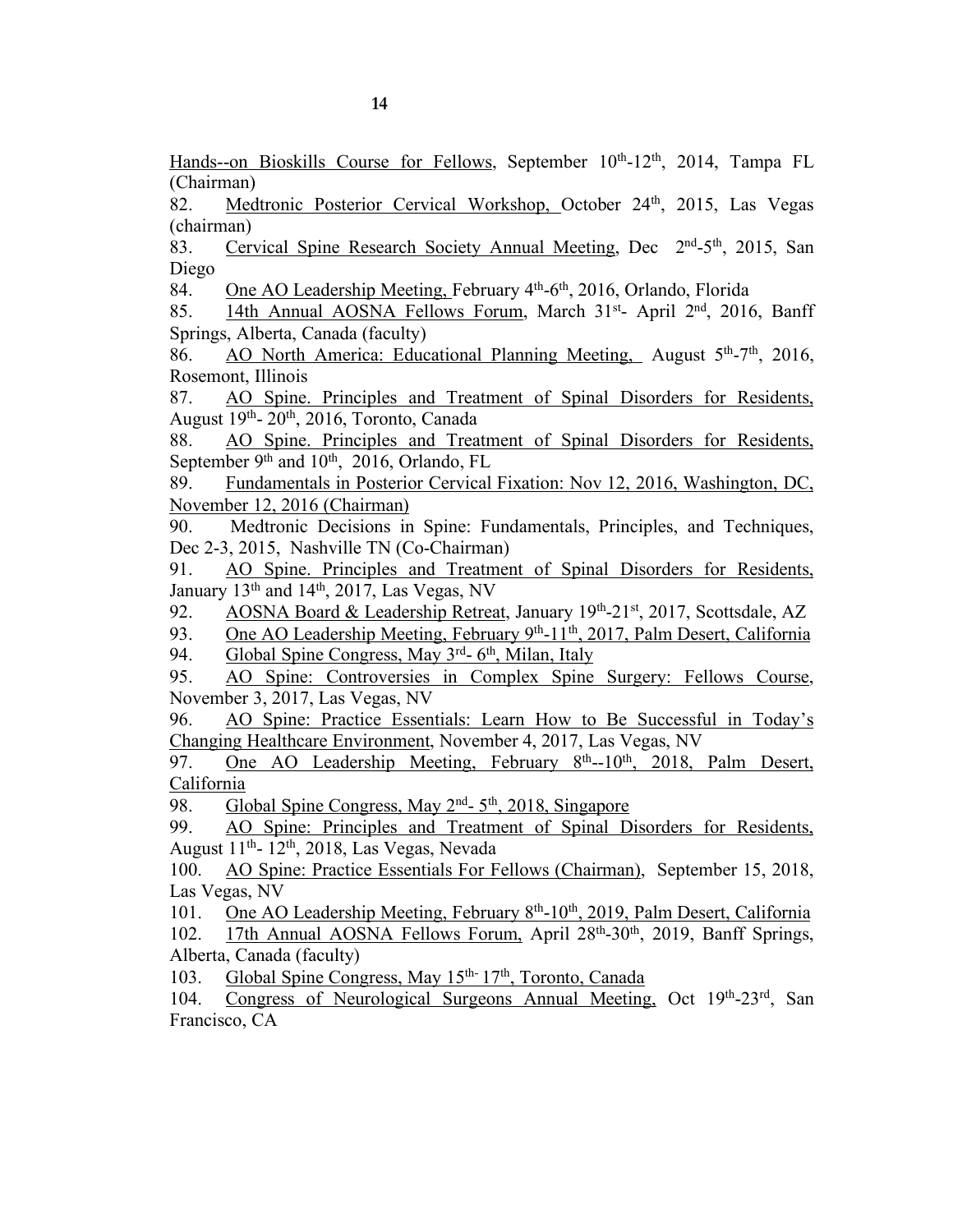# (III) PRESENTATIONS AT MEETINGS

1. February, 1993: "Impaired hippocampal long-term potentiation in the chronic hypoperfusion model of the rat" at the Australian Neuroscience Society 13<sup>th</sup> Annual Meeting, 3rd-5th February, 1993: Melbourne

2. October, 1993: "Altered hippocampal structure and function in the chronic hypoperfusion model of the rat" at the Xth International Congress of Neurological Surgery, 17th-22nd October, 1993: Acapulco, Mexico

3. February, 1994: "Alterations in hippocampal structure in the chronic hypoperfusion model in the rat" at the Australian Neuroscience Society 14<sup>th</sup> Annual Meeting, 2<sup>nd</sup>-4<sup>th</sup> February, 1994: Sydney

4. September, 1995: "Chronic cerebral hypoperfusion and impaired neuronal function in the rat" at the Spine Society of Australia and Neurosurgical Society of Australasia Combined Meeting, 16<sup>th</sup>- 24<sup>th</sup> September, 1995, Broome, Western Australia (awarded Peter Leech Prize)

5. September, 1996: "Pathological consequences of chronic cerebral hypoperfusion in the rat"; at the Neurosurgical Society of Australasia Meeting, 18<sup>th</sup>-21st September, 1996, Cairns, Queensland

6. January, 1996: "Alterations in animals behavior in the chronic hypoperfusion model in the rat" at the 1996 Cerebral Hemodynamics and Embolism Symposium, with the Basic and Advanced Transcranial Doppler Course, 22<sup>nd</sup>-24<sup>th</sup> January, 1996, Dallas, Texas, U.S.A.

7. January 1996: "Alterations in hippocampal structure in the chronic hypoperfusion model in the rat" (nominated for Cerebrovascular Research Award) at the 1996 Cerebral Hemodynamics and Embolism Symposium, with the Basic and Advanced Transcranial Doppler Course, 22nd-24th January, 1996, Dallas, Texas, U.S.A.

8. April, 1996: "Alterations in animal behavior in the chronic hypoperfusion model in the rat", at the American Association of Neurological Surgeons, 64<sup>th</sup> Annual Meeting, April 27th-May 2nd, 1996, Minneapolis, Minnesota, U.S.A.

9. April, 1996: "Alterations in hippocampal structure in the chronic hypoperfusion model in the rat" at the American Association of Neurological Surgeons,  $64<sup>th</sup>$  Annual Meeting, April 27<sup>th</sup>-May 2<sup>nd</sup>, 1996, Minneapolis, Minnesota, U.S.A.

10. April, 1996: "Chronic cerebral hypoperfusion in the rat: temporal delineation of effects" at the American Association of Neurological Surgeons, 64<sup>th</sup> Annual Meeting, April 27th-May 2nd, 1996, Minneapolis, Minnesota, U.S.A.

11. July, 1997: "The effects of chronic cerebral hypoperfusion associated with arteriovenous malformations" (prize-winning paper), " at the XIth International Congress of Neurological Surgery, 6th-11th July, 1997: Amsterdam, The Netherlands 12. July, 1997: "Defining the role of capillaries in normal perfusion pressure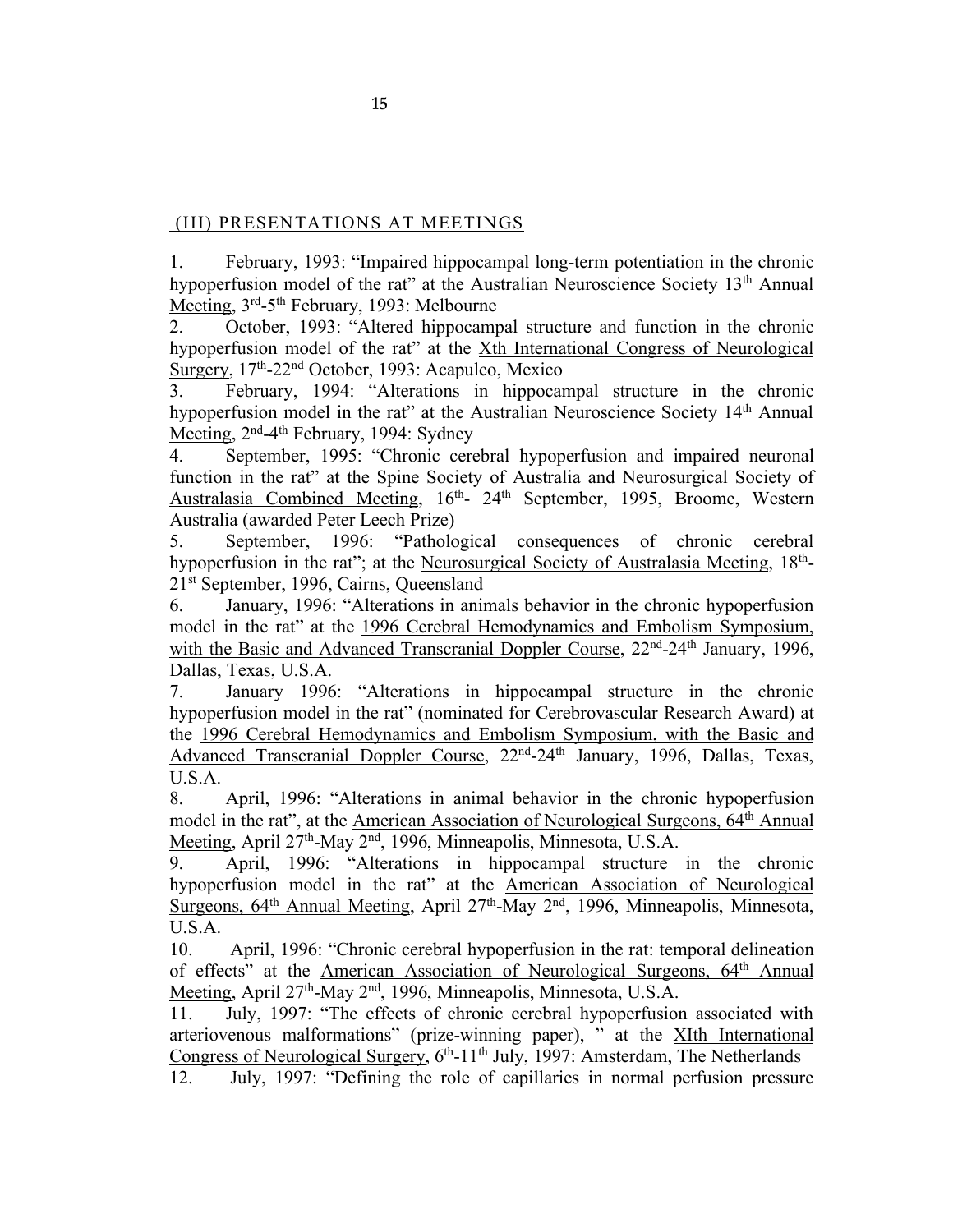13. July, 1997: "Delayed neurological deterioration following resection of arteriovenous malformations of the brain" at the XIth International Congress of Neurological Surgery, 6<sup>th</sup>-11<sup>th</sup> July, 1997: Amsterdam, The Netherlands

14. September 1997: "The palmtop pilot in neurosurgical practice management" at the Practice Management Workshop, 14<sup>th</sup>-16<sup>th</sup> September, 1997, Jabiru, Kakadu National Park, Northern Territory

15. September 1997: "Delayed neurological deterioration following resection of arteriovenous malformations of the brain" at the Neurosurgical Society of Australasia Meeting, 17<sup>th</sup>-20<sup>th</sup> September, 1997, Darwin, Northern Territory

16. April, 2000: "Role of apoptosis in neuronal and axonal degeneration in cervical spondylitic myelopathy: an immunohistochemical study of human autopsy cases" at the American Association of Neurological Surgeons, 2000 Annual Meeting, April 8th- April 13th, 2000, San Francisco, California, U.S.A.

17. June, 2000: "Role of apoptosis in neuronal and axonal degeneration in cervical spondylotic myelopathy: an immunohistochemical study of human autopsy cases" at the  $35<sup>th</sup>$  Meeting of the Canadian Congress of Neurological Sciences,  $13<sup>th</sup>$ -17<sup>th</sup> June, 2000, Ottawa, Canada

18. September, 2000: "Role of apoptosis in neuronal and axonal degeneration in cervical spondylotic myelopathy: an immunohistochemical study of human autopsy cases" at the Congress of Neurological Surgeons 50th Annual Meeting, September 23rd-28th, San Antonio, Texas, U.S.A.

19. April 2001: "Methylprednisolone in acute spinal cord injury: arguments for its use" at the 12<sup>th</sup> Annual Scientific Meeting of the Spine Society of Australia, April 27th, 2001, Perth, Western Australia

20. September 2001: "Spinal metastatic disease: posterior vertebrectomy for high thoracic and cervicothoracic metastatic vertebral tumours" at the Breakfast Session on Spinal Metastatic Disease, at the 12th World Congress of Neurological Surgery, September  $16<sup>th</sup>$  -20<sup>th</sup>, 2001, Sydney, Australia

21. August, 2002: "Surgical management of spinal injury" at ICRAN 2002: International Conference on Recent Advances on Neurotraumatology, August 1-4, 2002, Bali, Indonesia

22. October 2002: "Revisiting cervical myelopathy in the new millenium" at the Kuring-Gai District Medical Association 26<sup>th</sup> Annual Congress, September 29<sup>th</sup> -October 5<sup>th</sup>, 2002, Yeppoon, Qld, Australia

23. April, 2003: "Posterior Cervical Decompression And Fusion For Circumferential Spinal Cord Compression: Prospective Review Of 30 Consecutive Cases" at the American Association of Neurological Surgeons, 2003 Annual Meeting, April 28th- May 1st, 2003, San Diego, California, U.S.A.

24. August, 2003: "Posterior Cervical Decompression And Fusion For Circumferential Spinal Cord Compression: Prospective Review Of 43 Consecutive Cases" at World Spine II, August  $10^{th}$ -13<sup>th</sup>, 2003, Chicago, Illinois, U.S.A.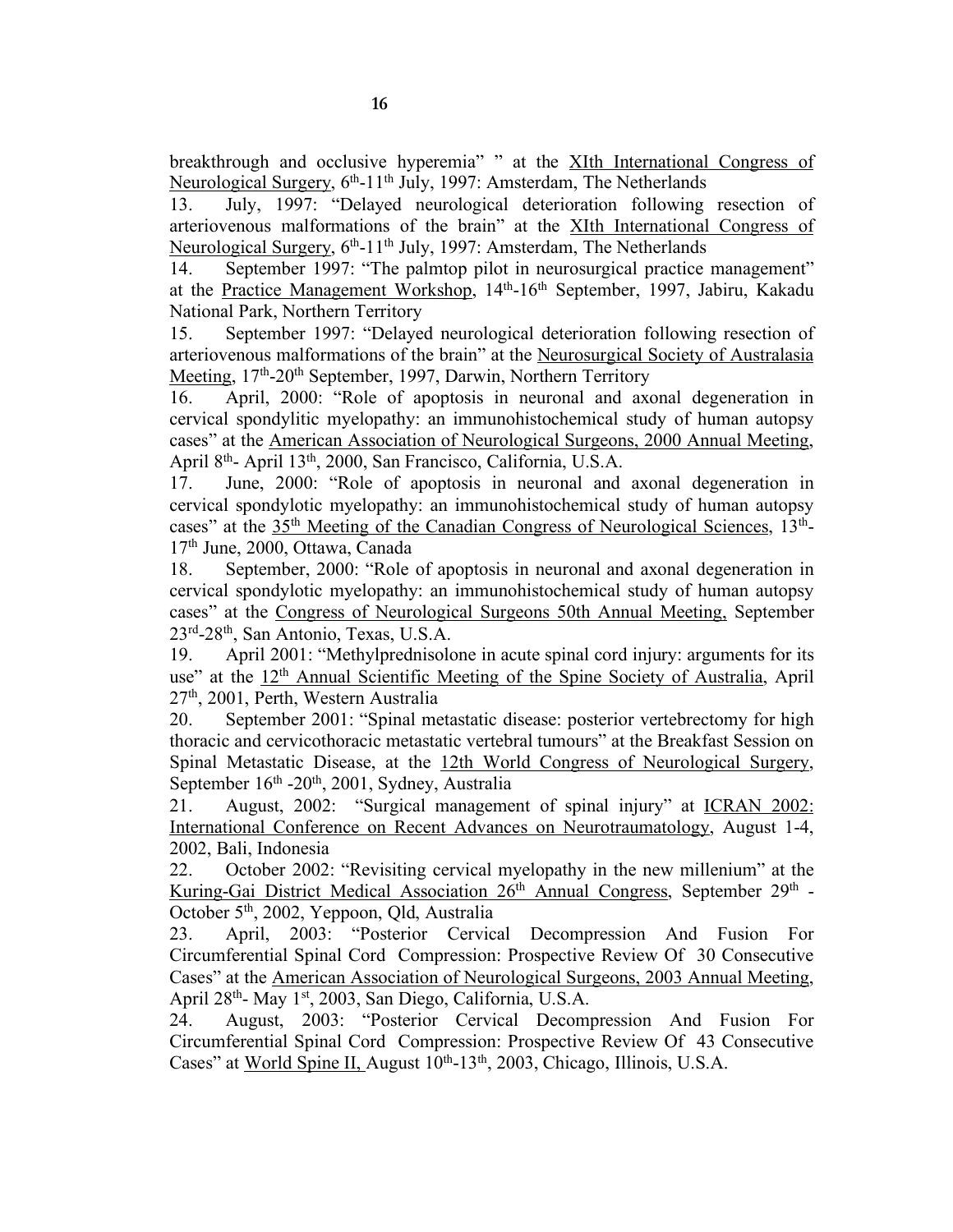25. August, 2003: "Lateral Mass Posterior Cervical Fixation: A Prospective Analysis of 612 Consecutive Screws In 95 Patients" at World Spine II, August 10<sup>th</sup>-13th, 2003, Chicago, Illinois, U.S.A.

26. September 2003: Cervical Spine Symposium: Innovative Technologies-Artificial Cervical Discs: "Indications for Multilevel Cervical Arthroplasty", September 18<sup>th</sup>-21<sup>st</sup>, 2003, Lake Placid, New York, U.S.A.

27. October 2003: "Posterior Cervical Decompression And Fusion For Circumferential Spinal Cord Compression: Prospective Review Of 43 Consecutive Cases" at Congress of Neurological Surgeons Annual Meeting, October 19th- 23rd, 2003, Denver, Colorado, U.S.A.

28. October, 2003: "Lateral Mass Posterior Cervical Fixation: A Prospective Analysis of 612 Consecutive Screws In 95 Patients" at Congress of Neurological Surgeons Annual Meeting, October 19<sup>th</sup>- 23<sup>rd</sup>, 2003, Denver, Colorado, U.S.A.

29. October, 2003: "Multilevel Cervical Arthroplasty" at Congress of Neurological Surgeons Annual Meeting, October 19th- 23rd, 2003, Denver, Colorado, U.S.A.

30. November 2003: "Lytic Spondylolisthesis- Who Needs Surgery? Who Doesn't? at Elevating Best Practice in Spine- Challenges in Adult Deformity, November 7<sup>th</sup>, 2003, Sydney, Australia

31. May, 2004: "Cervical Arthroplasty: Beyond the European and United States FDA Study" at SAS4- Global Symposium on Intervertebral Disc Replacement & Non-Fusion Technology, May  $4<sup>th</sup> - 7<sup>th</sup>$ , 2004, Vienna, Austria

32. October 2004: "Present Day Technology of Spinal Arthroplasty: What's Available Now and in the Near Future" at the Congress of Neurological Surgery 2004 54<sup>th</sup> Annual Meeting, Oct  $16<sup>th</sup>$ -  $21<sup>st</sup>$ , 2004, San Francisco, CA, U.S.A.

33. May 2005: "Cervical arthroplasty after previous surgery. Report of 15 cases. " at the SA5: Spine Arthroplasty Society Global Symposium on Motion Preservation Technology, May 4-7, 2005, New York, NY, U.S.A.

34. May 2005: "Post-operative kyphosis and segmental imbalance with the Bryan cervical disc – a study of the incidence and causative factors in 66 patients" at the SA5: Spine Arthroplasty Society Global Symposium on Motion Preservation Technology, May 4-7, 2005, New York, NY, U.S.A.

35. June 2005: "Early fixation of spinal fracture: when to cut" at Neurointensive Care: The Road Ahead. Joint Faculty of Intensive Care Medicine in Association with ANZICS  $1<sup>ST</sup>$  ASM, June  $10<sup>th</sup>$ -  $12<sup>th</sup>$ , 2005, Sydney, Australia

36. July 2005: "Cervical arthroplasty after previous surgery: report of 15 cases." Proceeds of 12th International Meeting on Advanced Spine Technologies (IMAST)*,* July 7th- 9th, 2005, Banff, Alberta Canada, 2005

37. Sep 2005: "Cervical arthroplasty after previous surgery: report of 15 cases." Proceeds of the 20<sup>th</sup> Annual Meeting of the North American Spine Society, September 27th- October 1st, 2005, Philadelphia, PA, U.S.A.

38. May 2006: "Revision strategies for Cervical Arthroplasty: results of a multisurgeon international survey" at the SA5- Global Symposium on Motion Preservation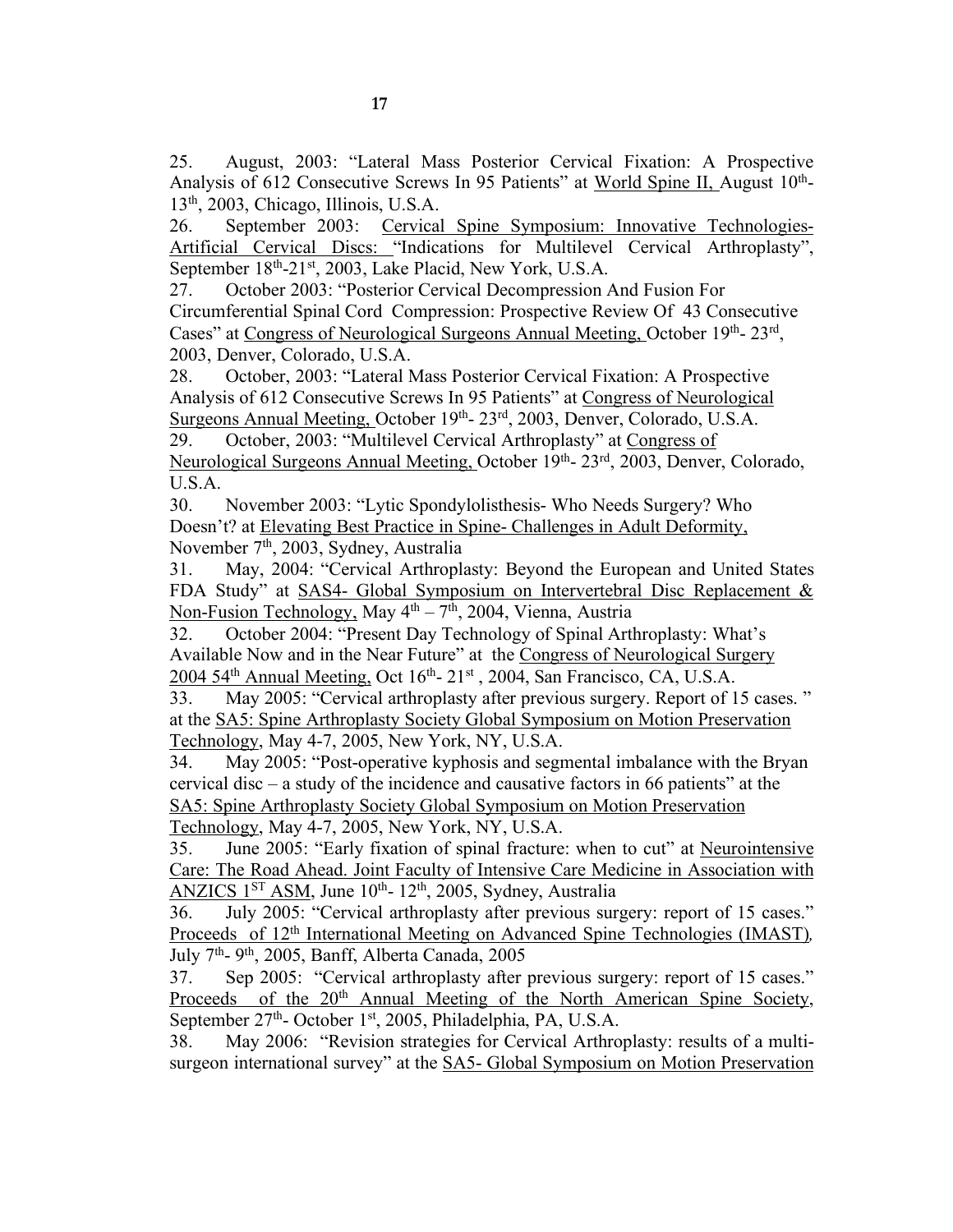Technology, Montreal Canada, May 9-12, 2006

39. June 2006: "Posterior cervical fixation in spinal trauma" at Advanced Cervical Spine Reconstruction Course, June 8, 2006, Las Vegas, U.S.A.

40. August 2006: "Lateral Mass Fixation: Technique" at Surgical Management of the Cervical Spine Course, August 25<sup>th</sup>, 2006, Sydney, Australia

41. August 2006: "Pearls, Tips and Tricks of C1/2 fixation" at the Surgical Management of the Cervical Spine Course, August 25<sup>th</sup>, 2006, Sydney, Australia

42. August 2006: "C7/T1/T2 fixation" at the Surgical Management of the Cervical Spine Course, August 25<sup>th</sup>, 2006, Sydney, Australia

43. August 2006: "Complications of Cervicothoracic Fixation" at the Surgical Management of the Cervical Spine Course, August 25<sup>th</sup>, 2006, Sydney, Australia

44. August 2006: "Complications of Lateral Mass Fixation" at the Surgical Management of the Cervical Spine Course, August 25<sup>th</sup>, 2006, Sydney, Australia

45. March 2007: "Cervical Arthroplasty. Metal on Poly: Current Status" at the 23<sup>rd</sup> Annual Meeting of the AANS/CNS Section on Disorders of the Spine and Peripheral Nerves, March 7<sup>th</sup>- 10<sup>th</sup>, 2007, Phoenix, Arizona.

46. March 2007: "Motion Preservation Symposium (moderator)" at the 23rd Annual Meeting of the AANS/CNS Section on Disorders of the Spine and Peripheral Nerves, March 7<sup>th</sup>- 10<sup>th</sup>, 2007, Phoenix, Arizona.

47. March 2007: "Quantitative Assessment of Spinal Canal Compromise and Spinal Cord Compression after Traumatic Cervical Spinal Cord Injury Using Digital Imaging: Results of the Spine Trauma Study Group Reliability Study" at the 23rd Annual Meeting of the AANS/CNS Section on Disorders of the Spine and Peripheral Nerves, March 7<sup>th</sup>- 10<sup>th</sup>, 2007, Phoenix, Arizona.

48. September 2007: "Engineering Challenges: Biomaterials and wear" at the Congress of Neurological Surgery 2007 Annual Meeting, September 18<sup>th</sup>, 2007, San Diego, CA, U.S.A.

49. September 2008: "Cervical Arthroplasty: Biomaterials and wear" at the Congress of Neurological Surgery 2008 Annual Meeting, September 21<sup>st</sup>, 2008, Orlando, FL, U.S.A.

50. December 2008: "Patient Selection and Pearls: Arthroplasty versus Fusion" at the Leaders in Spine Series: Clinical Solutions for the Mature and Aging Spine, December  $12<sup>th</sup>$  and  $13<sup>th</sup>$ , 2008, Chicago, IL 2008

51. November 2009: "Immediate postoperative complications and radiological features of interbody fusion between INFUSE BMP and Actifuse: A randomized prospective trial" at North American Spine Society 24th Annual Meeting, November 10th- 14th, 2009, San Francisco, CA, 2009

52. December, 2009: "Immediate postoperative complications and radiological features of interbody fusion between INFUSE BMP and Actifuse: A randomized prospective trial" at the *Cervical Spine Research Society 37th Annual Meeting*, December 3rd- 5<sup>th</sup>, 2009, Salt Lake City, UT

53. January 2011: "Challenges in Treating the Aging Spine Patient – How to address poor bone quality. Are treatment options different for Degen vs Deformity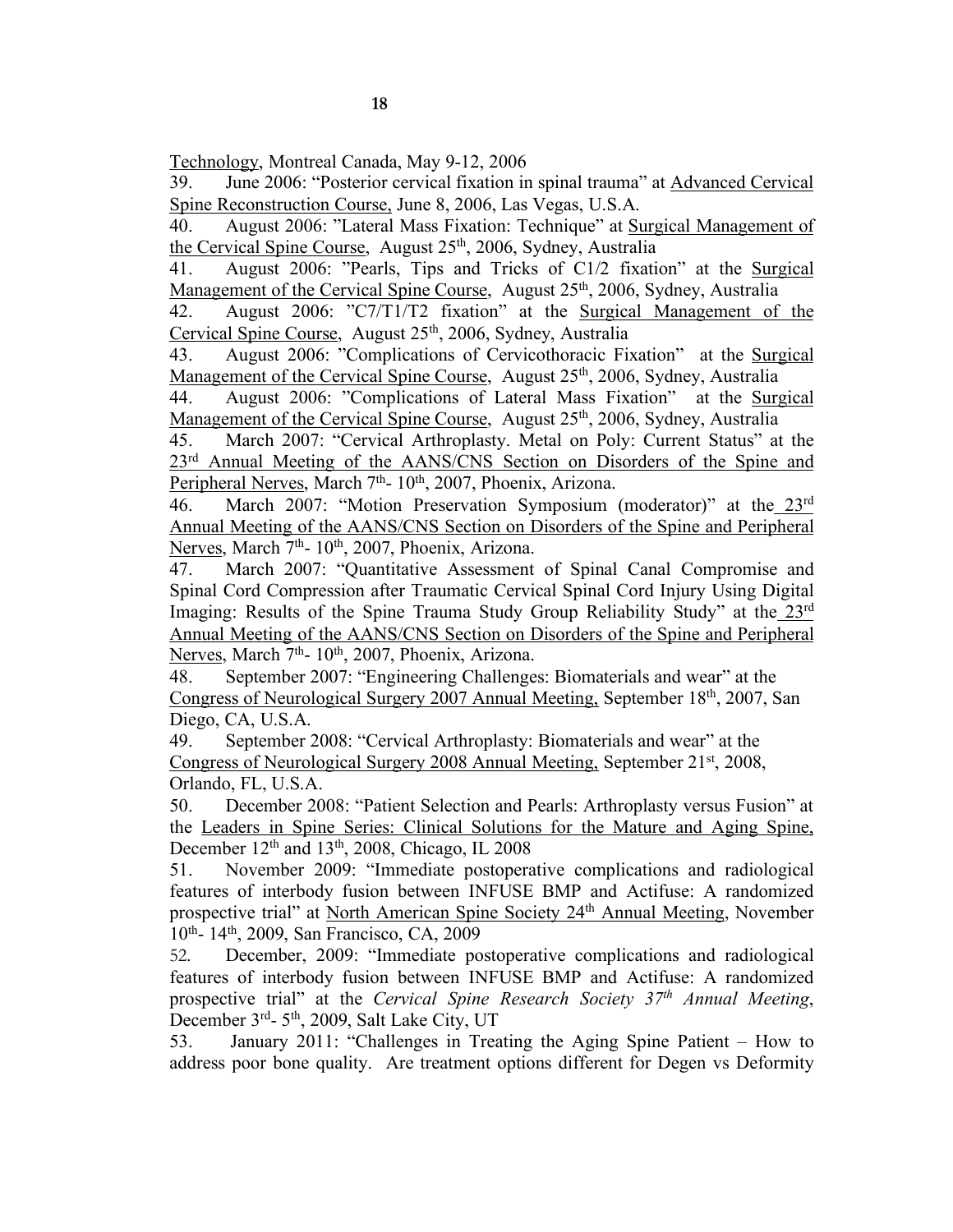patients when selecting implants/constructs? " at Decision Making Strategies in the Aging Spine, January 28-29<sup>th</sup>, 2011, Scottsdale, AZ

105. November 2011: "C2 Fixation Techniques" at AO Advanced Techniques of Spinal Resection and Reconstruction (with cadavers) Course, November 18-19, 2011 Las Vegas, NV

106. January 2012: "Distinguishing yourself in the Marketplace" at Decision Making Strategies in Spine Surgery for the Early Career Surgeon, January 26<sup>th</sup>- 28<sup>th</sup>, 2012, Las Vegas, Nevada

107. Mar 2015: "Cervical Arthropathy" at Decisions in Spine: Early Practice , March 20-21, 2015 in San Diego, CA

108. Sep 2015: "Indications for Cervical Arthroplasty" at AO Spine: Controversies in Complex Spine Surgery: A Comprehensive Hands--on Bioskills Course for Fellows, September  $10^{th}$ - $12^{th}$ , 2014, Tampa FL

109. Jan 2016: "Cervical and Lumbar Arthroplasty: Myths and Reality" at Nevada Academy of Family Physicians 48<sup>th</sup> Annual Meeting, Jan 24<sup>th</sup>, 2016, Lake Tahoe, CA 110. March 2016: "Cervical Radiculopathy" at University of Nevada, Kinesiology Course, March 28, 2016

111. March 2016: "Raising Your Profile and Growing Your Private Practice", at the 14th Annual AOSNA Fellows Forum, April 1, 2016, Banff Springs, Alberta, Canada

112. August 2016: "Epidural Abscess and Hematogenous Osteomyelitis" at the AO Spine. Principles and Treatment of Spinal Disorders for Residents Course August 19th- 20th, 2016, Toronto, Canada

113. September 16 "Cervical Facet Subluxations" at the AO Spine. Principles and Treatment of Spinal Disorders for Residents, September 9<sup>th</sup> and 10<sup>th</sup>, 2016, Orlando, FL

114. September 16 "Myelopathy and Cervical Kyphosis" at the AO Spine. Principles and Treatment of Spinal Disorders for Residents, September 9<sup>th</sup> and 10<sup>th</sup>, 2016, Orlando, FL

115. November, 2016: "C1/2 fixation" at the Fundamentals in Posterior Cervical Fixation: Nov 12, 2016, Washington, DC, November 12, 2016 (Chairman)

116. Jan 2016: "Lumbar Burst Fractures" at the AO Spine. Principles and Treatment of Spinal Disorders for Residents, January 13th and 14th, 2017, Las Vegas, NV

117. Jan 2016: "Lumbar Spinal Stenosis" at the AO Spine. Principles and Treatment of Spinal Disorders for Residents, January 13th and 14th, 2017, Las Vegas, NV

118. Nov 2017: "CSF Leak Management" at the AO Spine: Controversies in Complex Spine Surgery: Fellows Course, November 3, 2017, Las Vegas, NV

119. Nov 2017: "Starting a Practice: How to get the Message Out" at the AO Spine: Practice Essentials: Learn How to Be Successful in Today's Changing Healthcare Environment, November 4, 2017, Las Vegas, NV

120. May 2018: "How to Avoid Litigation" at the Global Spine Congress, May 2nd-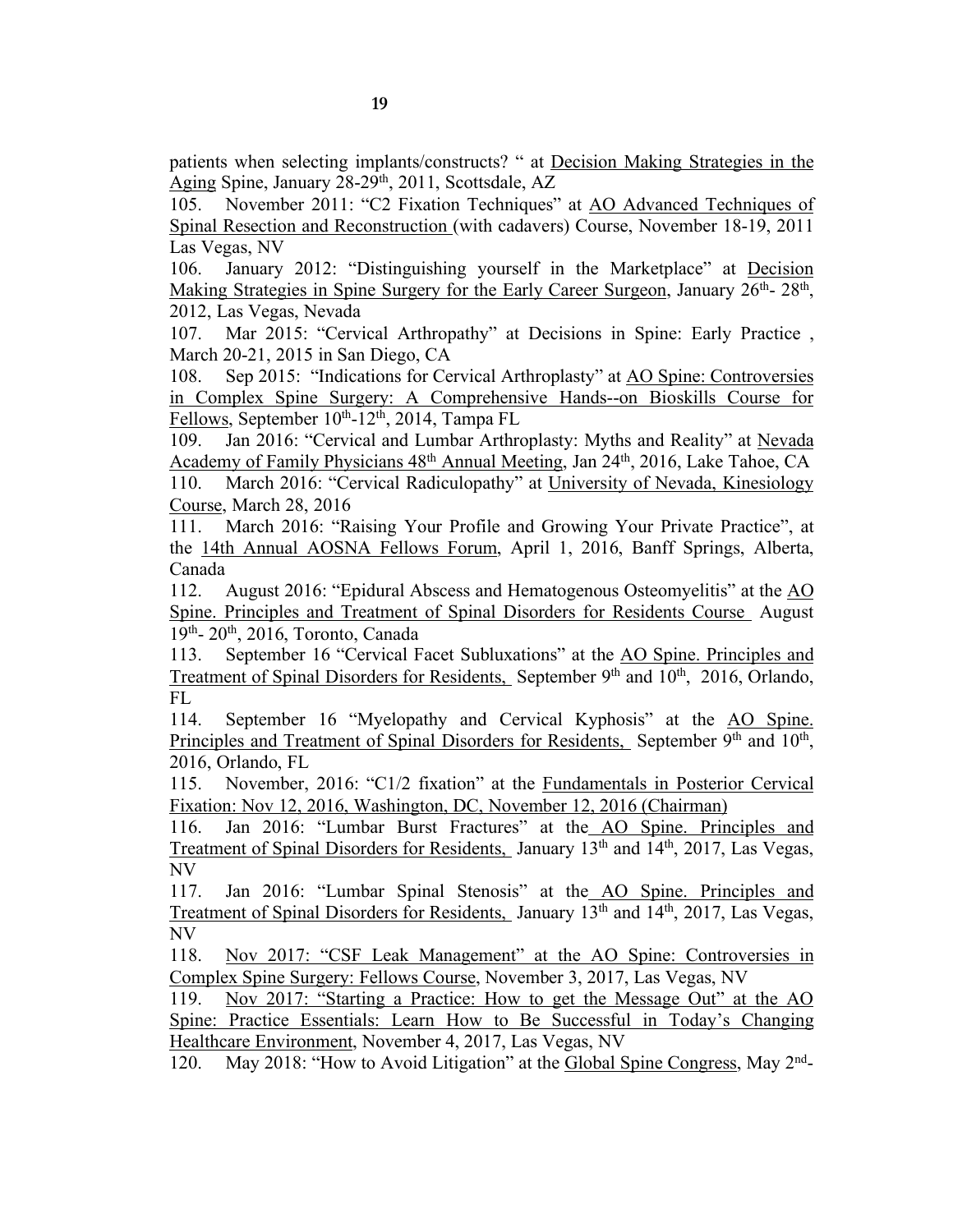5th, 2018, Singapore

121. May 2018: "T3 burst fracture" at the Global Spine Congress, May 2<sup>nd</sup>- 5<sup>th</sup>, 2018, Singapore

122. August 2018: "Occipitocervical Dissociation" at the AO Spine: Principles and Treatment of Spinal Disorders for Residents, August 11<sup>th</sup>- 12<sup>th</sup>, 2018, Las Vegas, Nevada

123. August 2018: "Cervical Facet Dislocations" at the AO Spine: Principles and Treatment of Spinal Disorders for Residents, August  $11<sup>th</sup>$ -  $12<sup>th</sup>$ , 2018, Las Vegas, Nevada

124. August 2018: "Cervical Stenosis with Myeloradiculopathy" at the AO Spine: Principles and Treatment of Spinal Disorders for Residents, August  $11<sup>th</sup>$ -  $12<sup>th</sup>$ , 2018, Las Vegas, Nevada

125. Sep 2018: "Starting a Practice: How to get the Message Out" at the AO Spine: Practice Essentials for Fellows, September 15, 2018, Las Vegas, NV

126. Dec 2018: "Imaging of cervical spine injury" at the NASS Arab Spine Course Diploma, December 3<sup>rd</sup>-5<sup>th</sup>, 2018, Dubai, UAE

127. Dec 2018: "Imaging of thoracolumbar spine fractures" at the NASS Arab Spine Course Diploma, December 3rd-5th, 2018, Dubai, UAE

128. May 2019: "How to Brand Yourself" at the Global Spine Congress, May 15<sup>th-1</sup> 17th, Toronto, Canada

129. Jan 2020: AO Spine North America Board and Leadership Retreat, Phoenix, AZ

# (IV) INVITED PRESENTATIONS

1. July, 1997: "The effects of chronic cerebral hypoperfusion associated with arteriovenous malformations" (prize-winning paper), " at the XIth International Congress of Neurological Surgery,  $6<sup>th</sup>$ -11<sup>th</sup> July, 1997: Amsterdam, The Netherlands

2. August, 1998: "Management of poor-grade subarachnoid hemorrhage patients: an evidence-based study" at the Mayo Clinic Department of Neurological Surgery Grand Rounds, 8th August, 1998, Rochester, Minnesota, U.S.A.

3. November, 1998: "Delayed neurological deterioration following resection of arteriovenous malformations of the brain" at the Mayo Clinic Department of Neurological Surgery Grand Rounds, 7<sup>th</sup> November, 1998, Rochester, Minnesota, U.S.A.

4. February, 1999: "Chronic cerebral hypoperfusion. Part 1: electrophysiology" at the Mayo Clinic Department of Neurological Surgery Grand Rounds, 13<sup>th</sup> February, 1999, Rochester, Minnesota, U.S.A.

5. February, 1999: "Chronic cerebral hypoperfusion. Part 2: histopathology and behavior" at the Mayo Clinic Department of Neurological Surgery Grand Rounds, 20th February, 1999, Rochester, Minnesota, U.S.A.

6. September 1999: "Transcranial doppler: use, misuse and rationale" at the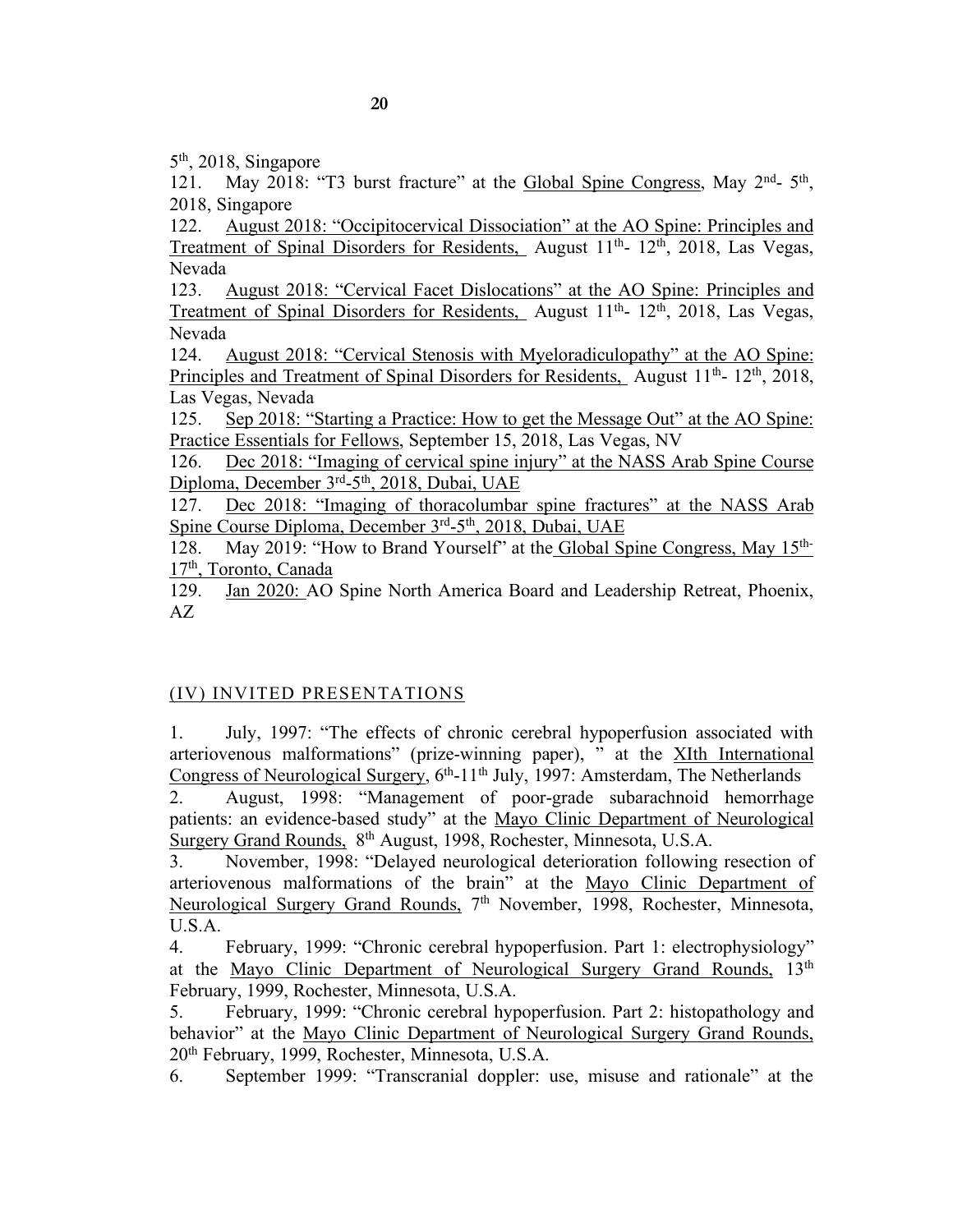Mayo Clinic Department of Neurological Surgery Grand Rounds, September 4, 1999, Rochester, Minnesota, U.S.A.

7. December 1999: "Cervical radiculopathy: surgical considerations" at the Toronto Western Hospital Medical Grand Rounds, December 8, 1999, Toronto, Ontario, Canada

8. February, 2000: "Rheumatoid arthritis: neurosurgical aspects" at The 2000 William S. Keith Professorship in Neurosurgery, 15<sup>th</sup> February, 2000, Toronto, Ontario, Canada

9. October, 2000: Kuring-Gai District Medical Association RACGP Continuing Education: "Untangling the mysteries of back problems", October 19, 2000, Sydney, NSW, Australia

10. March, 2001: Manly District Medical Association RACGP Continuing Education: "Untangling the mysteries of back problems", March 15, 2001, Sydney, NSW, Australia

11. April 2001: " Methylprednisolone in acute spinal cord injury: arguments for its use", at the 12th Annual Scientific Meeting of the Spine Society of Australia, April 27<sup>th</sup>, 2001, Perth, Western Australia.

12. May 2001: Department of General Practice, Dalcross Private Hospital: "Untangling the mysteries of back problems", May 16, 2001, Sydney, NSW, Australia

13. June 2001: Medtronic Sofamor Danek Nurses Spinal Symposium & Workshop: "Management of spinal trauma and tumours", June 23rd, 2001, Sydney, NSW, Australia

14. June 2001: Medtronic Sofamor Danek Nurses Spinal Symposium & Workshop: "New technologies and advances in spinal surgery", June 23<sup>rd</sup>, 2001, Sydney, NSW, Australia

15. July 2001: Pittwater Radiology Clinical Meeting: "New technologies in spinal surgery", July 23rd, Sydney, NSW, Australia

16. August 2001: "The Surgical Management of Spinal Cord Injury" at the Spine Injury Conference, 31st August, 2001, Rex Hotel, Sydney, Australia

17. September 2001: "Spinal metastatic disease: posterior vertebrectomy for high thoracic and cervicothoracic metastatic vertebral tumours" at the Breakfast Session on Spinal Metastatic Disease, at the 12th World Congress of Neurological Surgery, September 16<sup>th</sup> -20<sup>th</sup>, 2001, Sydney, Australia

18. October 2001: The Northern Sydney Division of General Practice Seminar on Current Trends in Back Surgery, North Shore Private Hospital: "Mysteries of lower back problems and their surgical management", May 16<sup>th</sup>, 2001, Sydney, NSW, Australia

19. February 2002: The Northern Sydney Area Health RNSH ½ Day Trauma Seminar, Royal North Shore Hospital, "Spinal cord injury assessment and management", February 16<sup>th</sup>, 2002

20. April 2002: Medtronic Sofamor Danek Nurses Spinal Symposium & Workshop: "New technologies and advances in spinal surgery", April 20<sup>th</sup>, 2002,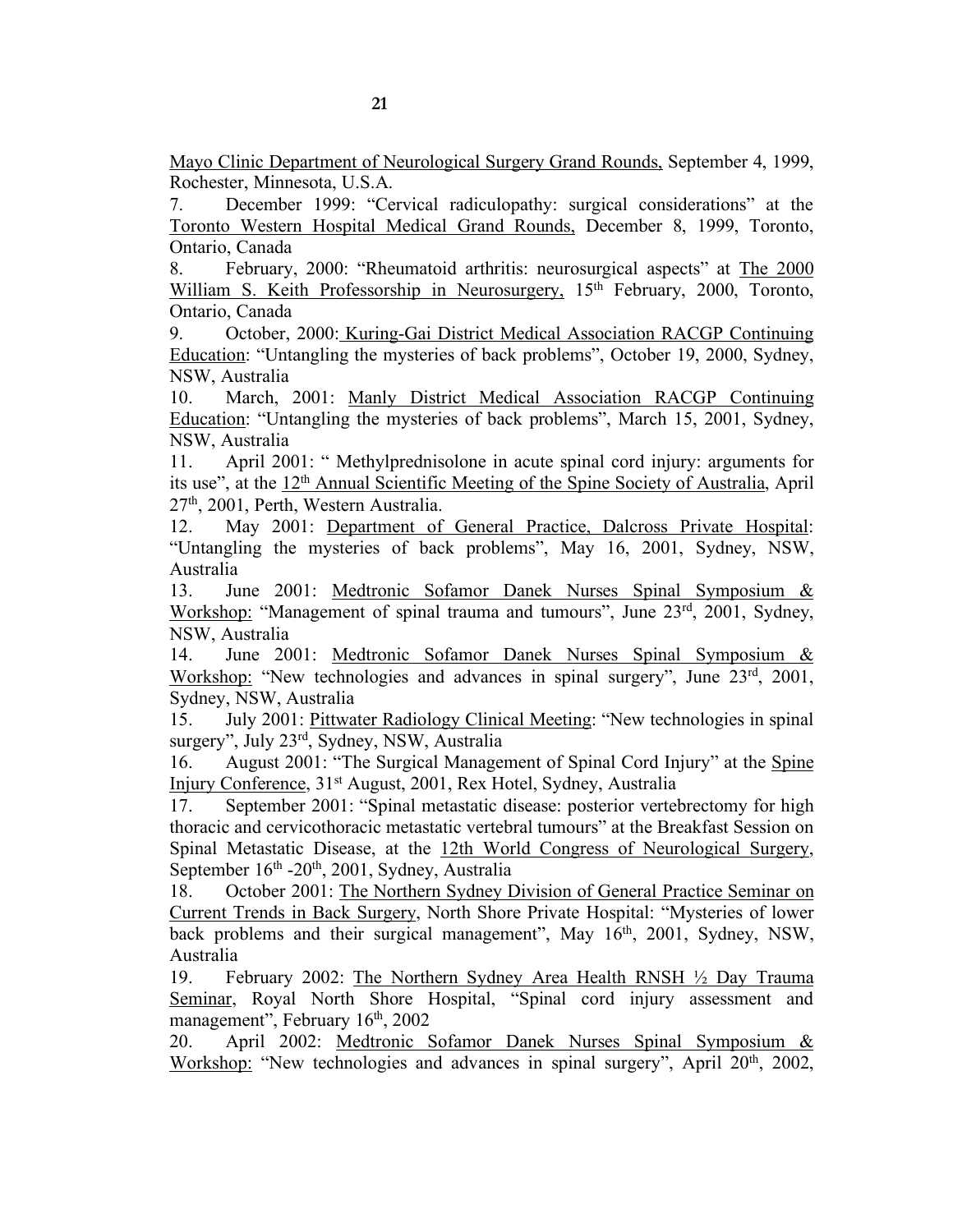Sydney, NSW, Australia

21. August, 2002: "Surgical management of spinal injury" at ICRAN 2002: International Conference on Recent Advances on Neurotraumatology, August 1-4, 2002, Bali, Indonesia

22. October 2002: Kuring-Gai District Medical Association 26<sup>th</sup> Annual Congress: "Revisiting cervical myelopathy in the new millenium", October 1, 2002, Yeppoon, Qld, Australia

23. December, 2002: Innovations in Image Guided Surgery. Stealth User Group Meeting: "Fluoroscopic Navigation in Spinal Surgery", December 8, 2002, Sydney, NSW, Australia

24. February, 2003: Tiny Tots Trauma Day: "Paediatric Head and Spinal Injuries", February 15, 2003, Royal North Shore Hospital, Sydney, NSW, Australia

25. May, 2003: Sydney NeuroSpine Clinic GP Seminar: "Unravelling Neck Problems: Pain, discs, myelopathy", May 5, 2003, Chatswood, NSW, Australia

26. May 2003: Seminar on the Management of Major Trauma, Royal North Shore Hospital, "Spinal cord injury assessment and management", May 17<sup>th</sup>, 2003

27. August 2003: Minimal Access Spinal Surgery: "MAST Applications to Trauma", August 31<sup>st</sup>, 2003, Brisbane, Qld., Australia

28. September 2003: Cervical Spine Symposium: Innovative Technologies-Artificial Cervical Discs: "Indications for Multilevel Cervical Arthroplasty", September 18<sup>th</sup>-21<sup>st</sup>, 2003, Lake Placid, New York, U.S.A.

29. October 2003: Arthroplasty Seminar,  $20<sup>th</sup>$  October, 2003, Congress of Neurological Surgeons Annual Meeting, Denver, CO, U.S.A.

30. November 2003: "Lytic Spondylolisthesis- Who Needs Surgery? Who Doesn't? at Elevating Best Practice in Spine- Challenges in Adult Deformity, November 7<sup>th</sup>, 2003, Sydney, Australia

31. November 2003: "Cervical Arthroplasty" at Innovations & Excellence in Spinal Surgery", November 22<sup>nd</sup>, 2003, Sydney, Australia

32. November 2003: "MAST Fusion" at Innovations & Excellence in Spinal Surgery", November 22nd, 2003, Sydney, Australia

33. November 2003: "Image-Guided Spine Surgery" at Innovations & Excellence in Spinal Surgery", November 22nd, 2003, Sydney, Australia

34. November, 2003: "Arthroplasty for Cervical Spine Disorders" at the 33rd

ASM of the Australian Association of Musculoskeletal Medicine, November 29th, 2003, Sydney, Australia

35. November, 2003: Tiny Tots Trauma Day: "Paediatric Head and Spinal Injuries", November 29<sup>th</sup>, 2003, Royal North Shore Hospital, Sydney, NSW, Australia

36. January 2004: The 9<sup>th</sup> Advanced Techniques in Cervical Spine Decompression and Stabilisation Course: "The Future: Artificial Disc Replacement", January 9th-11th, 2004, St. Louis, MO, U.S.A.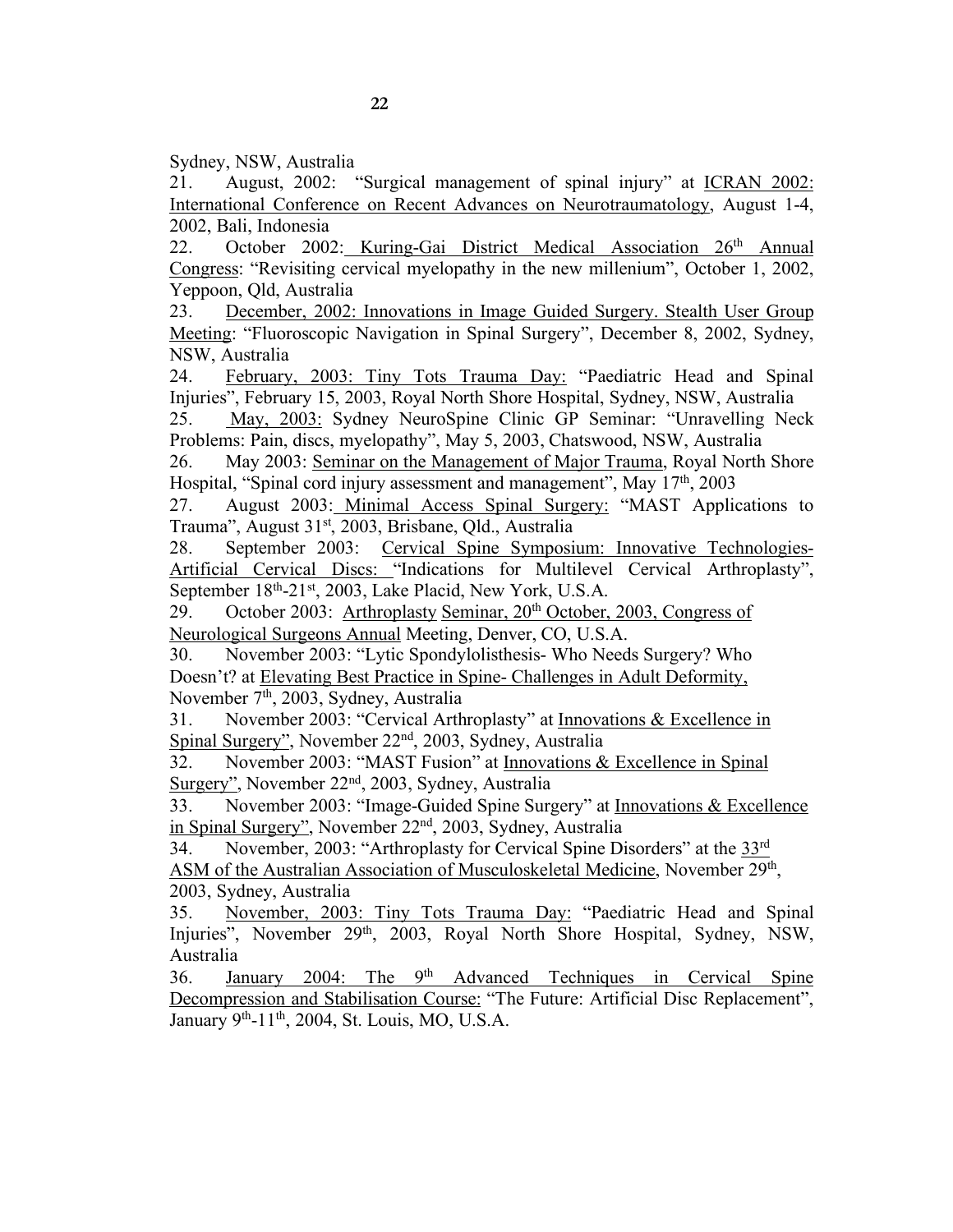37. October 2004: Congress of Neurological Surgery 2 54<sup>th</sup> Annual Meeting: "Present Day Technology of Spinal Arthroplasty: What's Available Now and in the Near Future", October 16<sup>th</sup>- 21<sup>st</sup>, 2004, San Francisco, CA, U.S.A.

38. May 2005: "Cervical arthroplasty after previous surgery. Report of 15 cases. " at the International Bryan Cervical Disc User Group Meeting. May 4, 2005, New York, NY, U.S.A.

39. May 2005: "Post-operative kyphosis and segmental imbalance with the Bryan cervical disc – a study of the incidence and causative factors in 66 patients" at the International Bryan Cervical Disc User Group Meeting. May 4, 2005, New York, NY, U.S.A.

40. June 2005: "Early fixation of spinal fracture: when to cut" at Neurointensive Care: The Road Ahead. Joint Faculty of Intensive Care Medicine in Association with ANZICS 1<sup>st</sup> ASM, June  $10^{th}$ -  $12^{th}$ , 2005, Sydney, Australia

41. September 2005: "Cervical arthroplasty after previous surgery. Report of 15 cases. " at the North American Spine Society  $20<sup>th</sup>$  Annual Meeting, September  $27<sup>th</sup>$  – October 1st , 2005, Philadelphia, PA, U.S.A.

42. June 2006: "Posterior cervical fixation in spinal trauma" at Advanced Cervical Spine Reconstruction Course, June 8, 2006, Las Vegas, U.S.A.

43. June, 2006: ""Surgical and Non-Surgical Treatment for Back Pain Management"" at the Washoe Medical Center Grand Rounds, June 13<sup>th</sup>, 2006, Reno, Nevada

44. July 2006: "Cervical Disc Arthroplasty" at the AO ASIF Degenerative Spine Symposium. Principles and Emerging Technology. July  $22<sup>nd</sup>$  –July  $23<sup>rd</sup>$ , 2006, Montreal, Canada

45. July 2006: "Is there a role for dynamic stabilization?" at the AO ASIF Degenerative Spine Symposium. Principles and Emerging Technology. July 22<sup>nd</sup> – July 23rd, 2006, Montreal, Canada

46. July 2006: "Arthroplasty Complications" at the AO ASIF Degenerative Spine Symposium. Principles and Emerging Technology. July  $22<sup>nd</sup>$  –July  $23<sup>rd</sup>$ , 2006, Montreal, Canada

47. August 2006: "Lateral Mass Fixation: Technique" at Surgical Management of the Cervical Spine Course, August 25<sup>th</sup>, 2006, Sydney, Australia

48. August 2006: "Pearls, Tips and Tricks of C1/2 fixation" at the Surgical Management of the Cervical Spine Course, August 25<sup>th</sup>, 2006, Sydney, Australia

49. August 2006: "C7/T1/T2 fixation" at the Surgical Management of the Cervical Spine Course, August 25<sup>th</sup>, 2006, Sydney, Australia

50. August 2006: "Complications of Cervicothoracic Fixation" at the Surgical Management of the Cervical Spine Course, August 25<sup>th</sup>, 2006, Sydney, Australia

51. August 2006: "Complications of Lateral Mass Fixation" at the Surgical Management of the Cervical Spine Course, August 25<sup>th</sup>, 2006, Sydney, Australia

52. March 2007: "Cervical Arthroplasty. Metal on Poly: Current Status" at the 23<sup>rd</sup> Annual Meeting of the AANS/CNS Section on Disorders of the Spine and Peripheral Nerves, March 7<sup>th</sup>- 10<sup>th</sup>, 2007, Phoenix, Arizona.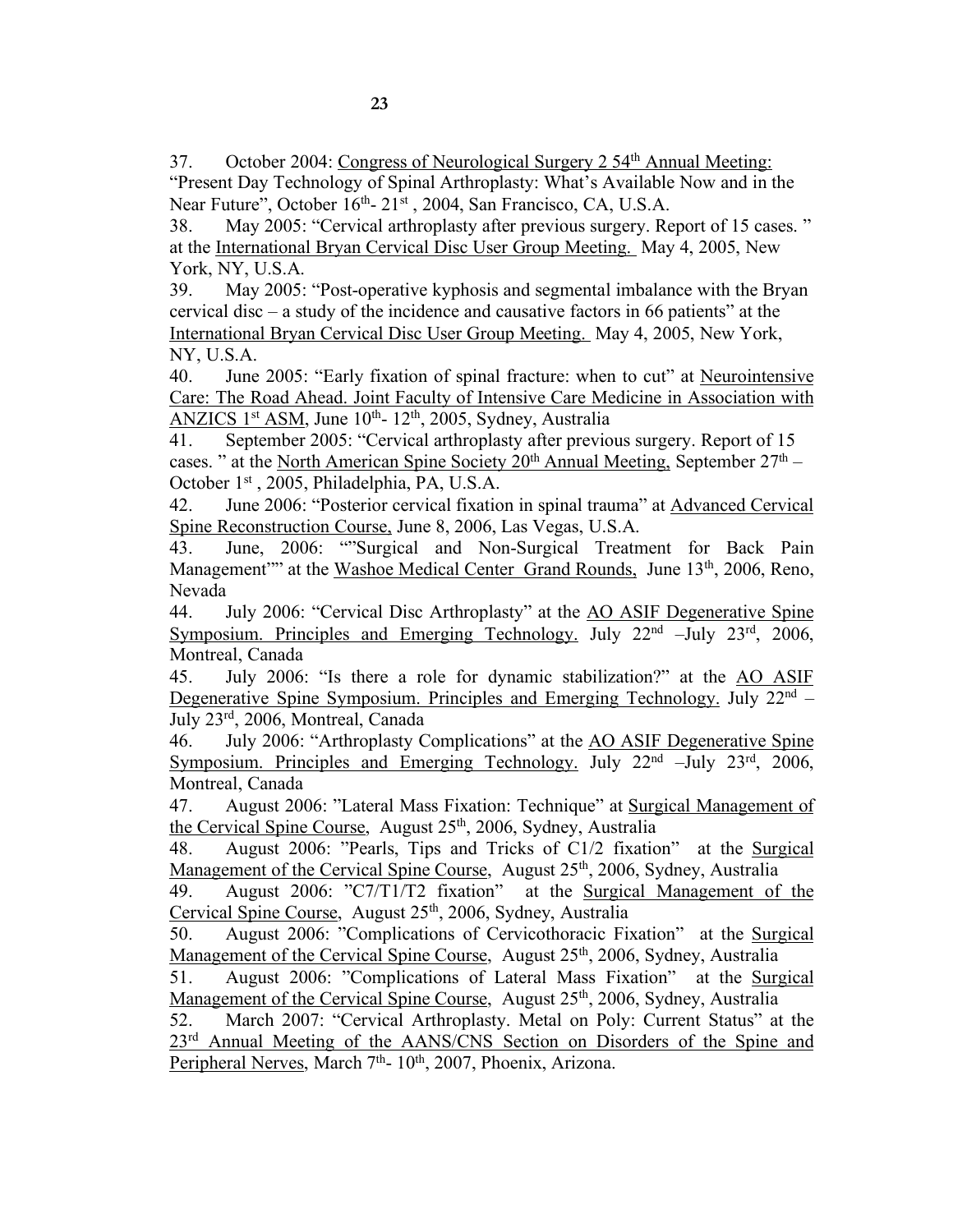53. April 2007: "Head Injury" at the University of Nevada, School of Medicine, April 13th, 2007, Reno, Nevada

54. April 2007: "Spinal Cord Injury" at the University of Nevada, School of Medicine, April 13<sup>th</sup>, 2007, Reno, Nevada

55. May 2007: "Update on the Acute Management of Spinal Cord Injury", May 18<sup>th</sup>, 2007, at the Neurosciences Symposium, Renown Regional Medical Centre, Reno, Nevada

56. June 2006: "Circumferential Decompression" at Advanced Cervical Spine Reconstruction Course, June 8, 2007, Las Vegas, U.S.A.

57. September 2007: Engineering Challenges: Biomaterials and wear: at the Congress of Neurological Surgery 2007 Annual Meeting, September 18<sup>th</sup>, 2007, San Diego, CA, U.S.A.

58. April 2008: "Head Injury" at the University of Nevada, School of Medicine, April 21st, 2008, Reno, Nevada

59. April 2008: "Spinal Cord Injury" at the University of Nevada, School of Medicine, April 21st, 2008, Reno, Nevada

60. September 2008: "Spinal Cord Injury": at the AO Spine. Excellence in Spine. Principles and Treatment of Spinal Disorders for Residents and Fellows, Sep 5<sup>th</sup>- 7<sup>th</sup>, 2008, Baltimore, Maryland, U.S.A.

61. September 2008: "TLIF/PLIF": at the AO Spine. Excellence in Spine. Principles and Treatment of Spinal Disorders for Residents and Fellows, Sep 5<sup>th</sup>- 7<sup>th</sup>, 2008, Baltimore, Maryland, U.S.

62. September 2008: "Cervical Arthroplasty: Biomaterials and wear" at the Congress of Neurological Surgery 2008 Annual Meeting, September 21st, 2008, Orlando, FL, U.S.A.

63. December 2008: "Patient Selection and Pearls: Arthroplasty versus Fusion" at the Leaders in Spine Series: Clinical Solutions for the Mature and Aging Spine, December  $12<sup>th</sup>$  and  $13<sup>th</sup>$ , 2008, Chicago, IL 2008

64. January 2009: Operative and Nonoperative Management of Cervical Radiculopathy" at the AO Spine. Excellence in Spine. Principles and Treatment of Spinal Disorders for Residents and Fellows, January 16<sup>th</sup>- 18<sup>th</sup>, 2009, Las Vegas, U.S.A.

65. January 2009: Classification/Pathognomics of Cervical Trauma" at the AO Spine. Excellence in Spine. Principles and Treatment of Spinal Disorders for Residents and Fellows, January 16<sup>th</sup>- 18<sup>th</sup>, 2009, Las Vegas, U.S.A.

66. May 2010: "Spinal Cord Injury": at the AO Spine. Excellence in Spine. Principles and Treatment of Spinal Disorders for Residents and Fellows, May 14<sup>th</sup>-16th, 2010, Las Vegas, Nevada, U.S.A.

67. May 2010: "Lumbar Arthroplasty": at the AO Spine. Excellence in Spine. Principles and Treatment of Spinal Disorders for Residents and Fellows, May 14<sup>th</sup>-16th, 2010, Las Vegas, Nevada, U.S.A.

68. September 2010: "Spinal Cord Injury" at the AO Spine. Excellence in Spine. Principles and Treatment of Spinal Disorders for Residents and Fellows, September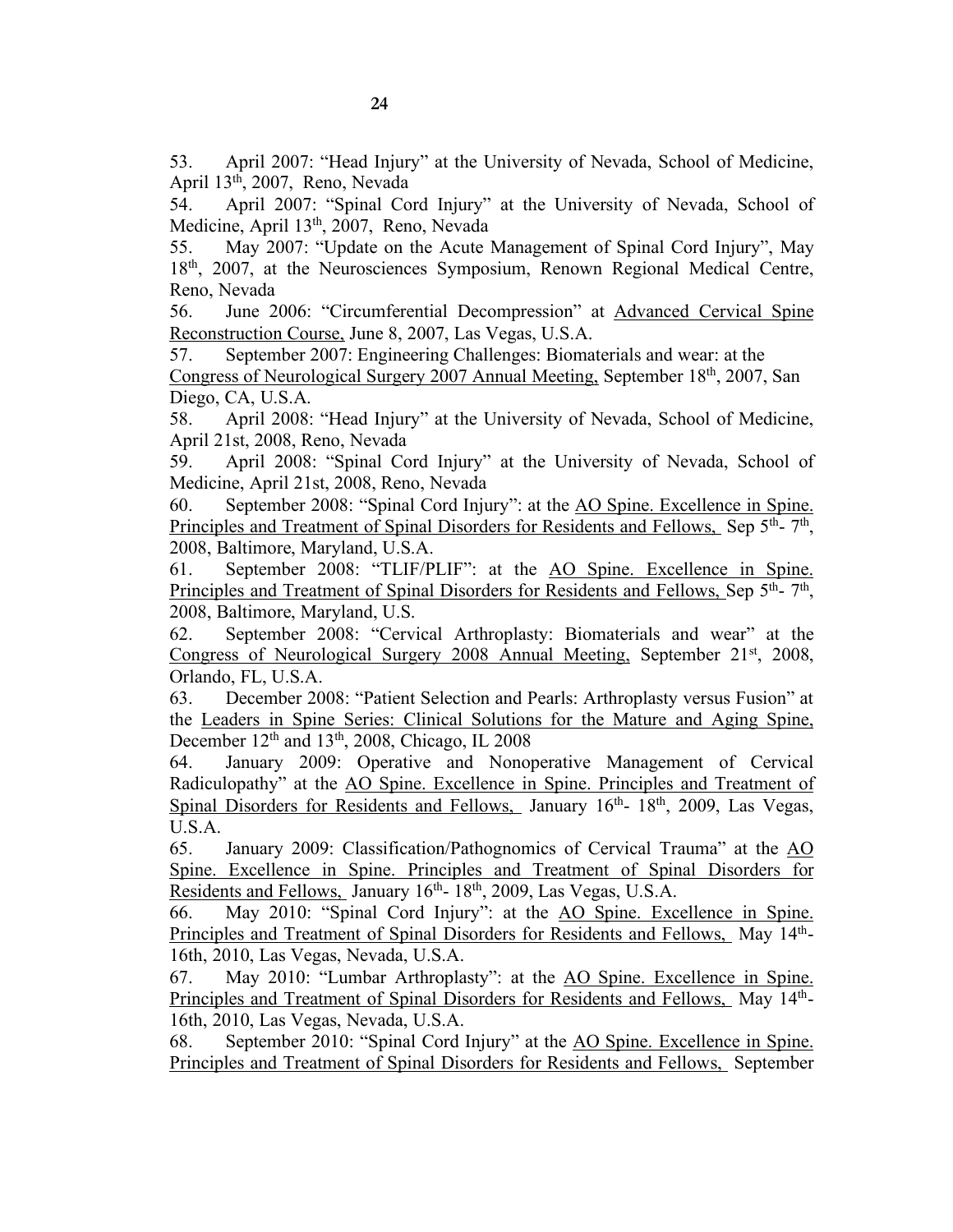17th- 19th , 2010, Dallas, U.S.A. (Chairman)

69. September 2010: "Cervical Radiculopathy" at the AO Spine. Excellence in Spine. Principles and Treatment of Spinal Disorders for Residents and Fellows, September  $17<sup>th</sup>$ - 19<sup>th</sup>, 2010, Dallas, U.S.A. (Chairman)

70. September 2010; "Lumbar Arthroplasty" at the AO Spine. Excellence in Spine. Principles and Treatment of Spinal Disorders for Residents and Fellows, September  $17<sup>th</sup>$ -  $19<sup>th</sup>$ , 2010, Dallas, U.S.A. (Chairman)

71. January 2011: "Challenges in Treating the Aging Spine Patient – How to address poor bone quality. Are treatment options different for Degen vs Deformity patients when selecting implants/constructs? " at Decision Making Strategies in the Aging Spine, January 28-29<sup>th</sup>, 2011, Scottsdale, Arizona

72. April 2011: "Negotiating with Hospitals" at the 79<sup>th</sup> AANS Annual Scientific Meeting, April 9<sup>th</sup>- 13<sup>th</sup>. 2011, Denver Colorado

73. May 2011: "Distinguishing Yourself in the Marketplace" at the Science + Spine +Management Symposium for Residents and Fellows, April 28<sup>th</sup>- 30<sup>th</sup>, 2011, Miami FL (faculty)

74. May 2007: "Head Injuries- A-Z", October 4, 2011, at Trauma: The Challenge Symposium, Renown Regional Medical Centre, Reno, Nevada

75. November 2011: "C2 Fixation Techniques" at AO Advanced Techniques of Spinal Resection and Reconstruction (with cadavers) Course, November 18-19, 2011 Las Vegas, NV

76. January 2012: "Distinguishing yourself in the Marketplace" at Decision Making Strategies in Spine Surgery for the Early Career Surgeon, January 26<sup>th</sup>- 28<sup>th</sup>, 2012, Las Vegas, Nevada

77. April 2013: "The ABCs of Calcium and Osteoporosis" at NAPNA meeting, April 9th, 2013, Reno, Nevada

78. Jan 2015: "Myelopathy" at Nevada Academy of Family Physicians, Tahoe Meeting,

79. Mar 2015: "Cervical Arthropathy" at Decisions in Spine: Early Practice , March 20-21, 2015 in San Diego, CA

80. Sep 2015: "Indications for Cervical Arthroplasty" at AO Spine: Controversies in Complex Spine Surgery: A Comprehensive Hands--on Bioskills Course for Fellows, September  $10^{th}$ -12<sup>th</sup>, 2014, Tampa FL

81. Jan 2016: "Cervical and Lumbar Arthroplasty: Myths and Reality" at Nevada Academy of Family Physicians 48th Annual Meeting, Jan 24th, 2016, Lake Tahoe, CA

82. March 2016: "Cervical Radiculopathy" at University of Nevada, Kinesiology Course, March 28, 2016

83. March 2016: "Raising Your Profile and Growing Your Private Practice", at the 14th Annual AOSNA Fellows Forum, April 1, 2016, Banff Springs, Alberta, Canada

130. August 2016: "Epidural Abscess and Hematogenous Osteomyelitis" at the AO Spine. Principles and Treatment of Spinal Disorders for Residents Course August 19<sup>th</sup>- 20<sup>th</sup>, 2016, Toronto, Canada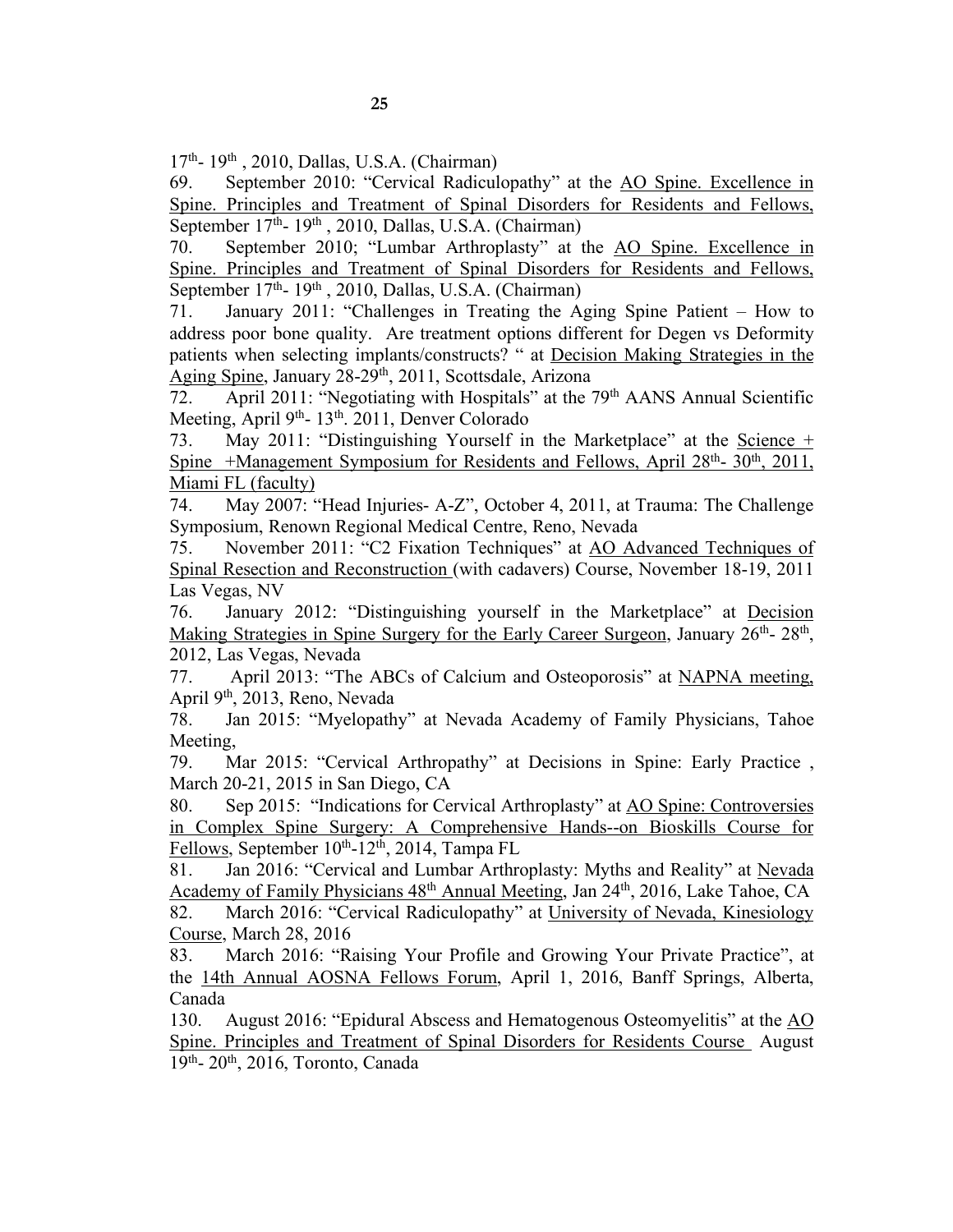131. September 16 "Cervical Facet Subluxations" at the AO Spine. Principles and Treatment of Spinal Disorders for Residents, September 9<sup>th</sup> and 10<sup>th</sup>, 2016, Orlando, FL

132. September 16 "Myelopathy and Cervical Kyphosis" at the AO Spine. Principles and Treatment of Spinal Disorders for Residents, September 9<sup>th</sup> and 10<sup>th</sup>, 2016, Orlando, FL

133. November, 2016: "C1/2 fixation" at the Fundamentals in Posterior Cervical Fixation: Nov 12, 2016, Washington, DC, November 12, 2016 (Chairman)

134. Jan 2016: "Lumbar Burst Fractures" at the AO Spine. Principles and Treatment of Spinal Disorders for Residents, January 13th and 14th, 2017, Las Vegas, NV

135. Jan 2016: "Lumbar Spinal Stenosis" at the AO Spine. Principles and Treatment of Spinal Disorders for Residents, January 13th and 14th, 2017, Las Vegas, NV

136. May 2016: "8 Pearls of Practice in North America" at the Members Only Session of the Global Spine Congress, May  $3<sup>rd</sup>$ - 6<sup>th</sup>, Milan, Italy

137. Nov 2017: "CSF Leak Management" at the AO Spine: Controversies in Complex Spine Surgery: Fellows Course, November 3, 2017, Las Vegas, NV

138. Nov 2017: "Starting a Practice: How to get the Message Out" at the AO Spine: Practice Essentials: Learn How to Be Successful in Today's Changing Healthcare Environment, November 4, 2017, Las Vegas, NV

139. May 2018: "How to Avoid Litigation" at the Global Spine Congress, May 2nd-5th, 2018, Singapore

140. May 2018: "T3 burst fracture" at the Global Spine Congress, May 2<sup>nd</sup>- 5<sup>th</sup>, 2018, Singapore

141. Dec 2018: "Imaging of cervical spine injury" at the NASS Arab Spine Course Diploma, December 3<sup>rd</sup>-5<sup>th</sup>, 2018, Dubai, UAE

142. Dec 2018: "Imaging of thoracolumbar spine fractures" at the NASS Arab Spine Course Diploma, December 3rd-5th, 2018, Dubai, UAE

143. May 2019: "How to Brand Yourself" at the Global Spine Congress, May 15<sup>th-1</sup> 17th, Toronto, Canada

# (V) OTHER INVITED ACTIVITIES (COURSES/WORKSHOPS)

1. June 2000: Instructor at the Management of Disorders of the Craniocervical Junction Course, at the 35<sup>th</sup> Meeting of the Canadian Congress of Neurological Sciences, 13th June, 2000, Ottawa, Canada

2. July 2000: International VIP Visit to Medtronic Sofamor Danek, 17-19th July, 2000, Memphis, U.S.A.

3. July 2000: Anspach, July 20-22nd, 2000, West Palm Beach, U.S.A. 4. April 2001: Bryant Cervical Disc Prosthesis Workshop, April 26<sup>th</sup>, 2001, Perth, Australia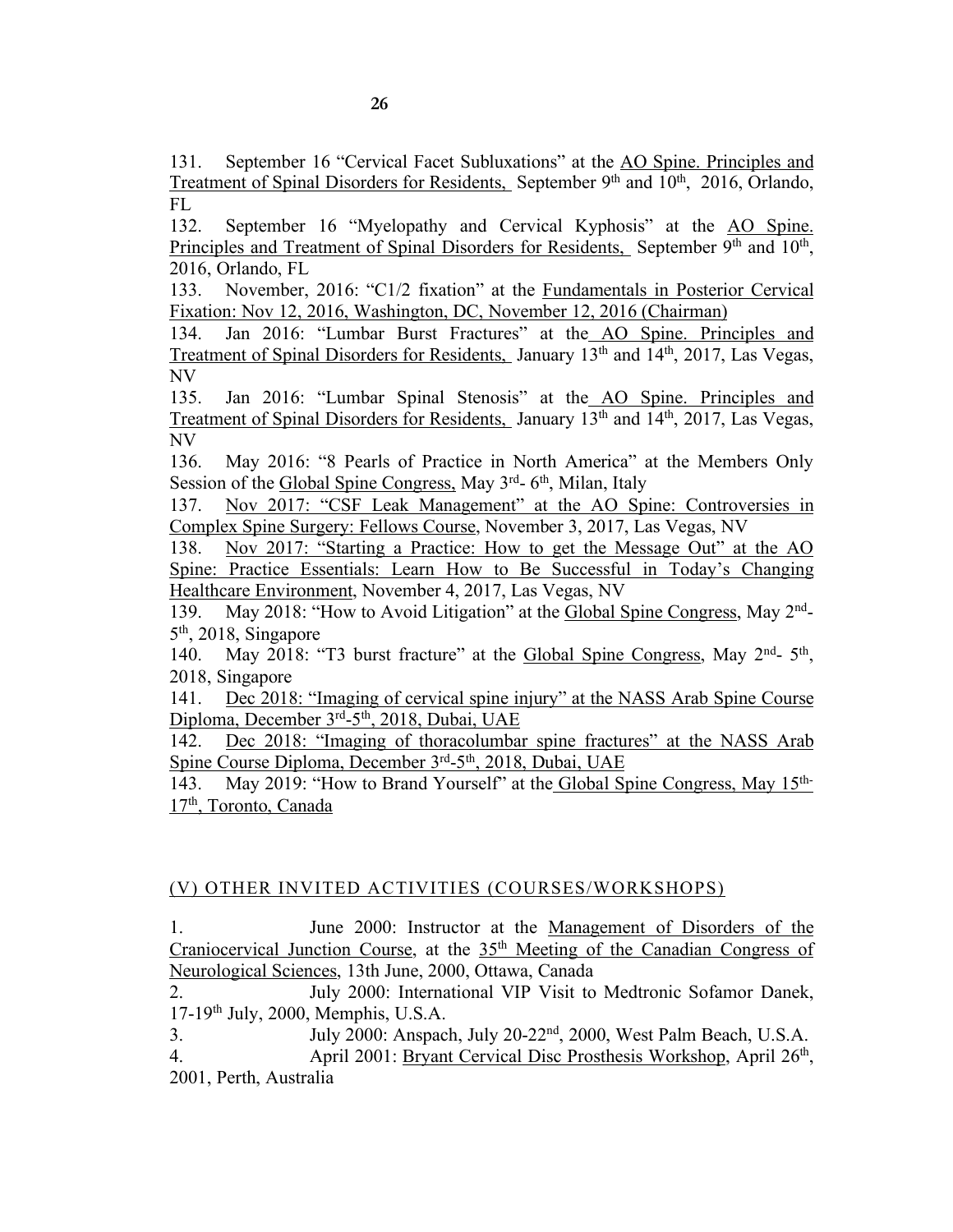5. June 2001: Medtronic Sofamor Danek Nurses Spinal Symposium & Workshop, June 23rd, 2001, Sydney, Australia (Course Chairman) 6. August 2001: Spine Injury Conference, 31st August, 2001, Rex Hotel, Sydney, Australia 7. September 2001: "Spinal Metastases" Breakfast Session, at the XIIth International Congress of Neurological Surgery, 17<sup>th</sup>-20<sup>th</sup> September, 2001. Sydney, Australia 8. September 2001: Bryant Cervical Disc System Workshop, September 15<sup>th</sup>, 2001, Sydney, Australia (faculty) 9. September 2001: Co-moderator for the Spine Section, at the 12th World Congress of Neurological Surgery, September 16<sup>th</sup> -20<sup>th</sup>, 2001, Sydney, Australia 10. February 2002: Sofamor Danek R90 Beta Testers Think Tank, February 8th-10th, 2002, Coolum, Australia 11. February 2003: Prodisc Spine Arthroplasty Course. February 23rd-25th, 2003, Straubing, Germany 12. March 2003: Maverick Total Disc Replacement Inaugural Training Course. March 22nd, 2003, Brisbane, Australia 13. May 2003: Stryker Spine Symposium. May 30<sup>th</sup>- June 1<sup>st</sup>, 2003, Port Stephens, NSW, Australia (faculty) 14. June 2003: Advances in Posterior Cervical Spine Instrumentation. June 14th, 2003, Sydney, Australia (convenor) 15. August 2003: Advances in the Surgical Management of Spondylotic Myelopathy. August 20<sup>th</sup>, 2003, Rochester University Medical Center, Rochester, New York, U.S.A. (Visiting Professor) 16. August 2003: Minimal Access Spinal Surgery: August 31<sup>st</sup>, 2003, Brisbane, Qld., Australia (faculty) 17. September 2003: Cervical Spine Symposium: Innovative Technologies- Artificial Cervical Discs, September 18th-21st, 2003, Lake Placid, New York, U.S.A. 18. October 2003: Arthroplasty Seminar, 20<sup>th</sup> October, 2003, Congress of Neurological Surgeons Annual Meeting, Denver, CO, U.S.A. 19. The 9th Advanced Techniques in Cervical Spine Decompression and Stabilisation Course, January 9<sup>th</sup>-11<sup>th</sup>, 2004, St. Louis, MO, U.S.A. 20. Bryan Disc User Group Meeting, February  $28<sup>th</sup>$ -  $29<sup>th</sup>$ ,  $2004$ , Sydney, Australia (Co-chair) 21. Prodisc Cervical Arthroplasty Training Course, 8<sup>th</sup> March, 2004, Melbourne, Australia 22. MAST Trauma/Tumor Focus Group Meeting. 20<sup>th</sup> March, 2004, San Diego, CA, U.S.A. 23. Stryker Spine Symposium. June  $11<sup>th</sup> - 14<sup>th</sup>$ , 2004, Gold Coast, Qld, Australia (faculty) 24. Stryker Spine Symposium. The Practical Management of Complex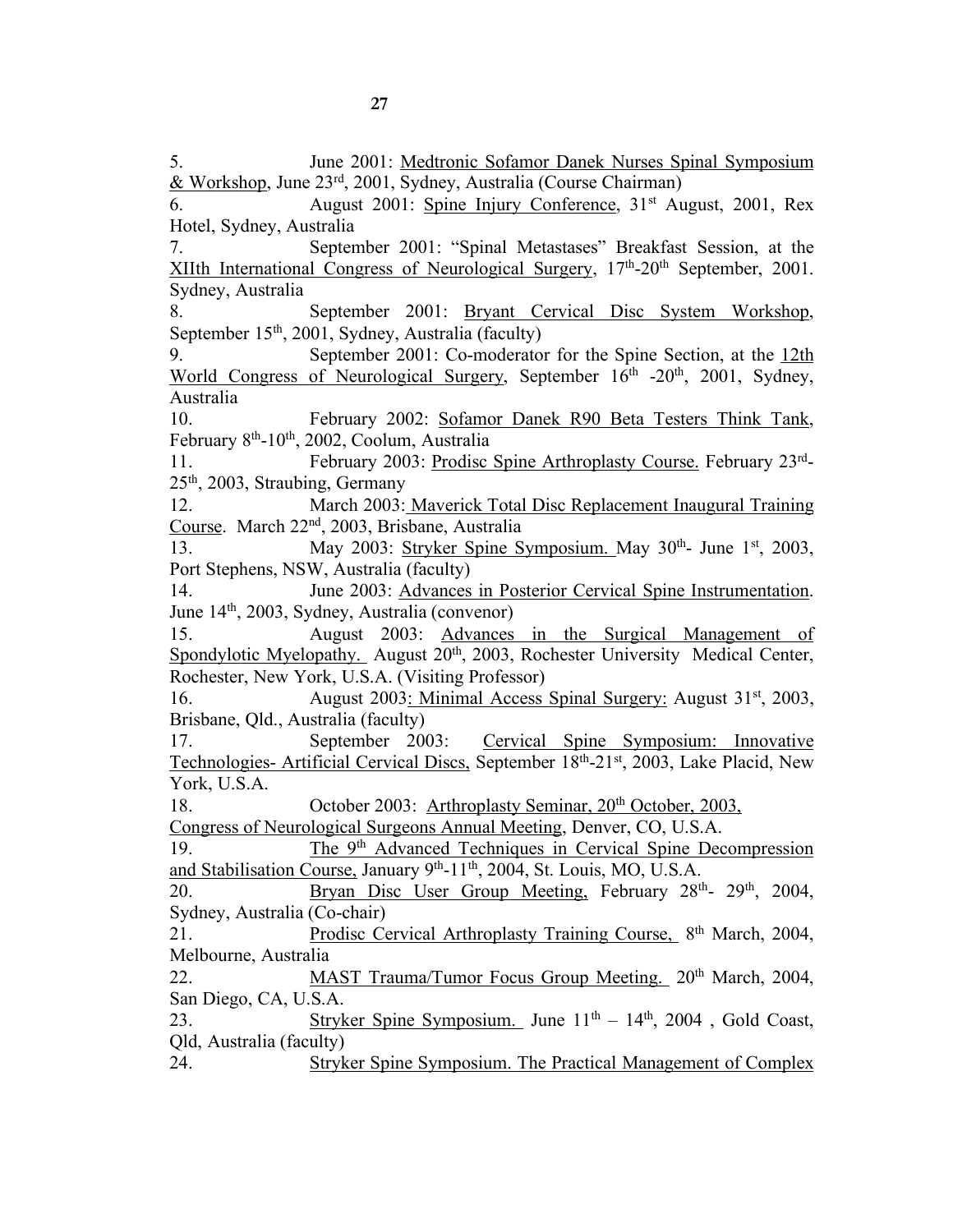Spinal Pathologies, May  $27<sup>th</sup>$  – May  $29<sup>th</sup>$ , 2005, Ayres Rock, NT, Australia (convenor) 25. Advanced Cervical Spine Reconstruction Course, June 8, 2006, Las Vegas, U.S.A. (faculty) 26. Global Spine, June 9-11, Las Vegas, U.S.A. (faculty) 27. AO ASIF Degenerative Spine Symposium. Principles and Emerging Technology. July 22nd –July 23rd, 2006, Montreal, Canada (faculty) 28. Surgical Management of the Cervical Spine Course, August 25<sup>th</sup>, 2006, Sydney, Australia (faculty) 29. March 2007: "Motion Preservation Symposium (moderator)" at the 23<sup>rd</sup> Annual Meeting of the AANS/CNS Section on Disorders of the Spine and Peripheral Nerves, March  $7<sup>th</sup>$ - 10<sup>th</sup>, 2007, Phoenix, Arizona. 30. March 2007: "Special Course IV. Motion Segment Preservation A to Z" at the 23rd Annual Meeting of the AANS/CNS Section on Disorders of the Spine and Peripheral Nerves, March 7<sup>th</sup>, 2007, Phoenix, Arizona. 31. Prestige Cervical Disc: Core Education Course, March 31st, 2007,Memphis TN 32. Advanced Cervical Spine Reconstruction Course, June 8, 2007, Las Vegas, U.S.A. (faculty) 33. Prestige Cervical Disc Training Course, August 3rd and 4th, 2007, Denver, CO (chairman) 34. Prestige Cervical Disc Training Course, August 17 and 18th, 2007, Las Vegas, NV, (chairman) 35. Prestige Cervical Disc Training Course, April 25th, 2008, 2007, Chicago, IL, NV 36. AO Spine. Excellence in Spine. Principles and Treatment of Spinal Disorders for Residents and Fellows, Sep  $5<sup>th</sup>$ -  $7<sup>th</sup>$ , 2008, Baltimore, Maryland, U.S.A. (faculty) 37. September 2008: "Special Premeeting Course PC22: Cervical Arthroplasty at the Congress of Neurological Surgery 2008 Annual Meeting, September 21st, 2008, Orlando, FL, U.S.A. 38. January 2009: Operative and Nonoperative Management of Cervical Radiculopathy" at the AO Spine. Excellence in Spine. Principles and Treatment of Spinal Disorders for Residents and Fellows, January 16th- 18th, 2009, Las Vegas, U.S.A. 39. Prestige Cervical Disc Training Course, 20th July, 2009 Chicago IL, (faculty) 40. May 2011: "Distinguishing Yourself in the Marketplace" at the Science + Spine +Management Symposium for Residents and Fellows, April  $28<sup>th</sup>$ - $30<sup>th</sup>$ , 2011, Miami FL (faculty) 41. AOSNA SPineNet Knowledge Forum Conference, Oct 21-22, 2011, Toronto, Canada

42. January 2012: "Distinguishing yourself in the Marketplace" at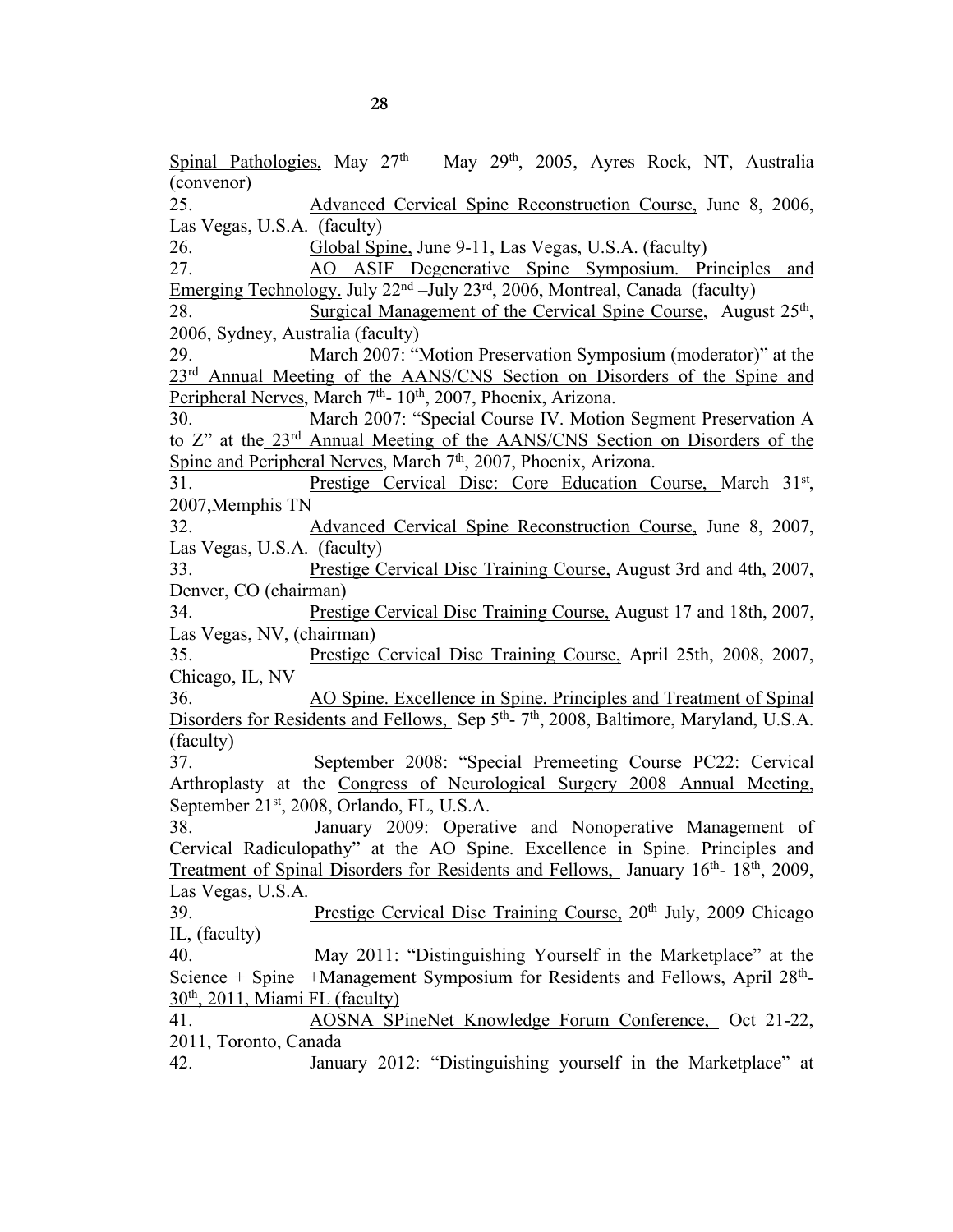Decision Making Strategies in Spine Surgery for the Early Career Surgeon, January  $26<sup>th</sup>$ -  $28<sup>th</sup>$ ,  $2012$ , Las Vegas, Nevada

43. AO Spine. Excellence in Spine. Principles and Treatment of Spinal Disorders for Residents and Fellows, January  $11<sup>th</sup>$  and  $12<sup>th</sup>$ , 2013, New Orleans, U.S.A. (chairman)

44. Decisions in Spine: Early Practice, March 20-21, 2015 in San Diego, CA (chairman)

45. 13th Annual AOSNA Fellows Forum, April 23rd- 25th, 2015, Banff Springs, Alberta, Canada (faculty)

46. Medtronic Posterior Cervical Workshop, August, 23rd, 2015, New Jersey (chairman)

47. AO Spine: Controversies in Complex Spine Surgery: A Comprehensive Hands--on Bioskills Course for Fellows, September 10<sup>th</sup>-12<sup>th</sup>, 2014, Tampa FL (Chairman)

48. Medtronic Posterior Cervical Workshop, October 24<sup>th</sup>, 2015, Las Vegas (chairman)

49. 14th Annual AOSNA Fellows Forum, March 31<sup>st</sup>- April 2<sup>nd</sup>, 2016, Banff Springs, Alberta, Canada (faculty)

50. August 2016: AO Spine. Principles and Treatment of Spinal Disorders for Residents Course August 19<sup>th</sup>- 20<sup>th</sup>, 2016, Toronto, Canada (faculty) 144. September 2016:

145. September 16 : Spine. Principles and Treatment of Spinal Disorders for Residents, September 9<sup>th</sup> and 10<sup>th</sup>, 2016, Orlando, FL(faculty)

146. November, 2016: Fundamentals in Posterior Cervical Fixation: Nov 12, 2016, Washington, DC, November 12, 2016 (Chairman)

147. Jan 2016: AO Spine. Principles and Treatment of Spinal Disorders for Residents, January  $13<sup>th</sup>$  and  $14<sup>th</sup>$ , 2017, Las Vegas, NV (faculty)

148. May 2016: Global Spine Congress, May 3<sup>rd</sup>- 6<sup>th</sup>, Milan, Italy

149. Dec 2018: NASS Arab Spine Course Diploma (faculty), December 3rd-5th, 2018, Dubai, UAE

150. 17th Annual AOSNA Fellows Forum, April 28<sup>th</sup>-30<sup>th</sup>, 2019, Banff Springs, Alberta, Canada (faculty)

# (VI) PEER REVIEW

Editorial Board Membership:

§ **Journal of Spinal Disorders & Techniques (now Clinical Spine Surgery)**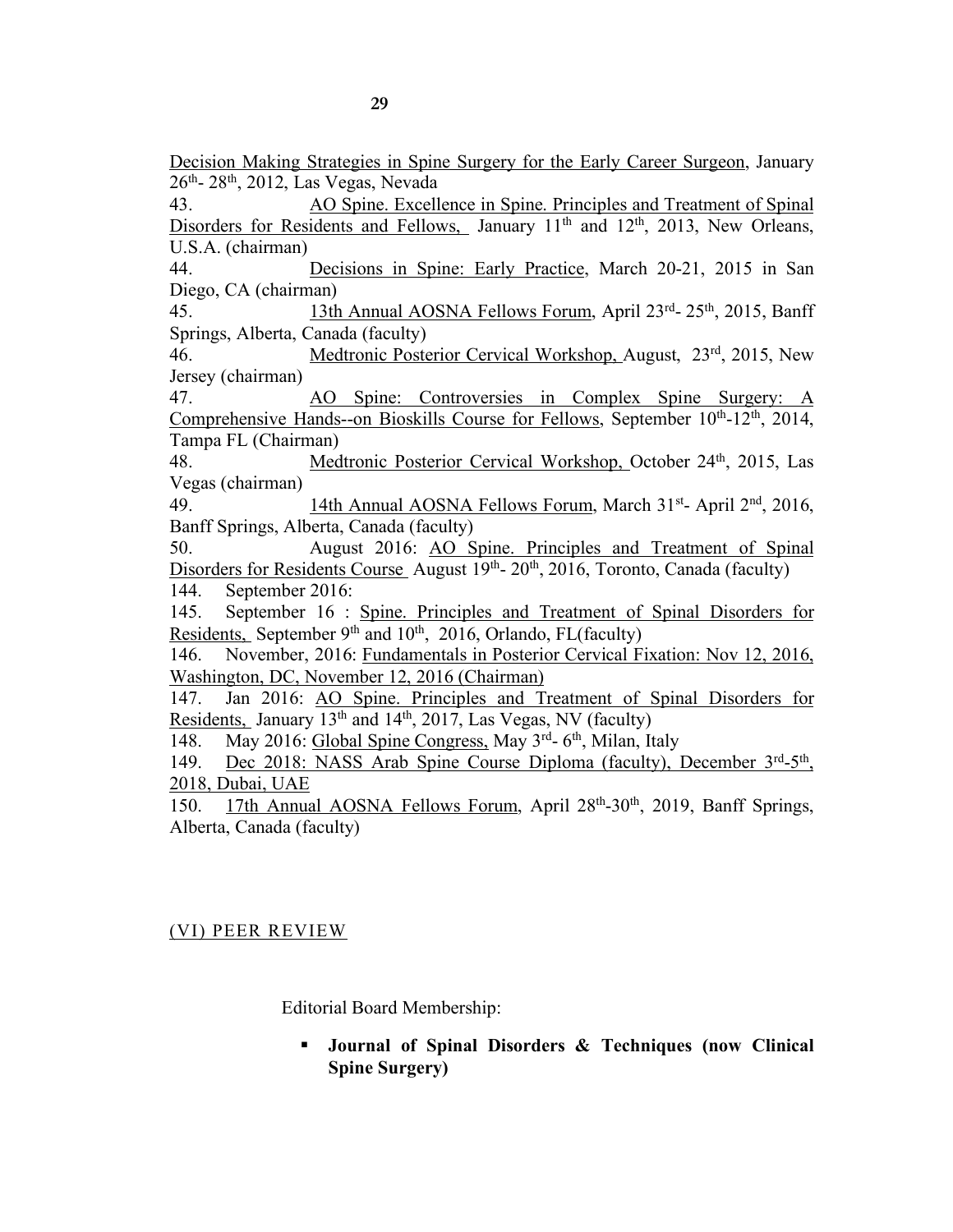30 **30**

- § **Journal of Craniovertebral Junction & Spine**
- § **Journal of Spine Surgery**

Associate Editorial Board:

- § **Spine Journal**
- § **The Spine Journal (past)**
- § **Global Spine Journal**

Reviewer for **:**

- **\* Spine**
- **\* Acta Neurochirurgica**
- **\* J Clin Neurosci**
- **\* Journal of Spinal Disorders & Techniques**
- **\* Neurosurgery**
- **\* J Neurochem**
- **\* Neurology India**
- **\* Mayo Clinic Proceedings**
- **\* Yonsei Medical Journal**
- **\* Clinical Neurology and Neurosurgery**
- **\* Patient Safety in Surgery Journal**
- **\* Operative Neurosurgery**
- **\* Orthopedic Reviews**
- **\* Scoliosis**
- **\* Journal of Craniovertebral Junction & Spine**
- **\* Global Spine Journal**
- **\* Hindawi Publishing**
- **\* World Neurosurgery**

## (VII) COMMITTEES

- <sup>n</sup> NASS Web Site Development Committee Member (11/01/2008 - 10/31/2011)
- <sup>n</sup> NASS nternational Education Committee Member (10/29/2009 - 10/30/2009)
- <sup>n</sup> NASS SpineLine Editorial Board Member (10/29/2007 10/30/2007)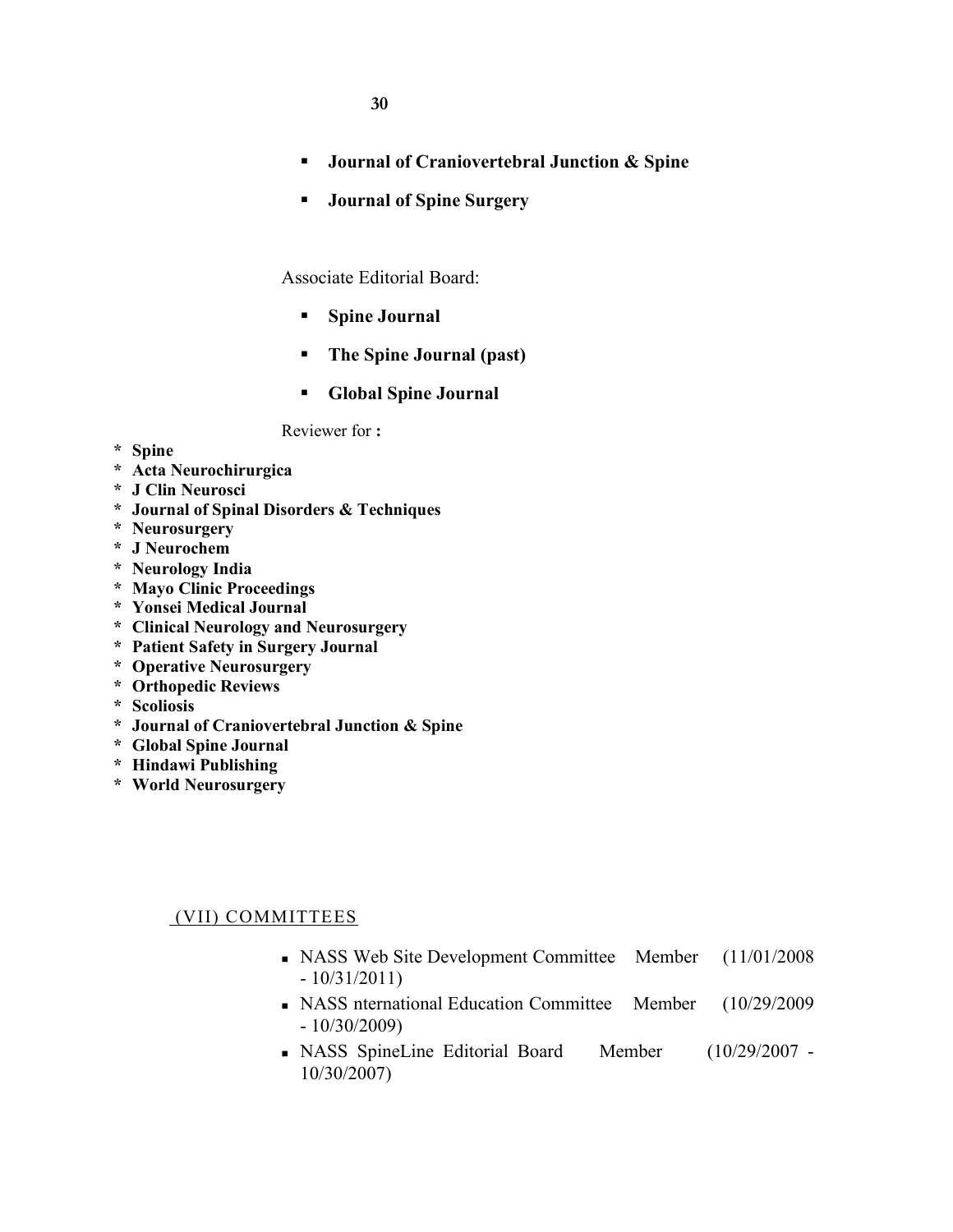- <sup>n</sup> NASS Web Site Development Committee Member (11/01/1999 - 10/31/2002)
- <sup>n</sup> NASS Web Site Development Committee Member (11/01/2002 - 10/31/2005)
- <sup>n</sup> NASS World Spine II Advisory Board (inactive) Member (12/01/2004 - 11/30/2007)
- <sup>n</sup> NASS Spine Journal Editorial Board Advisor (10/01/2006 09/30/2009) Board of Directors and Treasurer for Kinetic Spine Technologies- 2004- present
- Board of Directors and Vice President, SpineNevada, 2005-2010 Spine Trauma Study Group, 2004- 2010
- <sup>n</sup> Medical Advisory Committee, Allez Spine, 2009- 2011
- Renown Spine and Implant Committee, 2009- present
- Renown Institute of Neurosciences Board Member, 2006-2009
- <sup>n</sup> Neurosurgery Head, Spine Program, Renown Regional Medical Center, 2011- present
- <sup>n</sup> Washoe County Medical Society Publication Relations Committee, 2011- present
- <sup>n</sup> SpineNET Trauma Study Group under AOSpine North America, 2011- current
- <sup>n</sup> ThinkFirst Northern Nevada Sponsoring Physician, established 2011
- AONA Spine Faculty 2002- current
- <sup>n</sup> AOSpine North America Advanced and Fellows Course subcommittee 2012- current
- <sup>n</sup> AO Spine North America Community Development Committee, 2012- current
- <sup>n</sup> Orthopedic and Neurosurgery Leadership Council Northern Nevada Medical Center, 2013- current
- <sup>n</sup> Co-Director, Renown Regional Medical Center Spine Program, 2007- present
- <sup>n</sup> Executive Committee Member, Sierra Neurosurgery Group 2013 present
- <sup>n</sup> Medical Executive Committee, Northern Nevada Medical Center, 2015
- n Peer Review Committee, Northern Nevada Medical Center, 2015current
- n AO Spine North America, Board of Directors, 2016-2019
- <sup>n</sup> AO Spine North America, Chairman of Community , 2016- 2019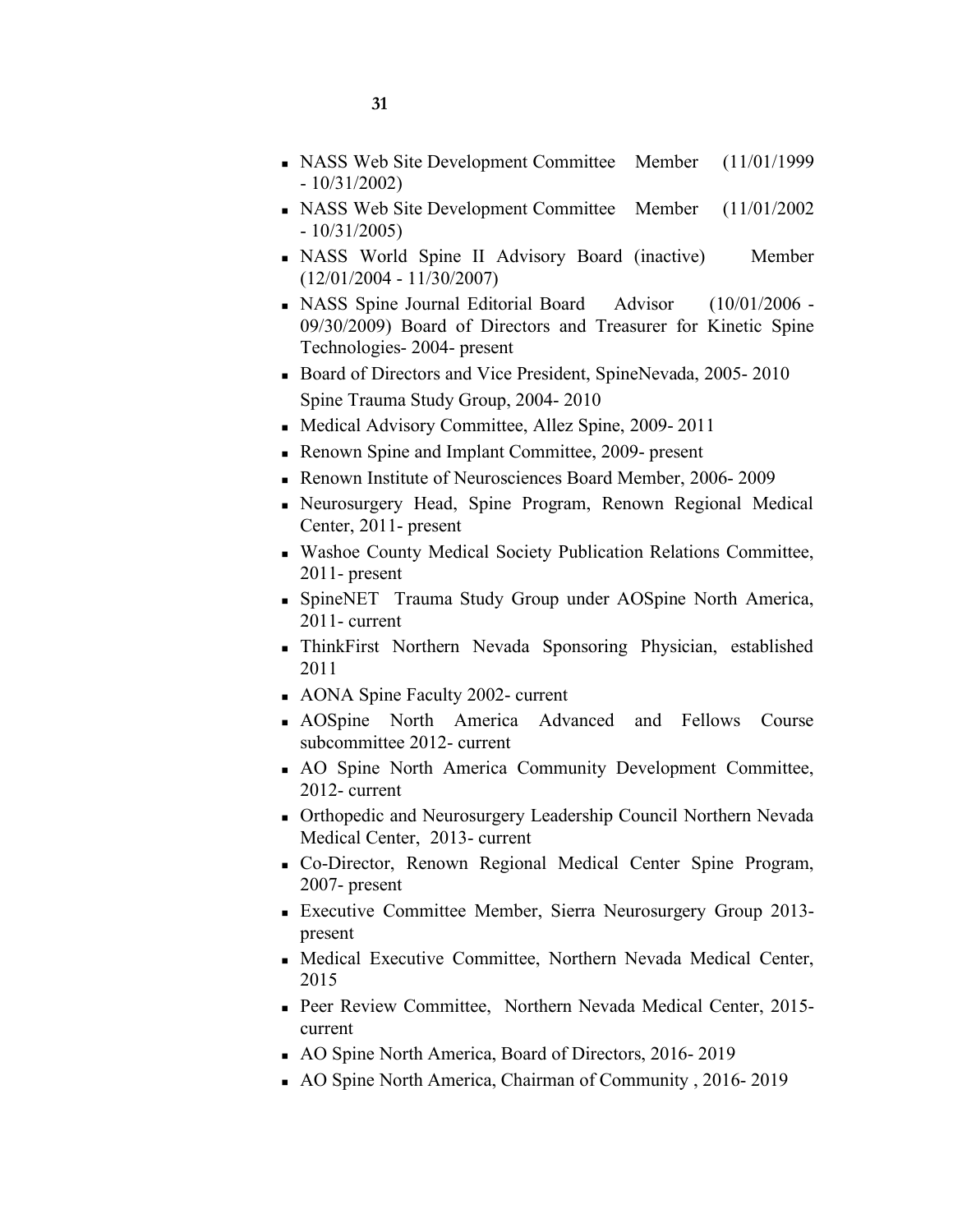- n 2019: AO Spine Community Development Committee Social Media TaskForce
- <sup>n</sup> 2020: AO Spine North America Board and Leadership Retreat, Phoenix, AZ

## 10. BIBLIOGRAPHY

## (I) PEER-REVIEWED, ORIGINAL ARTICLES

1. Sekhon LHS and Morgan MK: Pineal teratoma and its relationship to intracerebral development: case report. *Neurosurgery* 28: 594-596, 1991

2. Sekhon LHS, Morgan MK, Besser M and Maixner W: Controversies in the management of brainstem cavernous angioma: report of 2 cases. *Australian and New Zealand Journal of Surgery* 62: 763-767, 1992

3. Morgan MK and Sekhon LHS: Extracranial/intracranial saphenous vein bypass for carotid or vertebral artery dissections: report of six cases. *J Neurosurg* 80: 237-246, 1994

4. Sekhon LHS, Morgan MK, Spence I and Weber NC: Chronic cerebral hypoperfusion inhibits neuronal function in rats. *Stroke* 25: 1022-1027, 1994

5. Sekhon LHS, Morgan MK and Johnston IH: Syndactyly and intracranial arteriovenous malformation: case report. B*rit J Neurosurg* 8: 377-380, 1994

6. Sekhon LHS, Morgan MK, Salisbury ELC, Grace J and Lamont PJ: Recurrent Lymphomatoid granulomatosis and isolated central nervous system involvement: case report. *J Clin Neurosci* 2: 163-166, 1995

7. Sekhon LHS, Spence I, Morgan MK, and Weber NC: Chronic cerebral hypoperfusion in the rat: temporal delineation of effects and the *in vitro* ischemic threshold. *Brain Res* 704: 107-111, 1995

8. Morgan MK, Sekhon LHS, Halcrow SJ, Grinnell V, and Sorby W: Effective management of cerebral vasospasm with balloon angioplasty after failed papaverine angioplasty: case report. *J Clin Neurosci* 3(2): 162-165, 1996

9. Sekhon LHS, Spence I and Morgan MK: Chronic cerebral hypoperfusion and impaired neuronal function in the rat. *J Clin Neurosci* 3(2): 191, 1996

10. Sekhon LHS, Morgan MK, Spence I: Alterations in hippocampal structure in the chronic hypoperfusion model in the rat. *Stroke* 27(4): 793, 1996

11. Sekhon LHS, Morgan MK, Spence I: Alterations in animal behavior in the chronic hypoperfusion model in the rat. *Stroke* 27(4): 795, 1996

12. Sekhon LHS: The effects of chronic cerebral hypoperfusion in the rat*. Journal and Proceedings, Royal Society of NSW*, 129 (3/4): 153, 1996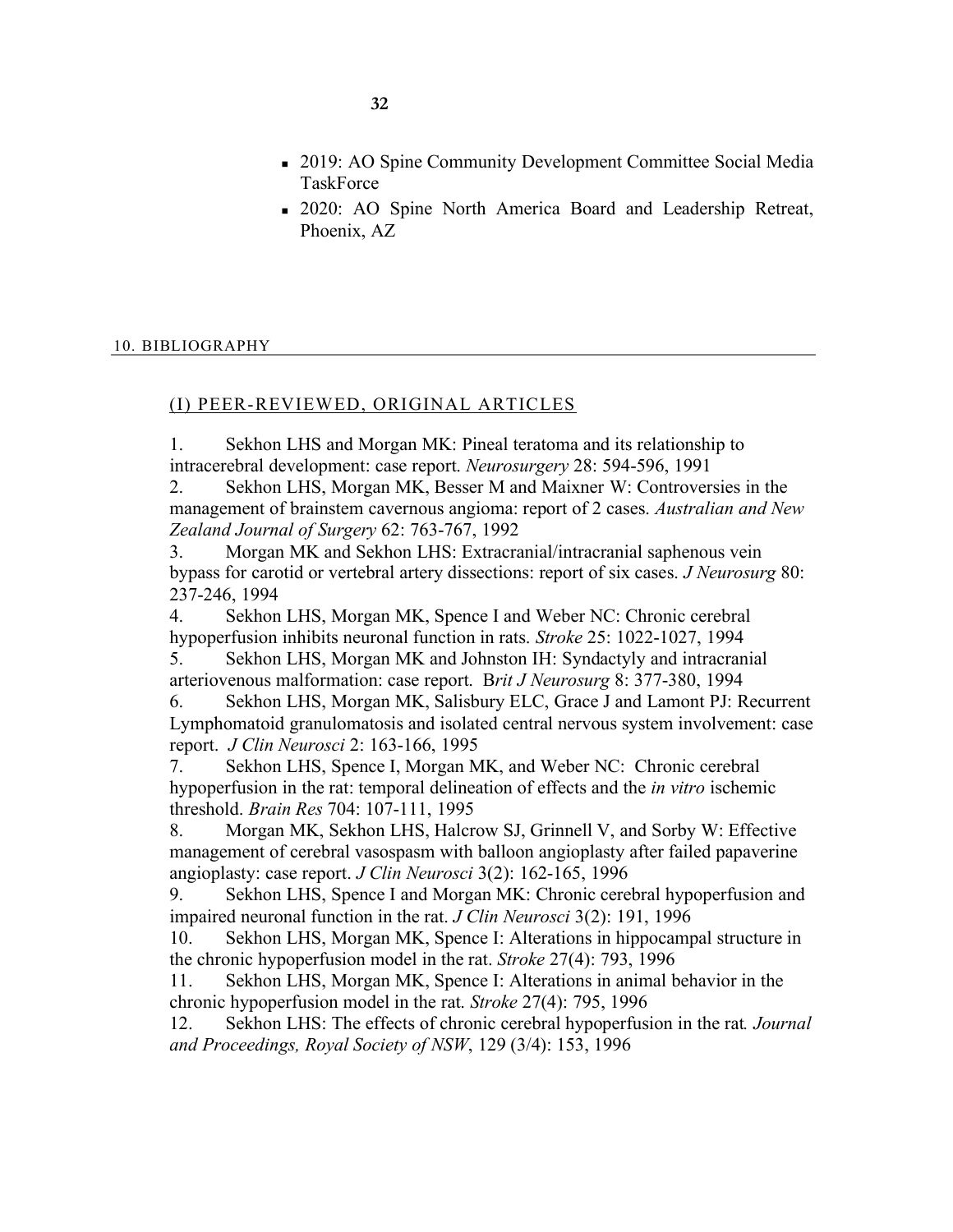13. Isert P, Stewart A, Sekhon, L. and Crawford M: Changes in brain temperature during forced-air convection cooling of primates. *J Neurosurg Anesth* 8: 331, 1996 14. Sekhon LHS, Morgan MK, Spence I and Weber NC: Chronic cerebral

hypoperfusion: pathological and behavioral consequences. *Neurosurgery* 40: 548- 556, 1997

15. Sekhon LHS, Morgan MK, and Spence I: Normal perfusion pressure breakthrough: the role of capillaries. *J Neurosurg* 86: 519-524, 1997

16. Sekhon LHS, Spence I, Morgan MK, and Weber NC: Chronic cerebral hypoperfusion inhibits calcium-induced long-term potentiation in rats. *Stroke* 28: 1043-1048, 1997

17. Sekhon LHS, Morgan MK and Spence I: Defining the role of capillaries in "normal perfusion pressure breakthrough" and "occlusive hyperemia". *Clin Neurol Neurosurg* 99: S13, 1997

18. Sekhon LHS: The effects of chronic cerebral hypoperfusion associated with arteriovenous malformations. *Clin Neurol Neurosurg* 99: S267-268, 1997

19. Morgan MK, Sekhon LHS, Grinnell V, Sorby W and Finfer S: Delayed neurological deterioration following resection of arteriovenous malformations of the brain. *Clin Neurol Neurosurg* 99: S54, 1997

20. Sekhon LHS, Morgan MK, and Spence I: Pathological consequences of chronic cerebral hypoperfusion in the rat. *J Clin Neurosci* 4(2): 281, 1997

21. Sekhon LHS and Vonau M: Simultaneous hangman's fracture in siblings undergoing vehicular trauma. *Australian and New Zealand Journal of Surgery* 68: 158-161, 1998

22. Sekhon LHS, Spence I, Morgan MK, and Weber NC: Long-term potentiation saturation in chronic cerebral hypoperfusion. *J Clin Neurosci* 5(3): 323-328, 1998 23. Sekhon LHS, Morgan MK, Sorby W, Grinnell V: Combined endovascular

stent implantation and endosaccular coil placement for the treatment of a widenecked vertebral artery aneurysm: technical case report. *Neurosurgery* 43(2): 380- 384, 1998

24. Morgan MK, Sekhon L, Rahman Z, Dandie G: Letter to the Editor: Morbidity of intracranial hemorrhage in patients with cerebral arteriovenous malformations. *Stroke* 29(9): 2001, 1998

25. Sekhon LHS, Spence I, Morgan MK, and Weber NC: The role of inhibition in chronic cerebral hypoperfusion. *J Clin Neurosci* 5(4): 423-428, 1998

26. Morgan MK, Sekhon LHS, Finfer S and Grinnell V: Delayed neurological deterioration following resection of arteriovenous malformations of the brain. *J Neurosurg* 90: 695-701, 1999

27. Morgan MK, Sekhon LHS, Grinnell V, Sorby W and Finfer S: Delayed neurological deterioration following resection of arteriovenous malformations of the brain. *J Neurosurg* 1999 Apr;90(4):695-701

28. Fehlings MG, Yu WR, Shannon P, Sekhon LHS: Role of apoptosis in neuronal and axonal degeneration in cervical spondylotic myelopathy: an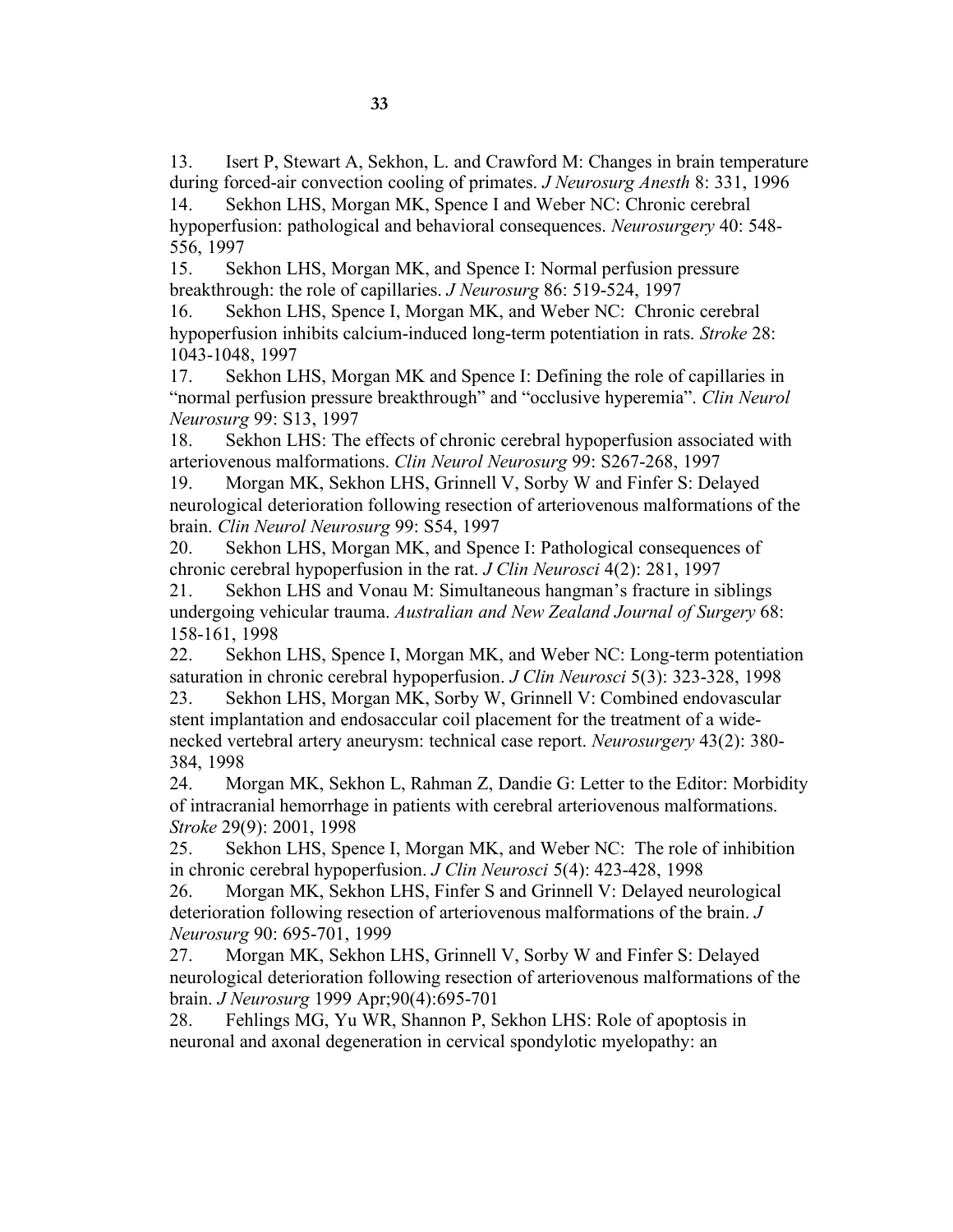immunohistochemical study of human autopsy cases. *Can J Neuro Sci* 27(S2): S66, 2000

29. Fehlings MG, Yu WR, Shannon P, Sekhon LHS: Role of apoptosis in neuronal and axonal degeneration in cervical spondylotic myelopathy: an immunohistochemical study of human autopsy cases. *J Neurosurg* 92: 534, 2000

30. Fehlings MG and Sekhon LHS: Acute interventions in spinal cord injury: what do we know, what should we do? *Clin Neurosurg*, 48: 226-242, 2001

31. Sekhon, LHS: Methylprednisolone in acute spinal cord injury: arguments for its use. *J Bone Joint Surg* - British Volume. 83-B Supplement III:363, 2001

32. Sekhon LHS and Fehlings MG: Epidemiology, demographics and pathophysiology of acute spinal cord injury. *Spine* 26:S2-S12, 2001

33. Fehlings MG and Sekhon LHS: The role and timing of decompression in acute spinal cord injury. What do we know? What should we do? *Spine* 26:S101- S110 2001

34. Sekhon LHS and Morgan MK: Letter to the editor on Taylor CL, Selman WR, Ratcheson RA: Steal affecting the central nervous system. *Neurosurgery* 51:856-857, 2002

35. Sekhon LHS: Cervical arthroplasty in the management of spondylotic myelopathy *J Spinal Disord* 16: 307-313, 2003

36. Al- Barbarawi M and Sekhon LHS: Management of massive calcified transdural thoracic disc protrusion: case report. *J Clin Neurosci* 10(6): 707-710,2003 37. Parkinson JF and Sekhon LHS: Surgical management of spinal epidural

abscess: selection of approach based on MRI appearance. *J Clin Neurosci* 11(2), 130- 133,2004

38. Smith, SF and Sekhon LHS: A Quarter Of A Century Of Neurosurgery: The Value Of A Relational Database To Document Trends In Neurosurgical Practice Of A Tertiary Referral Hospital *J Clin Neurosci* 11(1): 31-36, 2004

39. Sekhon LHS: Two Level Artificial Disc Placement for Spondylotic Cervical Myelopathy: Case Report Hospital *J Clin Neurosci* 11(4): 412-415, 2004

40. Al- Barbarawi M, Smith S and Sekhon LHS: Haemorrhagic brain metastasis from a thymic carcinoma: case report *J Clin Neurosci* 11(2): 190-194,2004

41. Parkinson JF and Sekhon LHS: Cervical Arthroplasty for the treatment of cervical spine disease. *Australasian Musculoskeletal Medicine* 9(1): 28-31, 2004

42. Sekhon LHS: Cervical arthroplasty in the management of cervical myelopathy: 18 month results. Neurosurg Focus 17(3): E8, 2004

43. Pickett GE, Mitsis DK, Sekhon LHS, Sears WR and Duggal N: Effects of a cervical disc prosthesis on segmental and cervical spine alignment. *Neurosurg Focus* 17(3): E8, 2004

44. Smith, SF, Simpson JF and Sekhon LHS: Prophylaxis for deep venous thrombosis in neurosurgical oncology: review of 2,779 admissions over a nine-year period. *Neurosurg Focus* 17(4): E4, 2004

45. Parkinson JF and Sekhon LHS: MR appearance as a guide to the surgical management of spinal epidural abscess. *Neurosurg Focus* 17(6): E12, 2004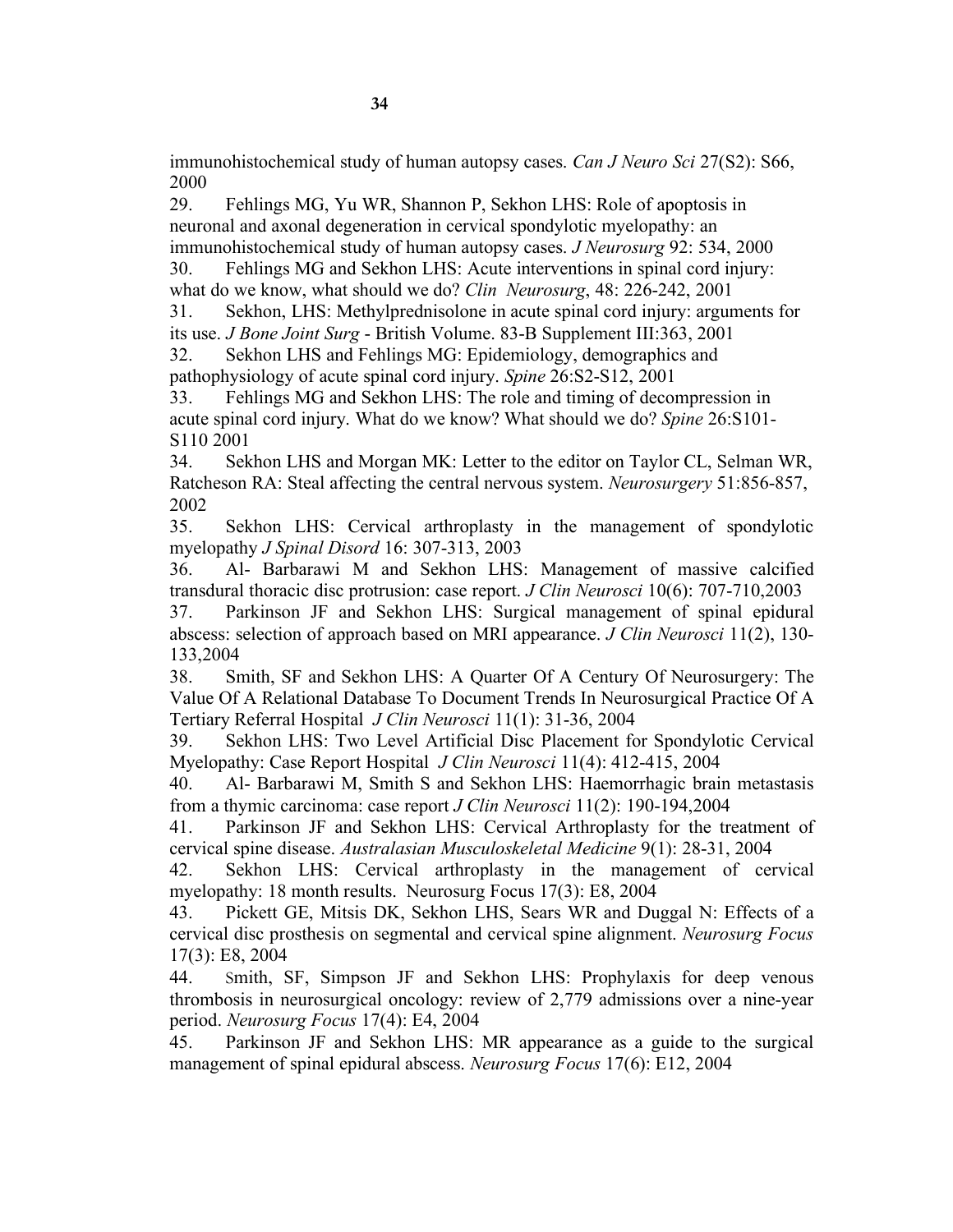46. Al- Barbarawi M and Sekhon LHS: Protection of the C1 posterior arch in atlantal lateral mass screw fixation: technical case report. *J Clin Neurosci* 12(1): 59- 61, 2005

47. Sears W, Sekhon L, Duggal N, Williamson O: Postoperative kyphosis and segmental imbalance with an unconstrained, variable I.A.R. cervical disc prosthesis. *Spine J, July 6(5)* (Supplement), 2005, 64S

48. Sekhon L, Sears W, Duggal N: Cervical arthroplasty after previous surgery: review of 15 cases. *Spine J,* July 5(4) (Supplement), 2005, 110S

49. Parkinson JF and Sekhon LHS: Spontaneous Delayed Fusion Cervical Arthroplasty Using the Bryan disc Prosthesis: Case Report . *J Neurosurg* 3:377-380, 2005

50. Sekhon LHS: Reversal of cervical fusion with a cervical arthroplasty prosthesis. J *Spinal Disorders*: 18(suppl 1):S125–S128, 2005

51. Sekhon LHS: Cervicothoracic junction arthroplasty after previous fusion surgery for adjacent segment degeneration. Operative Neurosurgery 56(ONS Suppl 1): ONS-205, 2005

52. Al- Barbarawi M, Smith SF, Qudsieh S and Sekhon LHS: Metastatic ovarian carcinoma presenting with multiple cerebral and leptomeningeal metastases: case report (in press: *J Clin Neurosci:* 18(6), 697-699, 2005

53. Sekhon L and Duggal N: Letter to the editor on Johnson JP, Lauryssen C, Cambron HO, et al: Sagittal alignment and the Bryan cervical artificial disc. *Neurosurg Focus 17(6):*E14, 2004: Neurosurg Focus 18 (3), 2005

54. Sekhon LHS: Posterior Cervical Lateral Mass Screw Fixation: An Analysis Of 1026 Consecutive Screws in 143 Patients: *J Spinal Disord Tech:* 18: 297-303, 2005.

55. Sekhon LHS: Reply to :Goel A and Kulkarni (letter to the editor) *J Clin Neurosci:* 12(6):727-728. 2005

56. Sekhon L, Sears W, Duggal N: Cervical arthroplasty after previous surgery: review of 15 cases. Spine J: 5(4)(Suppl), 110, 2005

57. Sekhon LHS: Do you really need back surgery?: A surgeon's guide to neck and back pain and how to choose treatment (book review). *J Clin Neurosci:* 12(6):731. 2005

58. Sekhon LHS, Sears W and Duggal N: Cervical arthroplasty after previous surgery: review of 24 discs in 15 patients. *J Neurosurgery(Spine)*: 3:335-341,2005

59. Smith SF, Simpson JM and Sekhon LHS: What progress has been made in surgical management of astrocytomas and oligodendrogliomas in Australia over the last two decades? *J Clin Neurosci:* 12(8), 915-921, 2005

60. Smith SF, Biggs MT and Sekhon LHS: Risk Factors and Prophylaxis for Deep Venous Thrombosis In Neurosurgery. *SurgTechnol Int* XIV p1-8, 2005

61. Sekhon LHS & Ball J: Artificial Cervical Disc Replacement - Principles, Types And Techniques. *Neurol India* 53(4): 445-450, 2005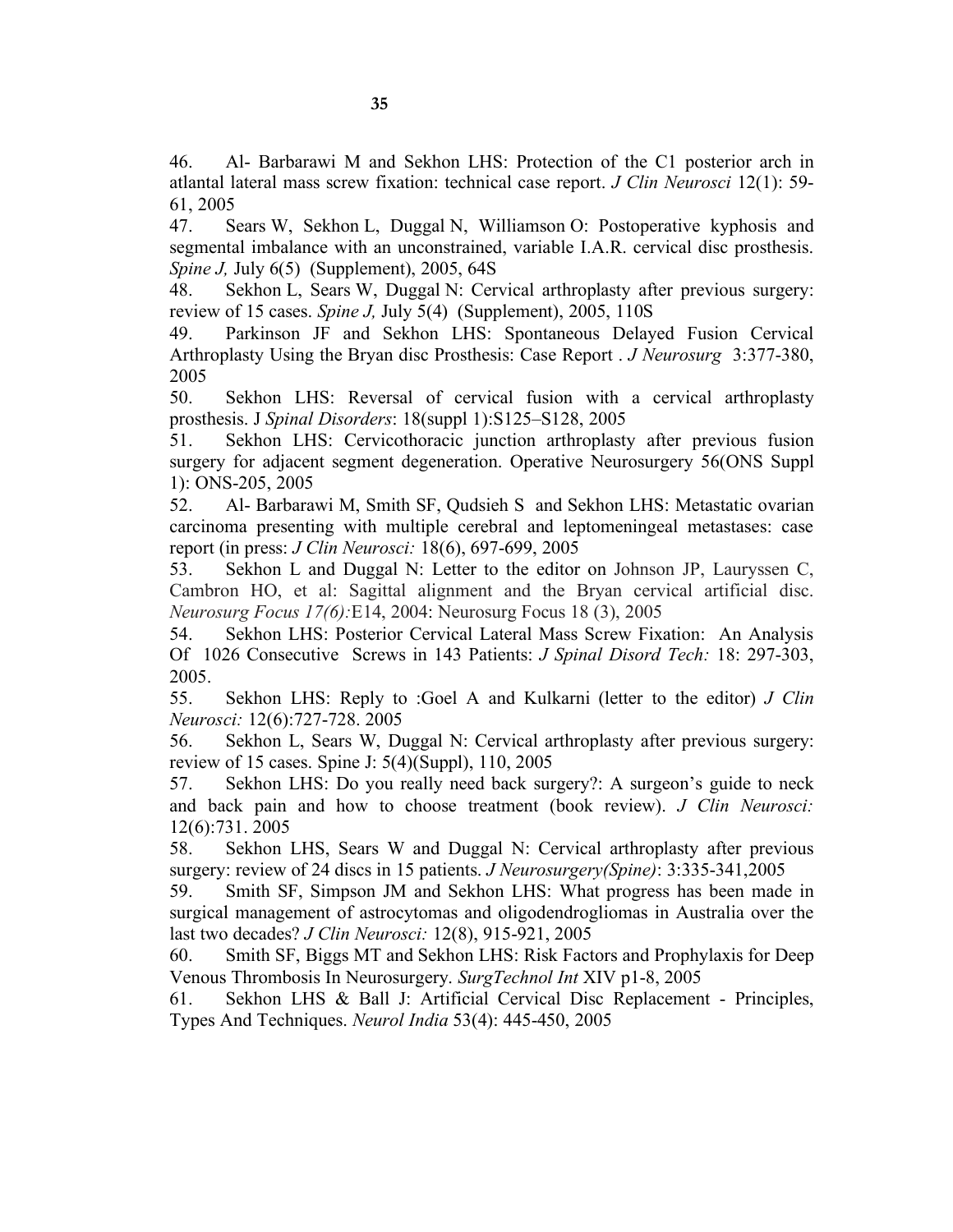62. Sekhon LHS: Posterior Cervical Decompression And Fusion For Circumferential Spondylotic Cervical Stenosis: Review Of 50 Consecutive Cases. *J Clin Neurosci:* 13(1) 23-30, 2006

63. Ball JR & Sekhon LHS: Timing of decompression and fixation after spinal cord injury- when is surgery optimal? *Critical Care and Resuscitation*: 8: 119- 127,2006

64. Anderson P, Sekhon L, Duggal N, Haid R, Heller J, Lynch J, Riew KD, Seex K: MR imaging clarity of cervical arthroplasty devices. *Spine J*: 6(5)(Suppl), 185, 2006

65. Joseph V, Sekhon L, Duggal N, Shenouda E, Choi D, Bertagnoli R, Massicotte E, Fehlings M: Revision strategies for cervical arthroplasty: results of a multi-surgeon international survey. *Spine J*: 6(5)(Suppl), 645, 2006

66. Pickett GE, Sekhon LHS, Sears WR and Duggal N: Complications of cervical arthroplasty. *J Neurosurgery(Spine)*: 4:98-105,2006

67. Sekhon, Lali HS, Anderson P, Duggal N, Lynch J, Heller J, Riew, DK, Haid, RW Jr, Seex K: Magnetic Resonance Imaging Clarity of the Bryan, Prodisc-c, Prestige LP, and PCM Cervical Arthroplasty Devices: 823. *Neurosurgery*. 59(2):461, August 2006.

68. Vaccaro AR, Lim MR, Hurlbert RJ, Lehman RA Jr, Harrop J, Fisher DC, Dvorak M, Anderson DG, Zeiller SC, Lee JY, Fehlings MG, Oner FC; Spine Trauma Study Group: Surgical Decision Making for Unstable Thoracolumbar Spine Injuries: Results of a Consensus Panel Review by the Spine Trauma Study Group. *J Spinal Disord Tech*. Feb;19(1):1-10, 2006

69. Vaccaro AR, Lee JY, Schweitzer KM, Lim MR, Baron EM, Oner FC, Hulbert RJ, Hedlund R, Fehlings MG, Arnold P, Harrop J, Bono CM, Anderson PA, Anderson DG, Harris MB, Spine Trauma Study Group: Assessment Of Injury To The Posterior Ligamentous Complex In Thoracolumbar Spine Trauma. *Spine J*. 2006 Sep-Oct;6(5):524-8. Epub 2006 Jul 11

70. Harrop JS, Vaccaro AR, Hurlbert RJ, Wilsey JT, Baron EM, Shaffrey CI, Fisher CG, Dvorak MF, Oner FC, Wood KB, Anand N, Anderson DG, Lim MR, Lee JY, Bono CM, Arnold PM, Rampersaud YR, Fehlings MG; Spine Trauma Study Group: Intrarater And Interrater Reliability And Validity In The Assessment Of The Mechanism Of Injury And Integrity Of The Posterior Ligamentous Complex: A Novel Injury Severity Scoring System For Thoracolumbar Injuries. Invited Submission From The Joint Section Meeting On Disorders Of The Spine And Peripheral Nerves, March 2005. *J Neurosurg Spine*. 2006 Feb;4(2):118-22.

71. Fehlings MG, Furlan JC, Massicotte EM, Arnold P, Aarabi B, Harrop J, Anderson DG, Bono CM, Dvorak M, Fisher C, France J, Hedlund R, Madrazo I, Nockels R, Rampersaud R, Rechtine G, Vaccaro AR; Spine Trauma Study Group: Interobserver And Intraobserver Reliability Of Maximum Canal Compromise And Spinal Cord Compression For Evaluation Of Acute Traumatic Cervical Spinal Cord Injury. *Spine*. 2006 Jul 1;31(15):1719-25.

72. Vaccaro AR, Lee JY, Schweitzer KM Jr, Lim MR, Baron EM, Oner FC,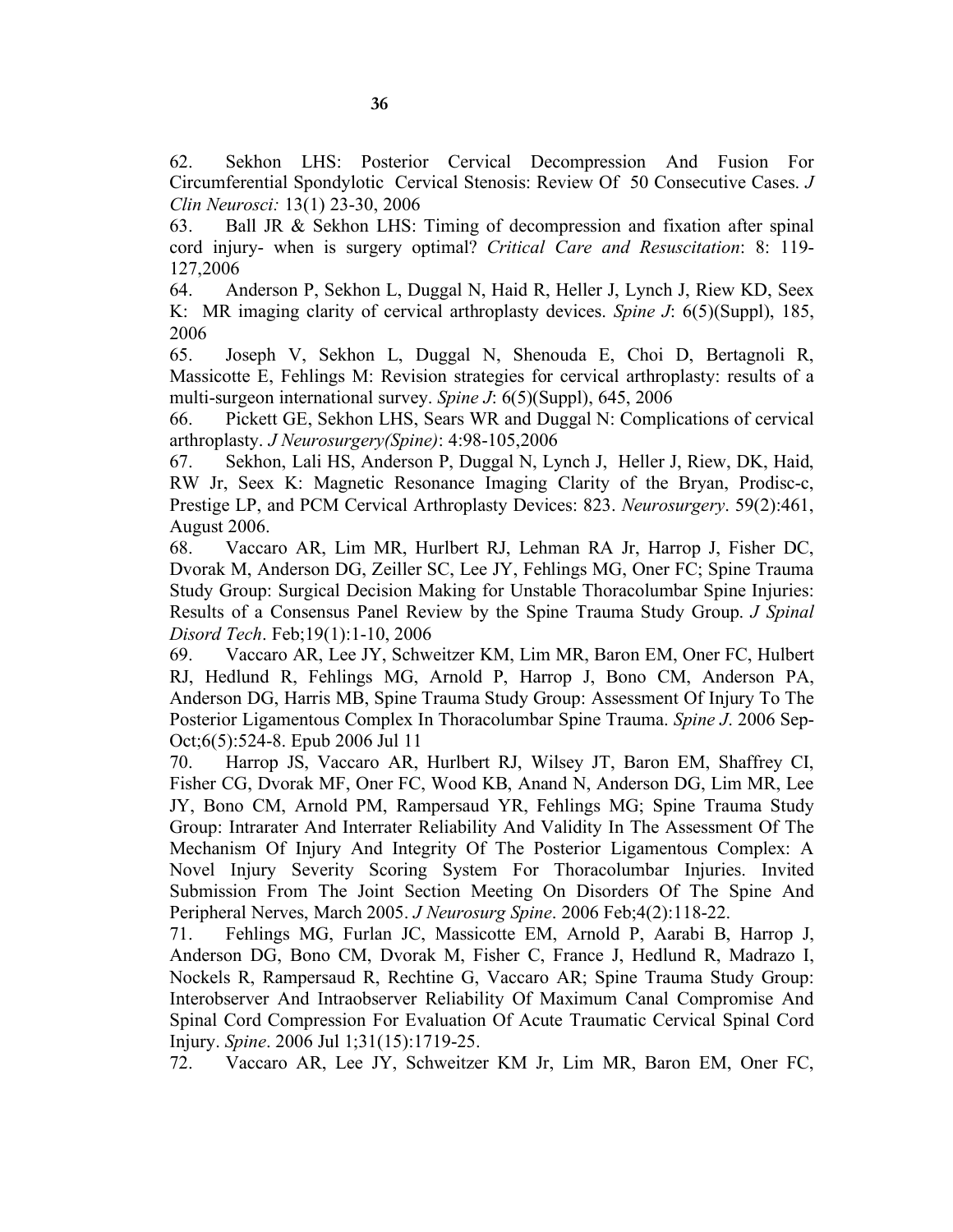Hulbert RJ, Hedlund R, Fehlings MG, Arnold P, Harrop J, Bono CM, Anderson PA, Anderson DG, Harris MB, Spine Trauma Study Group. Assessment Of Injury To The Posterior Ligamentous Complex In Thoracolumbar Spine Trauma. *Spine J*. Sep-Oct;6(5):524-8, 2006

73. Smith SF, Simpson JM, Brewer JA, Sekhon LHS, Biggs MT, Cook RJ and Little NS: The presence of necrosis and/or microvascular proliferation does not influence survival of patients with anaplastic oligodendroglial tumours: review of 98 patients *J Neurooncol* Oct;80(1):75-82, 2006

74. Vaccaro AR, Lim MR, Hurlbert RJ, Lehman RA Jr, Harrop J, Fisher DC, Dvorak M, Anderson DG, Zeiller SC, Lee JY, Fehlings MG, Oner FC; Spine Trauma Study Group: Surgical Decision Making For Unstable Thoracolumbar Spine Injuries: Results Of A Consensus Panel Review By The Spine Trauma Study Group. *J Spinal Disord Tech*. 2006 Feb;19(1):1-10.

75. Sekhon LHS and Anderson PA: "Disc Replacement: Postoperative imaging" in Heller J: *Semin Spine Surg*, W.B. Saunders Company, Philadelphia, June 2006

76. Anderson P, Sekhon L, Duggal N, Haid R, Heller J, Lynch J, Riew KD, Seex K: MR Imaging Clarity of Cervical Arthroplasty Devices . *Spine J* September 6(5) (Supplement), 2006, 18S

77. Riew KD, Sekhon L, Metcalf Jr. N, Sasso R, Anderson P: Cervical Disc Arthroplasty for Myelopathy. *Spine J* September 6(5) (Supplement), 2006, 57S-58S 78. Joseph V, Sekhon L, Duggal N, Shenouda E, Choi D, Bertagnoli R, Massicotte E, Fehlings M: Revision Strategies for Cervical Arthroplasty: Results of a Multi-Surgeon International Survey. *Spine J* September 6(5) (Supplement), 2006, 64S

79. Anand N, Vaccaro AR, Lim M, Lee J, Arnold P, Harrop J, Ratliff J, Rampersaud R, Bono C, the Spine Trauma Study Group: Evolution Of Thoracolumbar Trauma Classification Systems: Assessement Of Conflict Between Mechanism Of Injury and Injury Morphology. *Topics in Spinal Cord Injury Rehabilitation,* 2006;12(1):70–78

80. Riew KD, Sekhon L, Metcalf Jr. N, Sasso R, Anderson P: Cervical disc arthroplasty for myelopathy. The Spine J: 6(5): (Supplement), 57S-58S, 2007 81. Sekhon LHS: Reply to: Posterior Decompression And Fusion: dorsal

migration of the spinal cord is the key! *J Clin Neurosci:* 14(2): 186, 2007 82. Sears W, Sekhon L, Duggal N, Williamson OD: Segmental malalignment

with the Bryan cervical disc prosthesis-does it occur? *J Spinal Disord Tech*. Feb;20(1):1-6, 2007

83. Sears WR, Duggal N, Sekhon LHS and Williamson OD: Segmental malalignment with the Bryan disc cervical disc prosthesis- contributing factors. *J Spinal Disord Tech*. April;20(2):111-117, 2007

84. Sekhon LHS, Duggal ND, Lynch JJ, Riew KD, Haid RW, Heller JG, Seex K and Anderson MD: MR imaging clarity of the Bryan, Prodisc-C, Prestige LP and PCM cervical arthroplasty devices. *Spine.* 32(6): 673-680, 2007

85. Sekhon LHS: The The Role for Cervical Arthroplasty for Symptomatic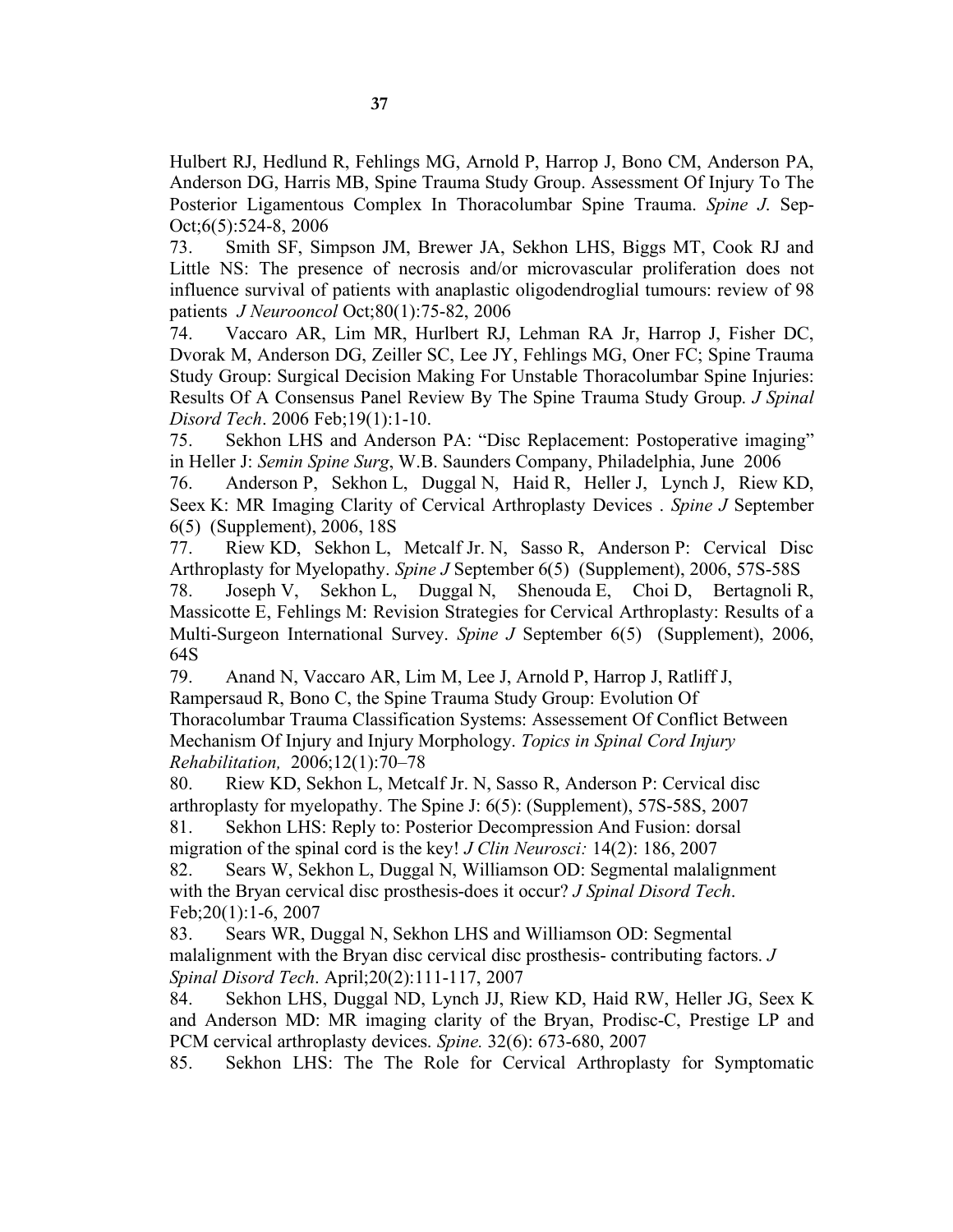Cervical Stenosis: The Case Against. *Semin Spine Surg* 19:22-26, 2007

86. Whang GH , Vaccaro AR, Poelstra KA, Patel AA, Anderson DG, Albert TJ, Hilibrand AS, Harrop JS, Sharan AD, Ratliff JK, Hurlbert RJ, Anderson P, Aarabi B, Sekhon LHS, Gahr R and Carrino JA: The Influence of Fracture Mechanism and Morphology on the Reliability and Validity of Two Novel Thoracolumbar Injury Classification Systems. *Spine.* 32(7):791-795, 2007

87. Sekhon LHS, Sears W and Lynch JJ: Surgical management of traumatic thoracic spondyloptosis: review of 2 cases. *J Clin Neurosci:* 14: 775-777, 2007

88. Lee J, Vaccaro AR, Schweitzer KM, Lim M, Baron E, Rampersaud R, Oner FC, Hurlbert JR, Hedlund R, Fehlings M, Arnold P, Harrop J, Bono C, Anderon P, Patel A, Anderson DG, Harris M, the Spine Trauma Study Group: Assessment Of Injury To The Posterior Ligamentous Complex In The Setting Of Normal Appearing Plain Radiography. *The Spine Journal*, 7(4): 422-427, 2007

89. Vaccaro AR, Hurlbert RJ, Fisher C, Dvorak M, Patel AP, Lehman RA, Anderson PA, Harrop J, Oner FC, Arnold P, Fehlings MG, Hedlund R, Madrazo I, Rechtie G, Aarabi B, Shainline M, and the Spine Trauma Study Group: The Sub-Axial Cervical Spine Injury Classification System (SLIC): A Novel Approach To Recognize The Importance Of Morphology, Neurology And Integrity Of The Disco-Ligamentous Complex. *Spine,* Volume 32, Number 21, pp 2365–2374, 2007

90. Ratliff J, Anand N, Vaccaro AR, Lim MR, Lee JY, Anronld P, Harrop JS, Rampersaud YR, Bono CR, Gahr R, and the Spine Trauma Study Group: Regional Variability In Use Of Novel Assessment Of Thoracolumbar Spine Fractures: United States Versus International Surgeons.*World Journal of Emergency Surgery*, 2:24, 2007

91. Patel AA, Dailey A, Brodke DS, Daubs M, Anderson PA, Hurlbert RJ, Vacccaro AR; Spine Trauma Study Group: Subaxial cervical spine trauma classification: the Subaxial Injury Classification system and case examples. *Neurosurg Focus* 25 (5):E8, 2008

92. Sekhon LHS, Tomlinson A, Allen A, Lynch JJ, Hurlbert JR: Immediate postoperative complications and radiological features of interbody fusion between INFUSE BMP and Actifuse: A randomized prospective trial. *The Spine Journal,* 9 (10S): 32S-33S, 2009

93. Buchowski JM, Anderson PA, Sekhon L, Riew KD: Cervical disc arthroplasty compared with arthrodesis for the treatment of myelopathy*. J Bone Joint Surg Am* Suppl 2(2): 223-232, 2009

94. Kwon BK, Sekhon LH, Fehlings MG: Emerging Repair, regeneration, and translational research advances for spinal cord injury *Spine* 3(21S), S263-S270, 2010

95. Wood K, Bono C, Sekhon L, et al**:** Post-traumatic kyphosis: current state of diagnosis and treatment: results of a multinational survey of spine trauma surgeons. *J Spinal Disord Tech* Oct; 23(7): e1-8, 2010

96. Sekhon LHS: Disc Replacement: Postoperative imaging. *Semin Spine Surg* 24:57-70, 2012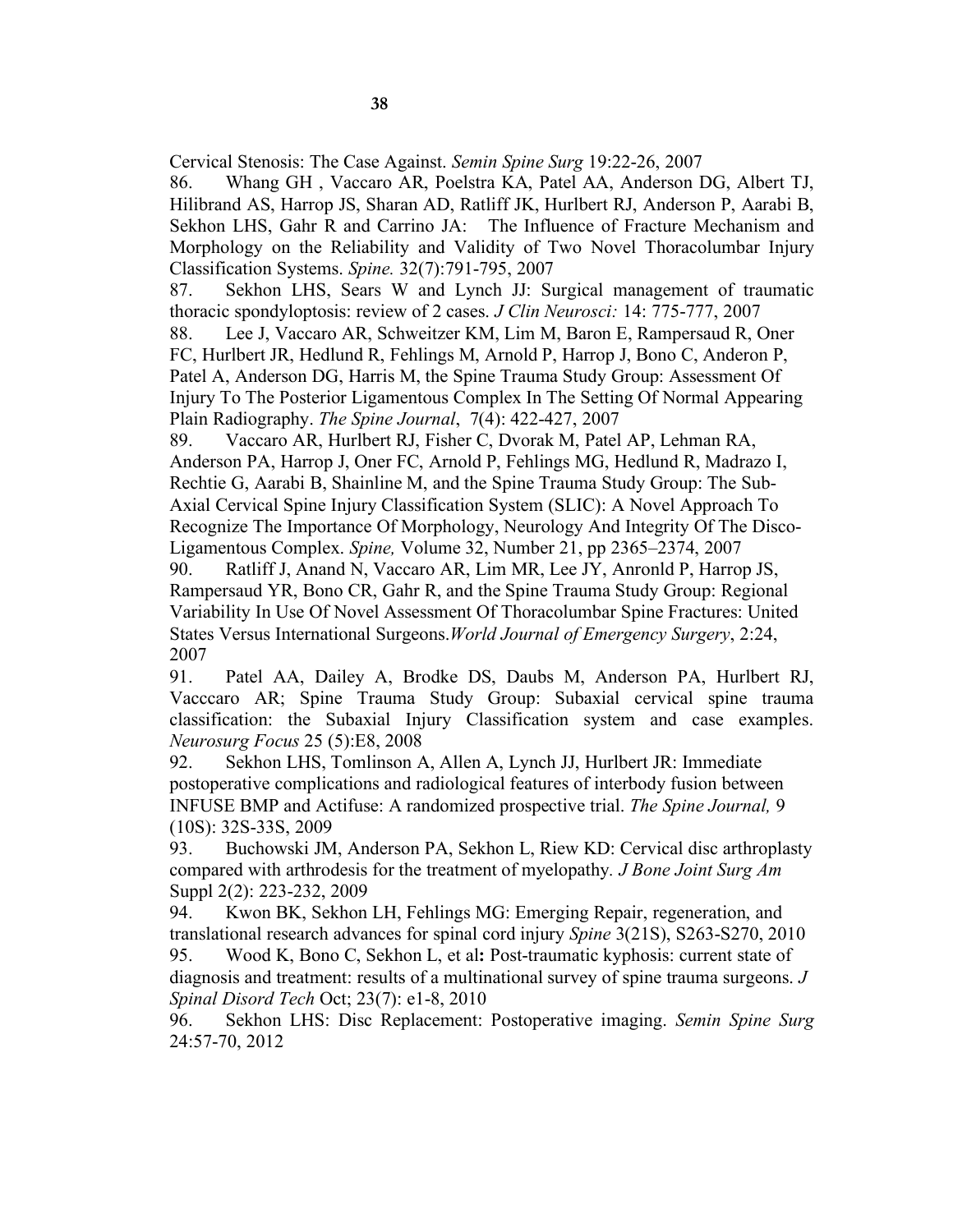Posterior Ligamentous Complex (PLC) Disruption When Gross Abnormalities Are Absent From Plain Film Radiographs. *(submitted: The Spine Journal)*

98. Joseph V, Sekhon L, Duggal N, Shenouda E, Choi D, Bertagnoli R, Massicotte E and Fehlings MG: Revision strategies for Cervical Arthroplasty: results of a multi-surgeon international survey. *(submitted, Spine)*

*99.* Sekhon LHS, Tomlinson A, Allen BJ and Hurlbert JR: Immediate postoperative complications and radiological features of interbody cervical fusion using rhbmp-2 versus actifuse : a randomized prospective trial*. (submitted The Spine Journal)*

100. Sekhon L. U.S. Health Care Gone Wrong- A Pictorial Guide Part One: Do We Have A Problem? LinkedIn.com. https://www.linkedin.com/pulse/us-health-caregone-wrong-pictorial-guide-part-1-do-lali/. Accessed February 3, 2020.

101. Sekhon L. U.S. Health Care Gone Wrong- A Pictorial Guide Part Two: Who Are the Players? LinkedIn.com. https://www.linkedin.com/pulse/us-health-caregone-wrong-pictorial-guide-part-two-lali. Accessed February 3, 2020.

102. Sekhon L. U.S. Health Care Gone Wrong- A Pictorial Guide Part Three: How is the Cost of Health Care Driven Up? LinkedIn.com.

https://www.linkedin.com/pulse/us-health-care-gone-wrong-pictorial-guide-partthree-lali . Accessed February 3, 2020.

103. Sekhon L. U.S. Health Care Gone Wrong- A Pictorial Guide Part Four: How Do We Fix This? LinkedIn.com. https://www.linkedin.com/pulse/us-health-caregone-wrong-pictorial-guide-part-four-lali. Accessed February 3, 2020.

# (II) BOOK CHAPTERS

1. Sekhon LHS and Morgan MK: "Spinal cord compression" in Harnet P, Cartmill J and Glare P: Oncology- A Case Based Manual. Oxford University Press, Sydney 1999, pp. 46-47

2. Sekhon LHS and Morgan MK: "Primary brain tumour" in Harnet P, Cartmill J and Glare P: Oncology- A Case Based Manual. Oxford University Press, Sydney 1999, pp.163-165

3. Sekhon LHS and Morgan MK: "Intramedullary spinal cord tumours" in Harnet P, Cartmill J and Glare P: Oncology- A Case Based Manual. Oxford University Press, Sydney 1999, pp.165-166

4. Blum P, Sekhon LHS: "Carpal tunnel decompression" in Kaye AH and Black PMcL, Operative Neurosurgery. Churchill Livingstone, Sydney, 2000, pp. 2125-2140

5. Fehlings MG and Sekhon LHS: "Cellular, ionic and biomolecular mechanisms of the injury process" in Tator CH and Benzel EC, Contemporary Management of Spinal Cord Injury. American Association of Neurological Surgeons, Baltimore,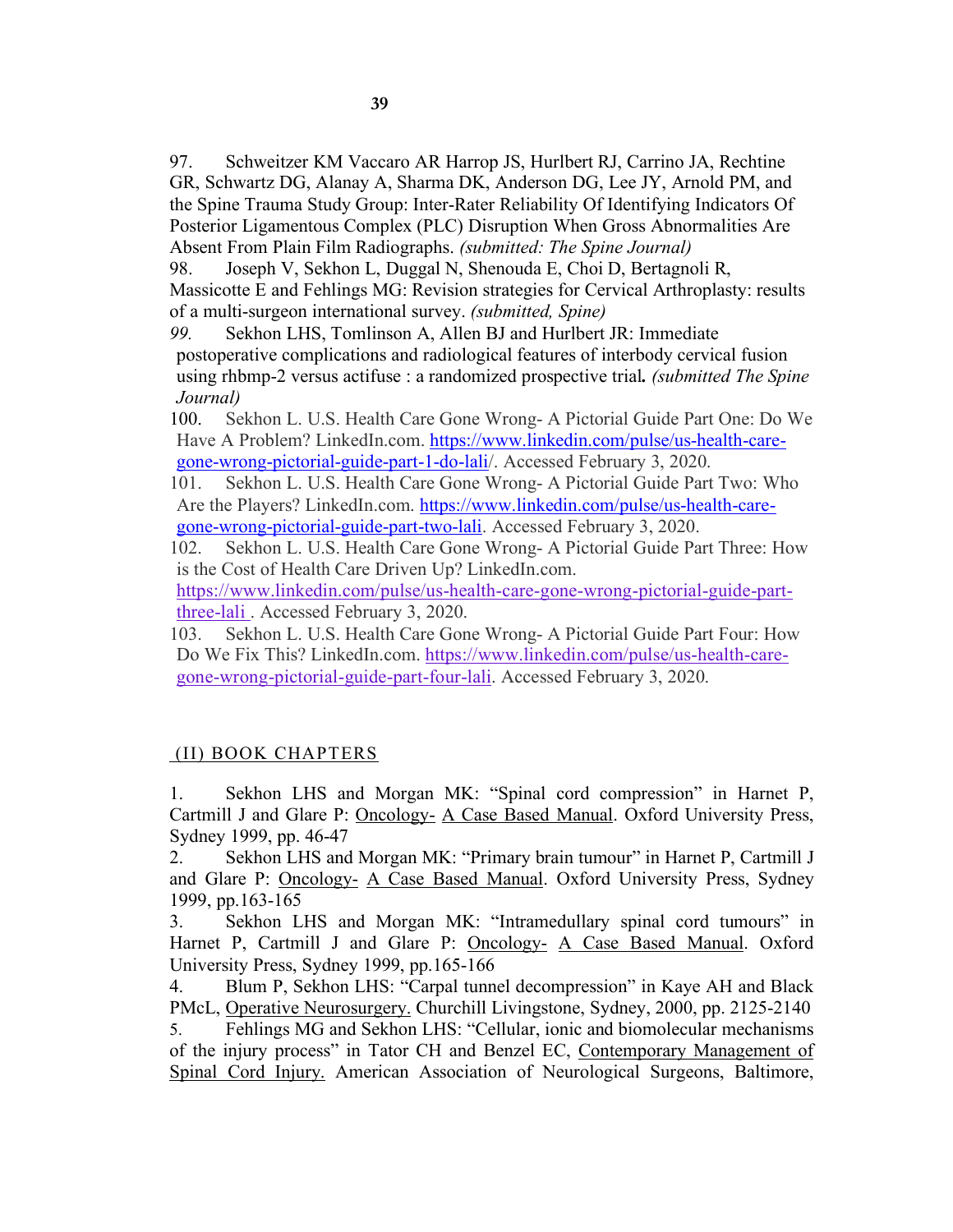2000, pp.33-50

6. Fehlings MG and Sekhon LHS: "Restoration of Spinal Cord Function" in Fardon F et al: Orthopaedics Knowledge Update: Spine 2. American Academy of Orthopaedic Surgeons, Chicago, 2002

7. Fehlings MG and Sekhon LHS: "Spinal cord injury: update" in Harris M: Seminars in Spine Surgery, W.B. Saunders Company, Philadelphia, 2002

8. Sekhon LHS ,Sears W and Yeo J: "Epidemiology, Demographics and Principles of Pre-Hospital Care" in Rengachary SS, Macuinas RJ and Wilkins RH: Neurosurgery, McGraw-Hill, New York, 2003

9. Sekhon LHS and Fehlings MG: "Do I need to decompress patients with spinal cord injury right away?" in Valadka AB and Andrews BT: Neurotrauma: Evidencebased Answers to Common Questions, Thieme Medical Publishers, New York, 2005, pp.223-226

10. Assad N and Sekhon LHS: "C2 Fractures: Odontoid" in Vaccaro A and Anderson P: Cervical Spine Trauma, Rothman Institute, Philadelphia, 2009

11. Haid R, Sekhon LHS and Mummaneni P: "Revision strategies for failed cervical arthroplasty" in Vaccaro A, Papadopoulos S, Traynelis V, Haid RW and Sasso RC: Spinal Arthroplasty: The Preservation of Motion, 2007, pp377-383

12. Kuklo TR, Bono CM, Dimar JR, Rauschning WE, Vaccaro AR: Spine Trauma Radiographic Measurement Manual. Spine Trauma Study Group. 2007

13. Ball J and Sekhon LHS: "Cervical Arthroplasty with Myelopathy" in Yue JJ, Bertagnoli R, McAfee P, and An H: Motion Preservation Surgery of the Spine Advanced Techniques and Controversies,Saunders Elsevier, New York, 2008, pp 742-750

14. Sekhon LHS: "Thoracolumbar burst fractures: assessing stability and methods of treatment" in Vaccaro AR, Fehlings MG, Dvorak, M: Management Of Spine And Spinal Cord Trauma: An Evidence Based Analysis , Thieme Medical Publishers, 2010

15. Buchowski, JM, Sekhon LHS, Yoon, D-H, Nunley PD, Heller, JG, Anderson PA, Sasso RC and Riew DK: Adverse Events of Cervical Arthroplasty. In Techniques in Orthopedics, 2010

## (III) ABSTRACTS

1. Sekhon LHS, Spence I and Morgan MK: Impaired hippocampal long-term potentiation in the chronic hypoperfusion model of the rat. *Proc. Aust. Neuroscience Soc.* 4: 87, 1993

2. Sekhon LHS, Spence I and Morgan MK: Altered hippocampal structure and function in the chronic hypoperfusion model of the rat. *Proceeds of the Xth International Congress of Neurological Surgery*: 39, 1993

3. Sekhon LHS, Spence I and Morgan MK: Alterations in hippocampal structure in the chronic hypoperfusion model in the rat. *Proc. Aust. Neuroscience Soc.* 5, 1994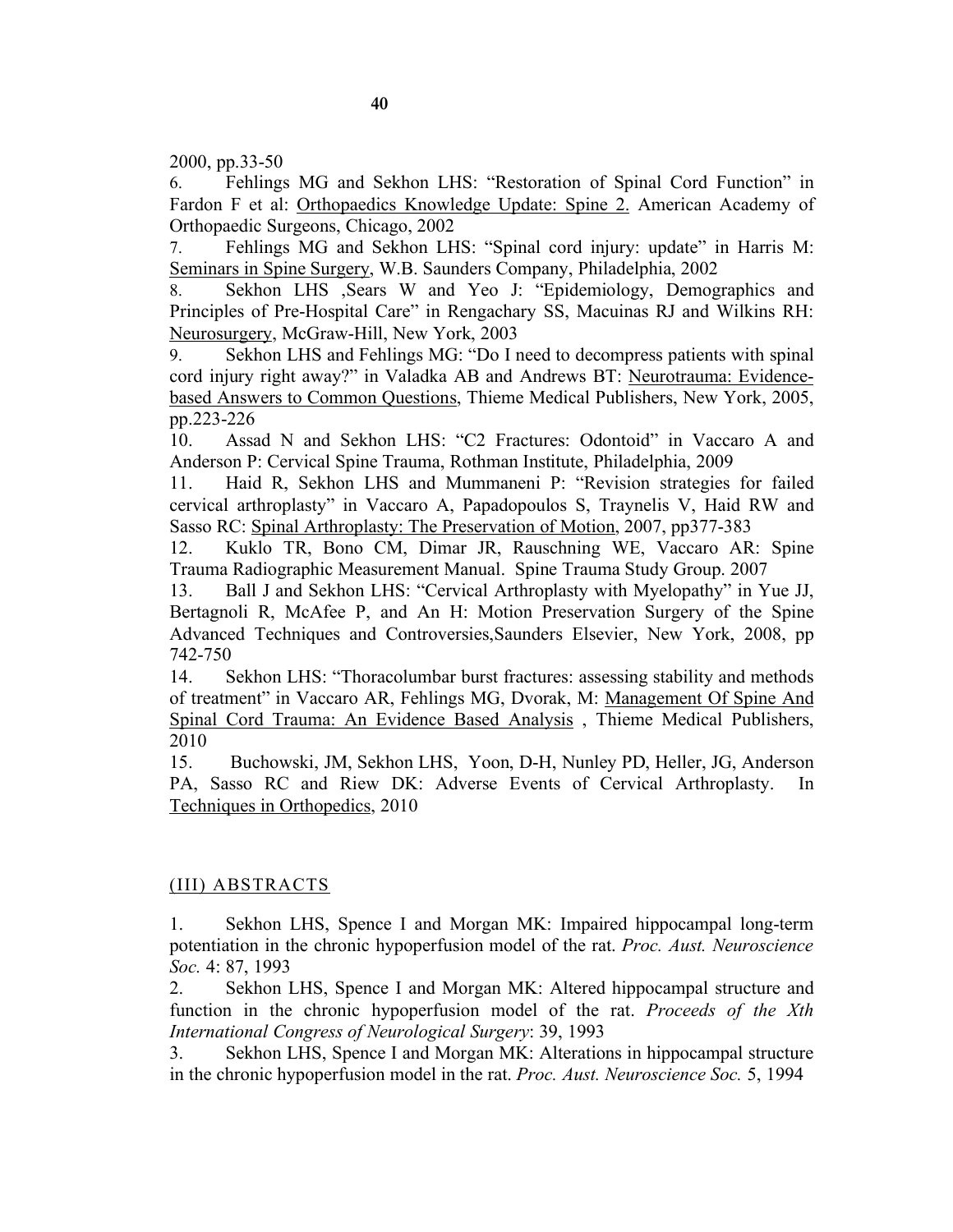4. Sekhon LHS, Spence I and Morgan MK: Chronic cerebral hypoperfusion and impaired neuronal function in the rat. *Proceeds of Annual Scientific Meeting of the NSA,* 29, 1995

5. Sekhon LHS, Morgan MK, Spence I: Alterations in animal behavior in the chronic hypoperfusion model in the rat. *Proc Int. Cerebral Hemo Soc*, 57, 1996

6. Sekhon LHS, Morgan MK, Spence I: Alterations in hippocampal structure in the chronic hypoperfusion model in the rat. *Proc Int Cerebral Hemo Soc*, 38, 1996

7. Sekhon LHS, Morgan MK, Spence I and Weber NC: Chronic cerebral hypoperfusion and temporal analysis of impaired neuronal function in the rat. *Proc Am Assoc Neurol Surgeons 64th Annual Meeting*, 36, 1996

8. Sekhon LHS, Morgan MK, Spence I and Weber NC: Alterations in animal behavior in the chronic hypoperfusion model in the rat. *Proc Am Assoc Neurol Surgeons 64th Annual Meeting*, 37, 1996

9. Sekhon LHS, Morgan MK, Spence I: Alterations in hippocampal structure in the chronic hypoperfusion model in the rat *Proc Am Assoc Neurol Surgeons 64th Annual Meeting*, 65, 1996

10. Sekhon LHS, Spence I and Morgan MK: Pathological consequences of chronic cerebral hypoperfusion in the rat. *Proceeds of Annual Scientific Meeting of the NSA*, 48, 1996

11. Isert P, Stewart A, Sekhon, L. and Crawford M: Changes in brain temperature during forced-air convection cooling of primates. *Proc. Am. Soc. Anesthesiologists Annual Meeting*, 1996

12. Morgan MK, Sekhon LHS, Grinnell V, Sorby W and Finfer S: Delayed neurological deterioration following resection of arteriovenous malformations of the brain. *Proceeds of Annual Scientific Meeting of the NSA*, 28, 1997

13. Fehlings MG, Yu WR, Shannon P, Sekhon LHS: Molecular mechanisms of programmed cell death in human cervical spondylotic myelopathy. *Proceeds of the 16th Annual Meeting of the AANS/CNS Joint Section on Disorders of the Spine and Peripheral*, 2000

14. Fehlings MG, Yu WR, Shannon P, Sekhon LHS: Role of apoptosis in neuronal and axonal degeneration in cervical spondylitic myelopathy: an immunohistochemical study of human autopsy cases. *Proceeds of the American Association of Neurological Surgeons, 2000 Annual Meeting,* 2000

15. Fehlings MG, Yu WR, Shannon P, Sekhon LHS: Role of apoptosis in neuronal and axonal degeneration in cervical spondylotic myelopathy: an immunohistochemical study of human autopsy cases. *Proceeds of the 35th Canadian Congress of Neurological Sciences,* 2000

16. Fehlings MG, Yu WR, Shannon P, Sekhon LHS: Molecular mechanisms of cell death in human cervical spondylotic myelopathy: role of FAS and p75 dependent apoptosis. *Proceeds of the 50th Meeting of the Congress of Neurological Surgeons*, 2000

17. Fehlings MG and Sekhon LHS: "Acute interventions in spinal cord injury: what do we know, what should we do?" *Proceeds of the 50th Meeting of the Congress*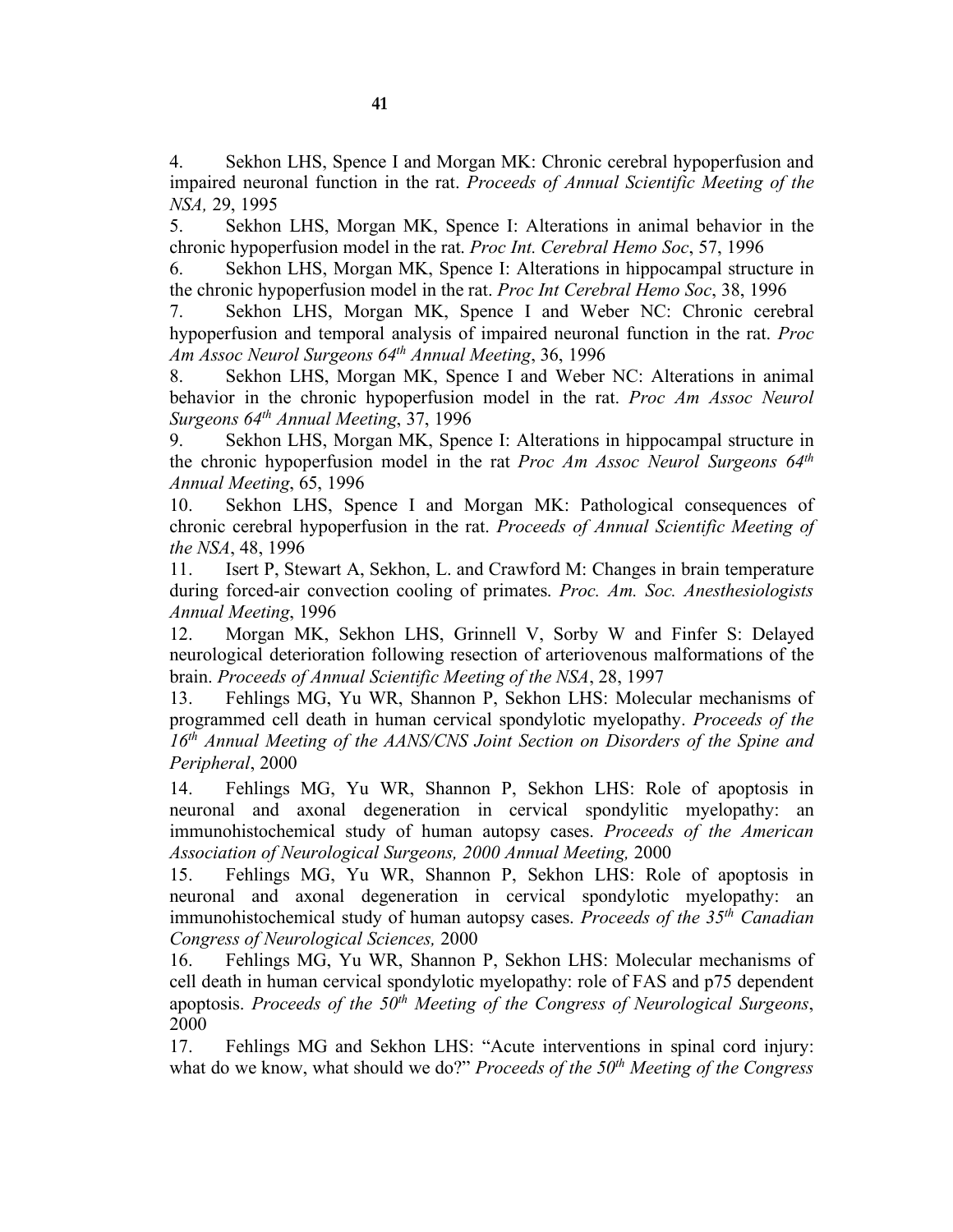*of Neurological Surgeons*, 2000

18. Fehlings MG, Yu WR, Shannon P, Sekhon LHS: Molecular mechanisms of cell death in human cervical spondylotic myelopathy: evidence for apoptosis, death receptor expression and Caspase 3 activation. *Proceeds of the 28th Annual Meeting of the Cervical Spine Research Society*, 2000

19. Sekhon LHS: Methylprednisolone in acute spinal cord injury: arguments for its use. *Proceeds of the 12th Annual Scientific Meeting of the Spine Society of Australia,* 2001

20. Sekhon LHS and Sears W: Spinal metastatic disease: posterior vertebrectomy for high thoracic and cervicothoracic metastatic vertebral tumours. *Proceeds of the XIIth International Congress of Neurological Surgery*, 2001

21. Sears WR and Sekhon LHS: Surgical management of spinal injury. *Proceeds of ICRAN 2002: International Conference on Recent Advances on Neurotraumatology*, 2002

22. Sekhon LHS: Posterior Cervical Decompression And Fusion For Circumferential Spinal Cord Compression: Prospective Review Of 30 Consecutive Cases. *Proceeds of the American Association of Neurological Surgeons, 2003 Annual Meeting*, 2003

23. Sekhon LHS: Posterior Cervical Decompression And Fusion For Circumferential Spinal Cord Compression: Prospective Review Of 43 Consecutive Cases. *Proceeds of World Spine II, 2003*

24. Sekhon LHS: Lateral Mass Posterior Cervical Fixation: A Prospective Analysis of 612 Consecutive Screws In 95 Patients. *Proceeds of World Spine II, 2003* 25. Sekhon LHS: Posterior Cervical Decompression And Fusion For Circumferential Spinal Cord Compression: Prospective Review Of 43 Consecutive Cases. *Proceeds of Congress of Neurological Surgeons Annual Meeting, Denver, 2003*

26. Sekhon LHS: Lateral Mass Posterior Cervical Fixation: A Prospective Analysis of 612 Consecutive Screws In 95 Patients. *Proceeds of Congress of Neurological Surgeons Annual Meeting, Denver, 2003*

27. Smith SF, Simpson JM and Sekhon LHS : Changes in relative numbers and survival of oligodendroglial tumours in Northern Sydney neurosurgery units 1980- 2002. *Proceeds of COSA, Annual Scientific Meeting,* Perth, 2003.

28. Sekhon LHS and Sears W: Cervical Arthroplasty: Beyond the European and United States FDA Study. *Proceeds of SAS4- Global Symposium on Intervertebral Disc Replacement & Non-Fusion Technology, Vienna, 2004* 

29. Sears W, Sekhon L, Duggal N, McCombe, P, Williamson O: Post-operative kyphosis with the Bryan cervical disc prosthesis- contributing factors and the influence of disc space height. *Proceeds of Spine Society of Australia Annual Scientific Meeting*, Auckland, 2005

30. Sekhon LHS, Sears W and Duggal N: Cervical arthroplasty after previous surgery: report of 15 cases. *Proceeds of SA5- Global Symposium on Motion*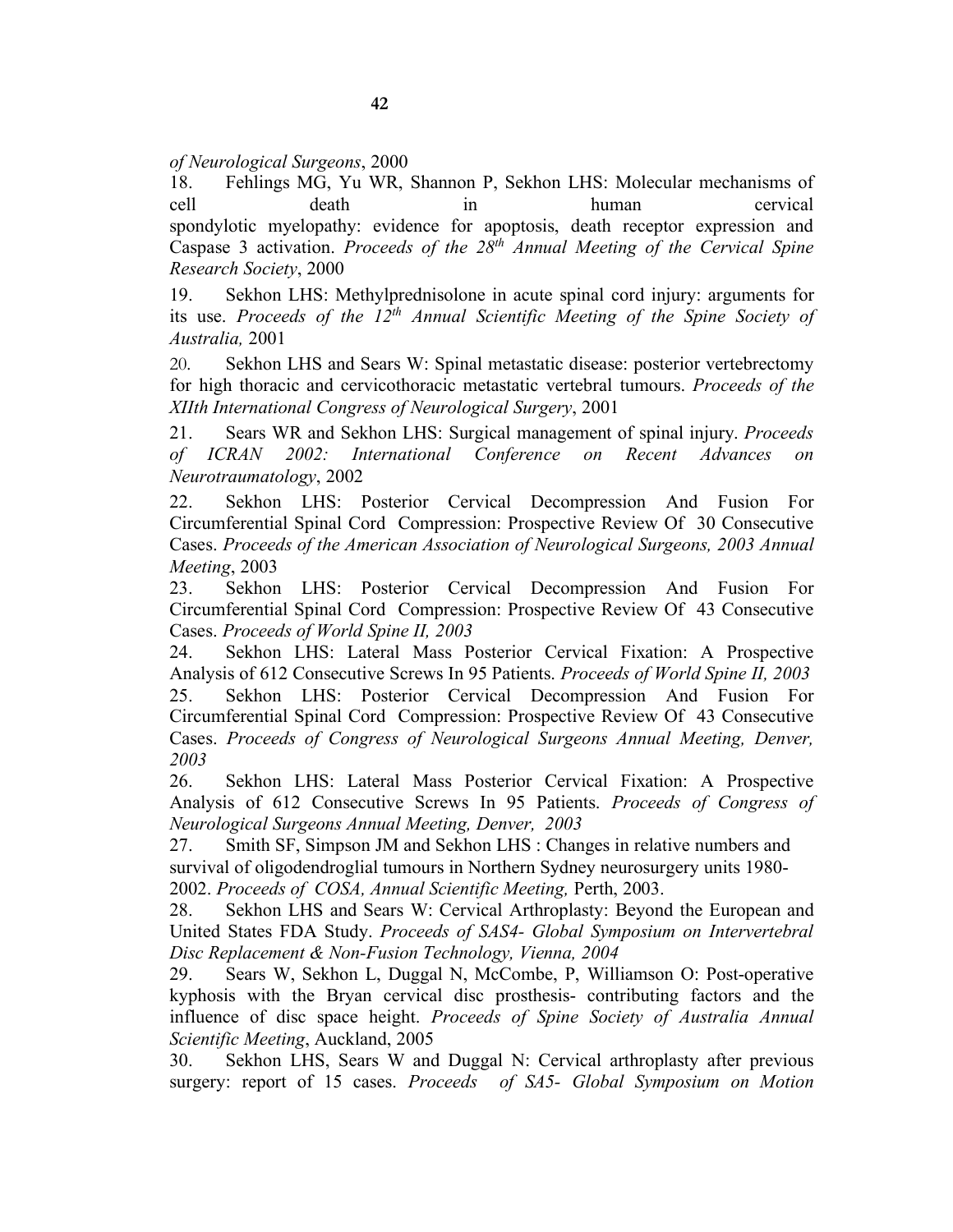*Preservation Technology,* p.65, New York, U.S.A., 2005

31. Sears W, Sekhon L, Duggal N and Williamson O: Post-operative kyphosis and segmental imbalance with an unconstrained, variable IAR cervical disc prosthesis. *Proceeds of SA5- Global Symposium on Motion Preservation Technology ,*p.42, New York, U.S.A., 2005

32. Duggal N, Sekhon LHS and Sears W: Early complications with cervical arthroplasty. *Proceeds of SA5- Global Symposium on Motion Preservation Technology,* p.118, New York, U.S.A., 2005

33. Sekhon LHS: Early fixation of spinal fracture: when to cut. *Proceeds of Neurointensive Care: The Road Ahead. Joint Faculty of Intensive Care Medicine in Association with ANZICS 1ST ASM*, p.163-180, 2005, Sydney, Australia

34. Sekhon LHS, Sears W and Duggal N: Cervical arthroplasty after previous surgery: report of 15 cases. *Proceeds of 12<sup>th</sup> International Meeting on Advanced Spine Technologies (IMAST),#218,*, Banff, Alberta Canada, 2005

35. Sekhon LHS, Sears W and Duggal N: Cervical arthroplasty after previous surgery: report of 15 cases. *Proceeds of the North American Spine Society 20<sup>th</sup> Annual Meeting,* Philadelphia, PA, U.S.A., September 2005

36. Sears W, Sekhon L, Duggal N, Williamson O: Postoperative kyphosis and segmental imbalance with an unconstrained, variable I.A.R. cervical disc prosthesis. *Proceeds of the North American Spine Society 20th Annual Meeting,* Philadelphia, PA, U.S.A., September 2005

37. Lynch JJ, Sekhon LHS, Anderson MD, Riew KD, Haid RW, Heller JG, Duggal ND and Seex K: MR imaging clarity of the Bryan, Prodisc-C, Prestige LP and PCM cervical arthroplasty devices. *Proceeds of the Cervical Spine Research Society 33rd Annual Meeting*, San Diego, CA, U.S.A., December, 2005

38. Joseph V, Sekhon L, Duggal N, Shenouda E, Choi D, Bertagnoli R, Massicotte E and Fehlings MG: Revision strategies for Cervical Arthroplasty: results of a multi-surgeon international survey. *Proceeds of the Disorders of the Spine 18th Annual Meeting*, Whistler, Canada, January, 2006

39. Joseph V, Sekhon L, Duggal N, Shenouda E, Choi D, Bertagnoli R, Massicotte E and Fehlings MG: Revision strategies for Cervical Arthroplasty: results of a multi-surgeon international survey. *Proceeds of SA5- Global Symposium on Motion Preservation Technology*, Montreal Canada, May 9-12, 2006

40. Lynch JJ, Sekhon LHS, Anderson MD, Riew KD, Haid RW, Heller JG, Duggal ND and Seex K: MR imaging clarity of the Bryan, Prodisc-C, Prestige LP and PCM cervical arthroplasty devices. *Proceeds of the AANS/CNS Section on Disorders of the Spine and Peripheral Nerves 22nd Annual Meeting*, Orlando, FL, CA, U.S.A., March 15<sup>th</sup>- 18<sup>th</sup>, 2006

41. Sekhon LHS, Anderson MD, Lynch JJ, Riew KD, Haid RW, Heller JG, Duggal ND and Seex K: MR imaging clarity of the Bryan, Prodisc-C, Prestige LP and PCM cervical arthroplasty devices. *Proceeds of the North American Spine Society 21st Annual Meeting,* Seattle, WA, U.S.A., September 2006

42. Riew KD, Anderson MD, Sekhon LHS, Heller JG: Cervical disc arthroplasty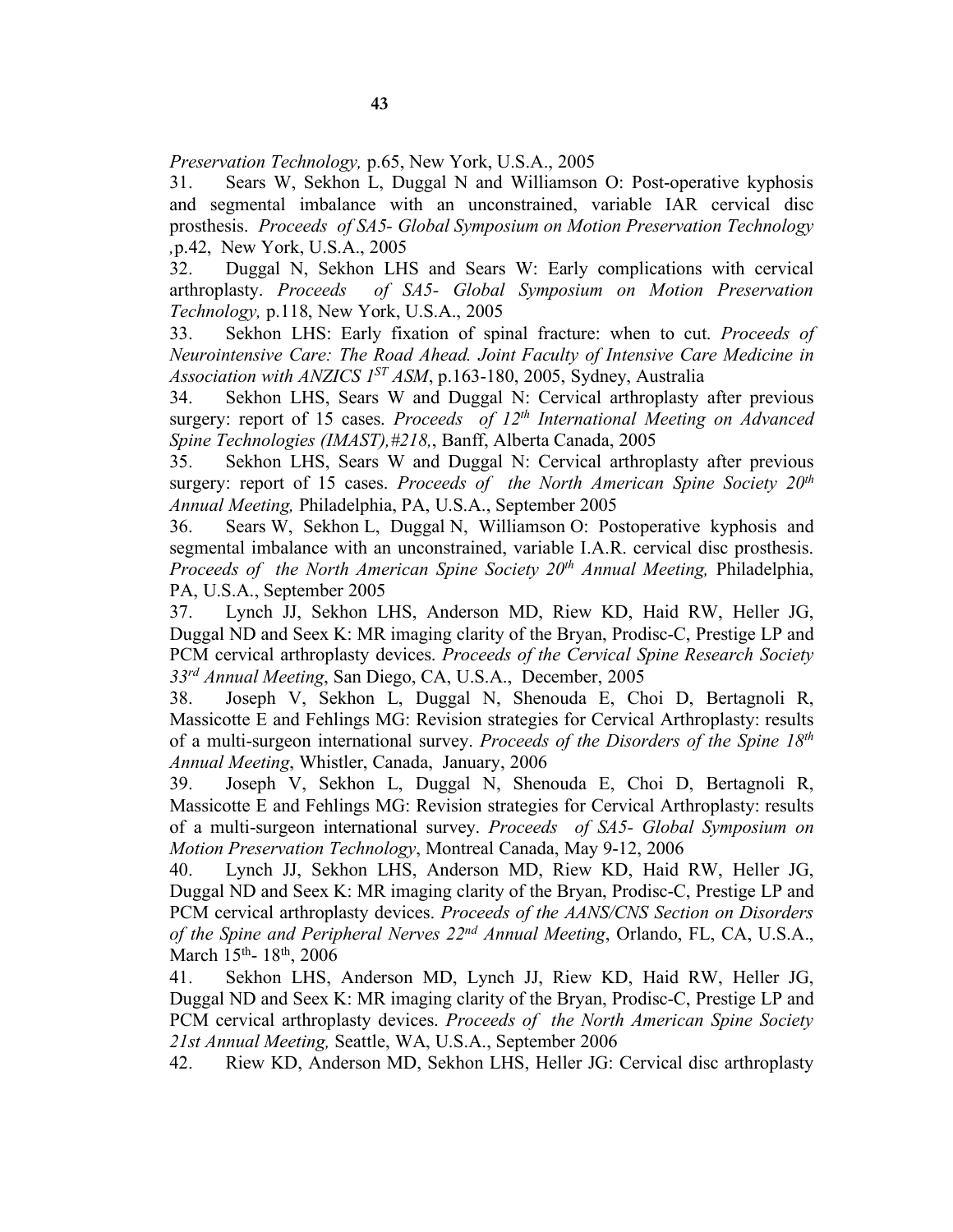for myelopathy. *Proceeds of the North American Spine Society 21st Annual Meeting,* Seattle, WA, U.S.A., September 2006

43. Joseph V, Sekhon L, Duggal N, Shenouda E, Choi D, Bertagnoli R, Massicotte E and Fehlings MG: Revision strategies for Cervical Arthroplasty: results of a multi-surgeon international survey. *Proceeds of the North American Spine Society 21st Annual Meeting,* Seattle, WA, U.S.A., September 2006

44. Sekhon LHS, Anderson MD, Lynch JJ, Riew KD, Haid RW, Heller JG, Duggal ND and Seex K: MR imaging clarity of the Bryan, Prodisc-C, Prestige LP and PCM cervical arthroplasty devices. *Proceeds of European Cervical Spine Research Society Meeting,* Berlin, Germany, 2006

45. Joseph V, Sekhon L, Duggal N, Shenouda E, Choi D, Bertagnoli R, Massicotte E and Fehlings MG: Revision strategies for Cervical Arthroplasty: results of a multi-surgeon international survey. *Proceeds of 6th Annual Meeting of the Canadian Spine Society,* Alberta, Canada*,* 2006

46. Joseph V, Sekhon L, Duggal N, Shenouda E, Choi D, Bertagnoli R, Massicotte E and Fehlings MG: Revision strategies for Cervical Arthroplasty: results of a multi-surgeon international survey. *Proceeds of Congress of Neurological Surgeons Annual Meeting, Chicago, Illinois, 2006*

47. Sekhon LHS, Anderson MD, Lynch JJ, Riew KD, Haid RW, Heller JG, Duggal ND and Seex K: MR imaging clarity of the Bryan, Prodisc-C, Prestige LP and PCM cervical arthroplasty devices. *Proceeds of Congress of Neurological Surgeons Annual Meeting, Chicago, Illinois, 2006*

48. Riew KD, Sekhon LHS, Metcalf N, Sasso R, Anderson PA: Cervical Disc Arthroplasty vs Arthrodesis for Myelopathy: A Prospective, Randomized, Controlled Trial. *Proceeds of the Cervical Spine Research Society 34rd Annual Meeting*, Palm Beach, FL, U.S.A., November 30<sup>th</sup>- December 2<sup>nd</sup>, 2006

49. Furlan J, Fehlings MG, Aarabi B, Massicotte EM, Vaccaro AR, Anderson G, Bono C, France J, Madrazo IN, Villanueva C, Sekhon LHS, Grauer J, Arnold PM, Gahr R-H, Mikulis DJ: Quantitative Assessment of Spinal Canal Compromise and Spinal Cord Compression after Traumatic Cervical Spinal Cord Injury Using Digital Imaging: Results of the Spine Trauma Study Group Reliability Study. *Proceeds of the 23rd Annual Meeting of the AANS/CNS Section on Disorders of the Spine and Peripheral Nerves, Phoenix, Arizona, March 7*<sup>th</sup>- 10<sup>th</sup>, 2007, p.58

50. Sekhon LHS, Tomlinson A, Allen B, Lynch JJ, Hurlbert JR: Immediate postoperative complications and radiological features of interbody fusion between INFUSE BMP and Actifuse: A randomized prospective trial. *Proceeds of North American Spine Society 24<sup>th</sup> Annual Meeting*, November 10<sup>th</sup>- 14<sup>th</sup>, 2009, San Francisco, CA, 2009

51. Sekhon LHS, Tomlinson A, Allen B, Lynch JJ, Hurlbert JR: Immediate postoperative complications and radiological features of interbody fusion between INFUSE BMP and Actifuse: A randomized prospective trial. *Proceeds Cervical Spine Research Society 37th Annual Meeting*, 81,82 December 3rd- 5th, 2009, Salt Lake City, UT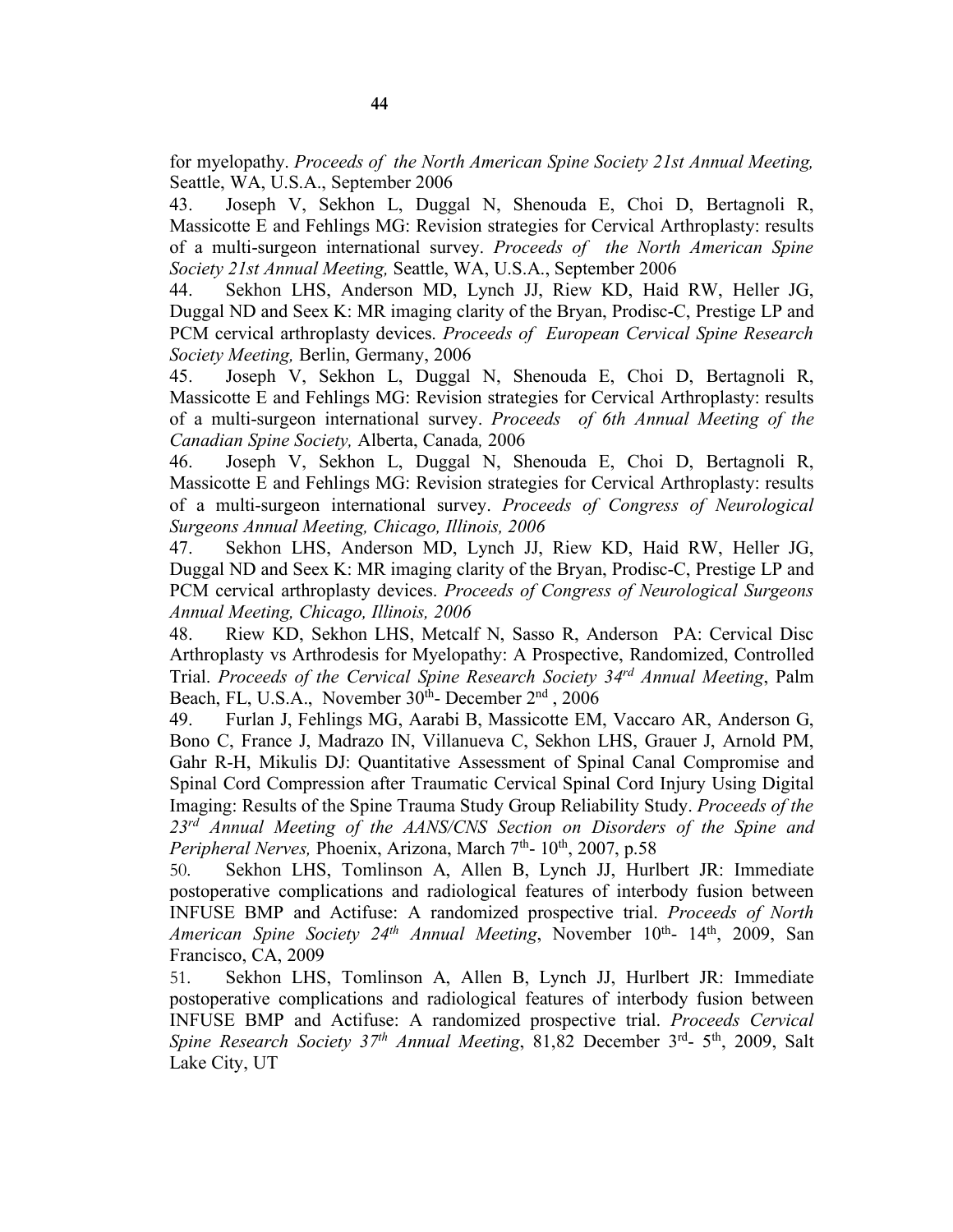# (IV) EDITORIALS AND REVIEWS

1. Morgan MK, Sekhon L, Rahman Z, Dandie G: Letter to the Editor: Morbidity of intracranial hemorrhage in patients with cerebral arteriovenous malformations. Stroke 29(9): 2001, 1998

2. Fehlings M. and Sekhon LHS (comments): Dempsey RJ, Baskaya MK and Dogan A: Attenuation of brain edema, blood-brain barrier breakdown and injury volume by ifenprodil, a polyamine site NMDA receptor antagonist, after experimental traumatic brain injury. Neurosurgery 47(2): 404-405, 2000

3. Sekhon LHS: Book review on: Filler AG: Do you really need back surgery? *J Clin Neurosci:* 12(6):731. 2005

4. Sekhon LHS: (comments): Choy JY and Sung KH: Complete removal of ossification of the posterior longitudinal ligament in the mid-thoracic spine. *Acta Neurochir (Wien)*: 147: 675–67, 2005

5. Sekhon LHS: Reply to Dickerman et al: Posterior decompression and fusion: dorsal migration of the spinal cord is the key. *J Clin Neurosci:* 2006

6. Sekhon LHS: (comments): Yoon DH, Yi S, Shin HC, Kim, KN, Kim SH: Clinical and radiological results following cervical arthroplasty. *Acta Neurochir (Wien):* 2006

## (V) INDUSTRY

- Consultant for Medtronic Spine & Biologics, 2001-2018
- Consultant Stryker Spine, 2002-2006
- Consultant Nuvasive, 2009-2014
- Medical Advisory Board, Phygen, 2009-2011
- Treasurer, Kinetic Spine Technologies, 2004-2018
- Consultant, Zimmer Spine, 2019- 2020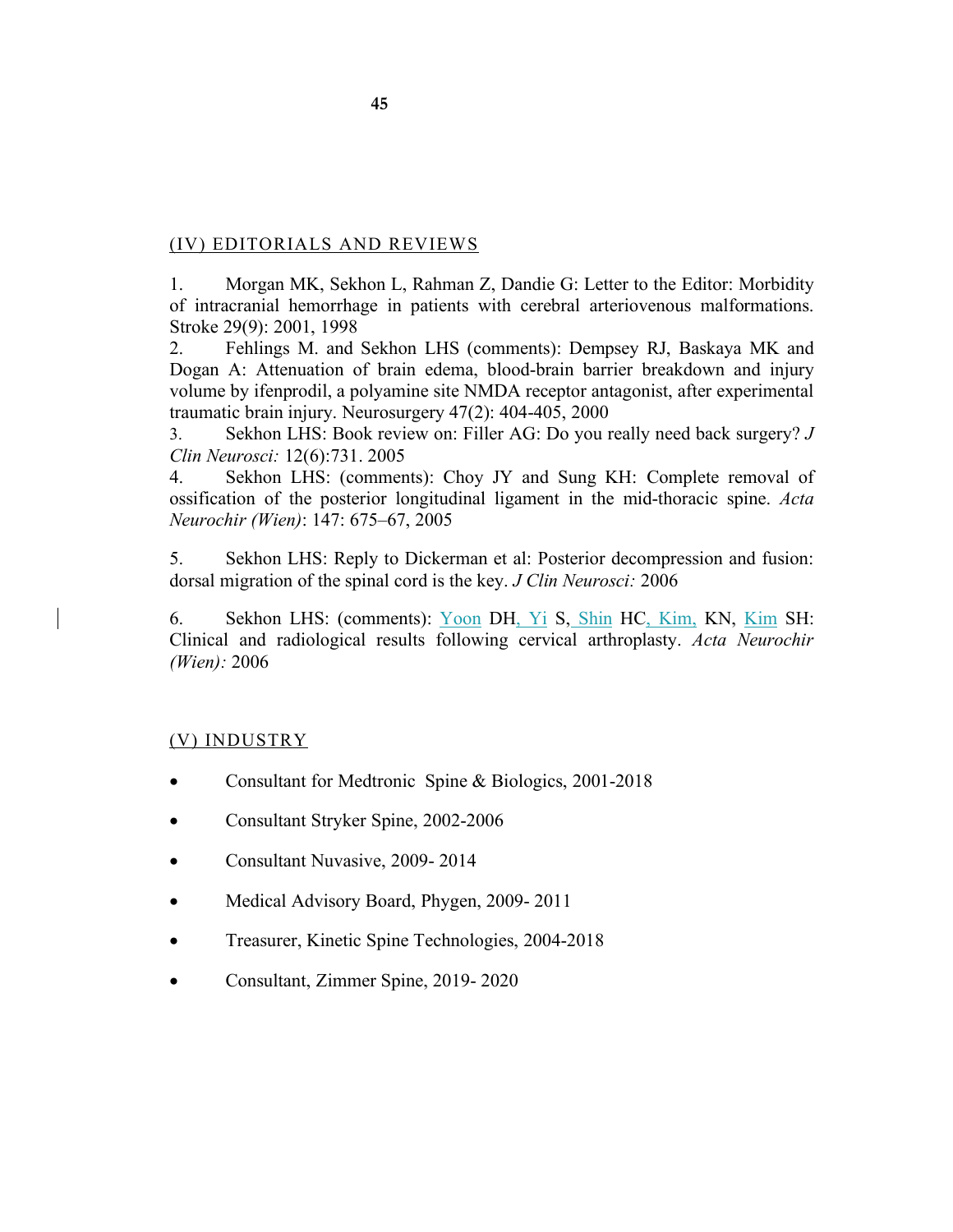(VI) REFERENCES

• Available on request

# (VI) PATENTS

*Artificial intervertebral spacer*

**Patent number:** 8603176

*DYNAMIC PEDICLE SCREW* **Application number:** 20110295319

*Articulating intervertebral disc prosthesis* **Patent number:** 8057547

*FACET JOINT PROSTHESIS* **Application number:** 20110230913

*ARTIFICIAL INTERVERTEBRAL SPACER*

**Application number:** 20110093075

*INTERVERTEBRAL DISC PROSTHESIS HAVING BALL AND RING STRUCTURE* **Application number:** 20110054617

*ARTIFICIAL INTERVERTEBRAL DISC* **Application number:** 20100222885